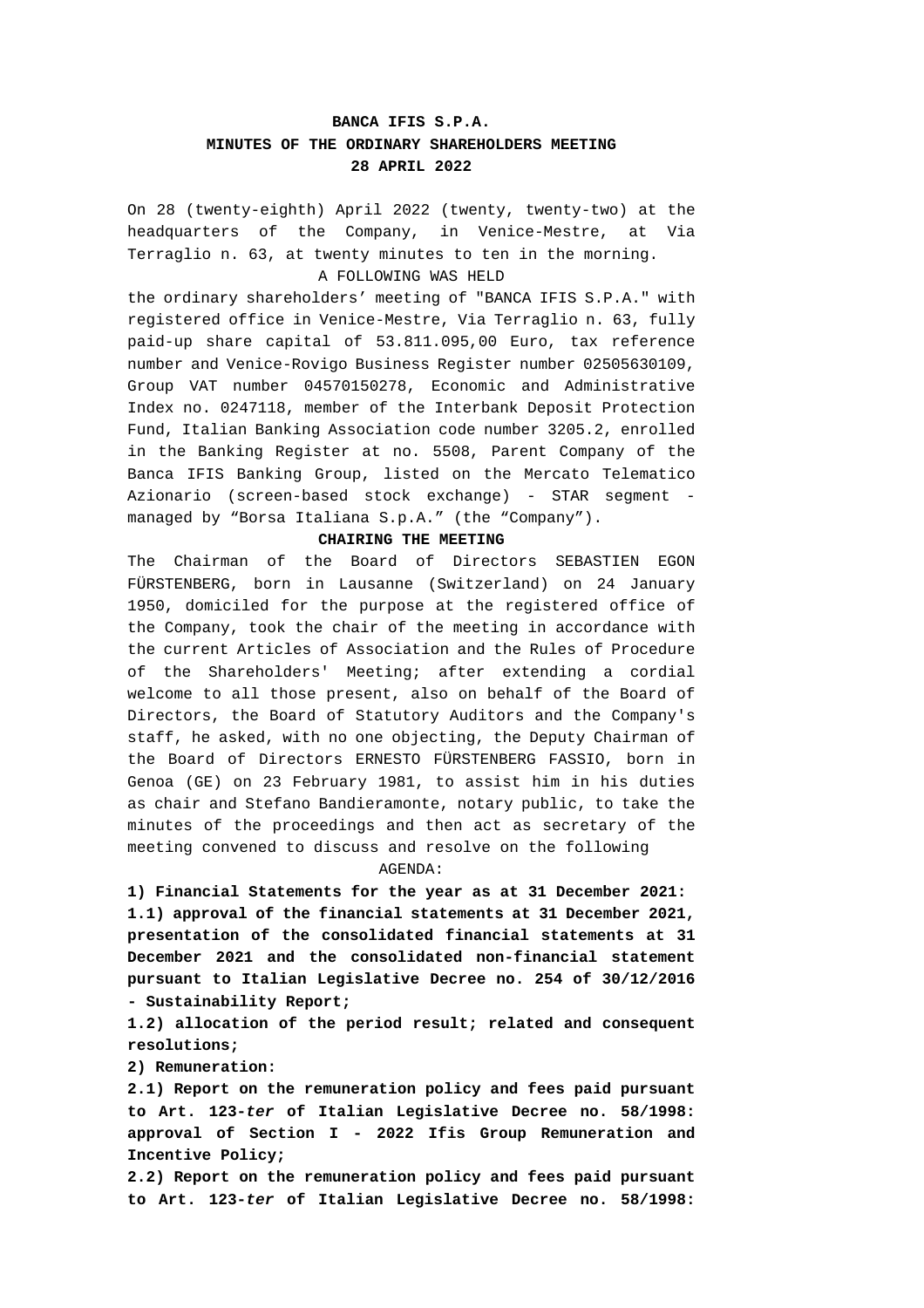**non-binding resolution on Section II - Information on fees paid in FY 2021; 2.3) Remuneration plan based on assigning Banca IFIS shares for some company figures described in the information document drawn up pursuant to art. 114-bis of the Consolidated Law on Finance and relative implementation regulations; related and consequent resolutions; 3) Board of Directors: 3.1) determination of the number of members of the Board of Directors; 3.2) appointment of the members of the Board of Directors; 3.3) determination of term of office; 3.4) determination of the remuneration of the members of the Board of Directors; related and consequent resolutions; 4) Board of Statutory Auditors: 4.1) appointment of the members of the Board of Statutory Auditors for the three-year period 2022-2024; 4.2) determination of the remuneration of the members of the Board of Statutory Auditors; related and consequent resolutions; 5) Directors and Officers (D&O) third party liability insurance policy; related and consequent resolutions; 6) Proposal of the Board of Statutory Auditors pursuant to Art. 13 of Italian Legislative Decree no. 39/2010 for the assignment of the statutory audit engagement for financial years 2023-2031; related and consequent resolutions; 7) Engagement for the statutory audit of the accounts: integration of the fees; related and consequent resolutions.**  The secretary was then asked to first read out the formal warnings and report the fact that the preliminary formalities necessary for the purpose of ascertaining that the Shareholders' Meeting had been duly convened and that quorum requirements had been met, allowing it to duly form and resolve. That indicated was accordingly read out and, consequently: - in order to minimise the risks associated with the current health emergency, the Bank has decided to avail itself of the option provided by Art. 106 of Decree Law no. 18 of 17 March 2020, concerning "Measures to strengthen the National Health Service and economic support for families, workers and businesses related to the epidemiological emergency from COVID-19" (converted with amendments by Law no. 27/2020), the effectiveness of which was lastly extended to the Shareholders' Meetings to be held by 31 July 2022, by Art. 3, paragraph 1, of Decree Law no. 228 of 30 December 2021, as converted by Law no. 15/2022, and in any case current regulations setting out measures connected with the COVID-19 epidemiological emergency, to rule that attendance at the Shareholders' Meeting and the exercise of voting rights by shareholders shall take place exclusively through the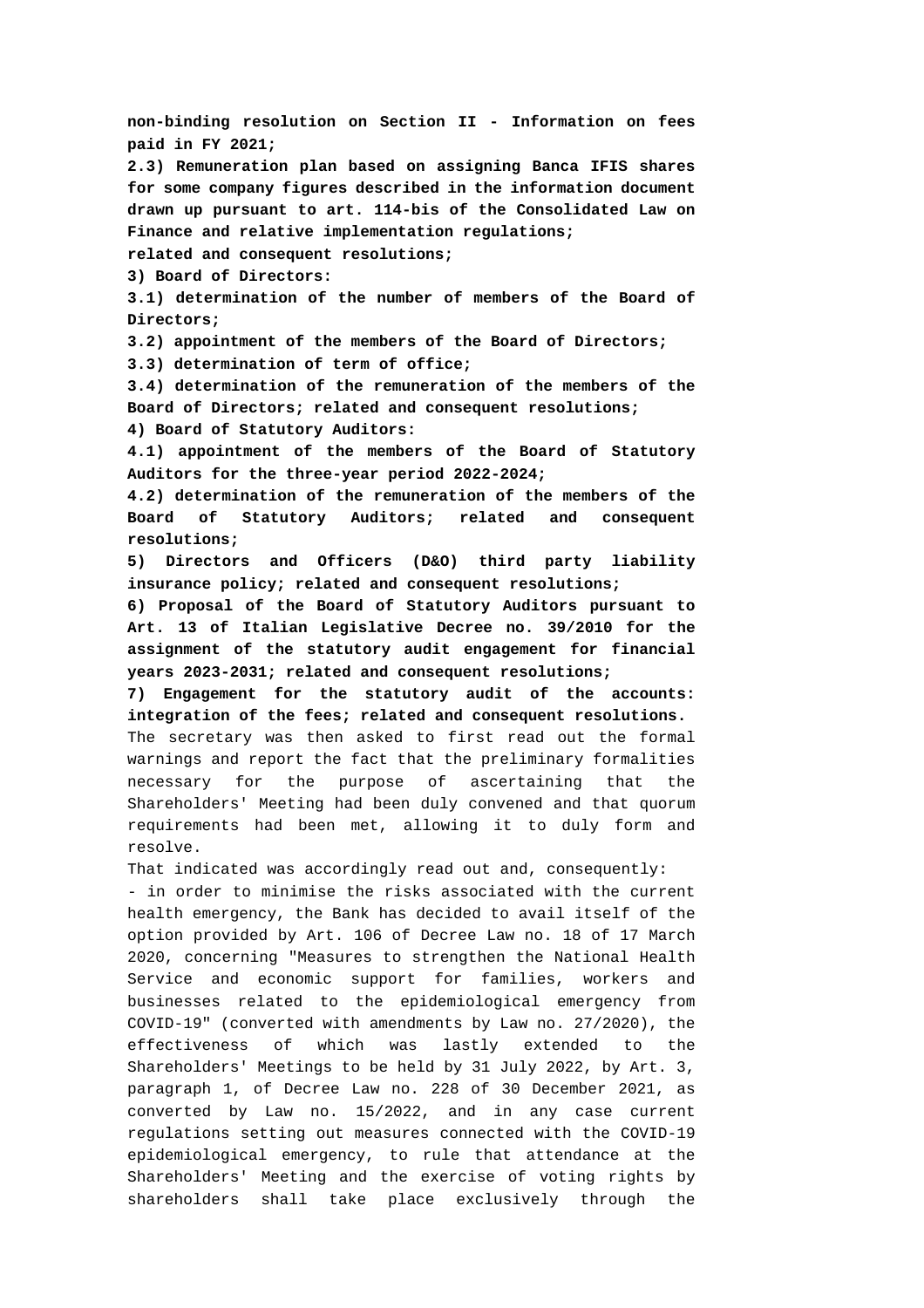representative appointed pursuant to Article 135-*undecies* of Italian Legislative Decree no. 58/1998 (as subsequently amended, the "Consolidated Law on Finance"), to whom proxies or sub-proxies may also be conferred pursuant to Art. 135 *novies* of the Consolidated Law on Finance, and access to the meeting premises by shareholders or their proxies other than the above-mentioned designated representative is precluded for the entitled persons;

- that, therefore, it has been decided that the meeting would take place with participation in the Shareholders' Meeting, for the entitled persons, also (or exclusively) through the use of remote conferencing systems that allow for their identification, in the manner in which they are communicated individually, in compliance with the applicable provisions in force;

- that, in any case, all requirements regarding the containment of the spread of COVID-19 set forth in the relevant regulations were complied with for the conduct of the Shareholders' Meeting;

- that the Shareholders' Meeting is recorded for the sole purpose of facilitating the drafting of the minutes and that the recordings, once the minutes have been completed, will be erased; it is specified that the processing of personal data is carried out in compliance with current legislation (EU Regulation no. 2016/679), it being understood that, as provided for by the Shareholders' Meeting regulations, no other recording equipment of any kind, including photographic equipment and similar devices and mobile phones, could be brought into the location where the meeting was being held, without the Chairman's specific authorisation;

- that the stock market on which the Company is listed is Euronext Milan - Euronext STAR Milan segment - managed by "Borsa Italiana S.p.a.";

- that the Shareholders' Meeting had been duly convened in a single call for 28 April 2022 at 9:30 a.m. at the registered office (with entrance from Via Gatta n. 11, Venice-Mestre), with notice made available to the public at "Borsa Italiana S.p.a." and the authorised storage mechanism www.emarketstorage.com, as well as on the Bank's website on 18 March 2022 and published in excerpt on 19 March 2022 in the daily newspaper "Italia Oggi";

- that the notice of meeting indicated the right of shareholders, if the conditions are met, to request the supplementation of the agenda and submit new resolution proposals pursuant to Art. 126-bis of the Consolidated Law on Finance and that this right had been exercised by La Scogliera SA, which submitted proposed resolutions on certain items on the agenda;

- that, as indicated in the call notice, for the purposes of this Shareholders' Meeting, the Bank has identified Società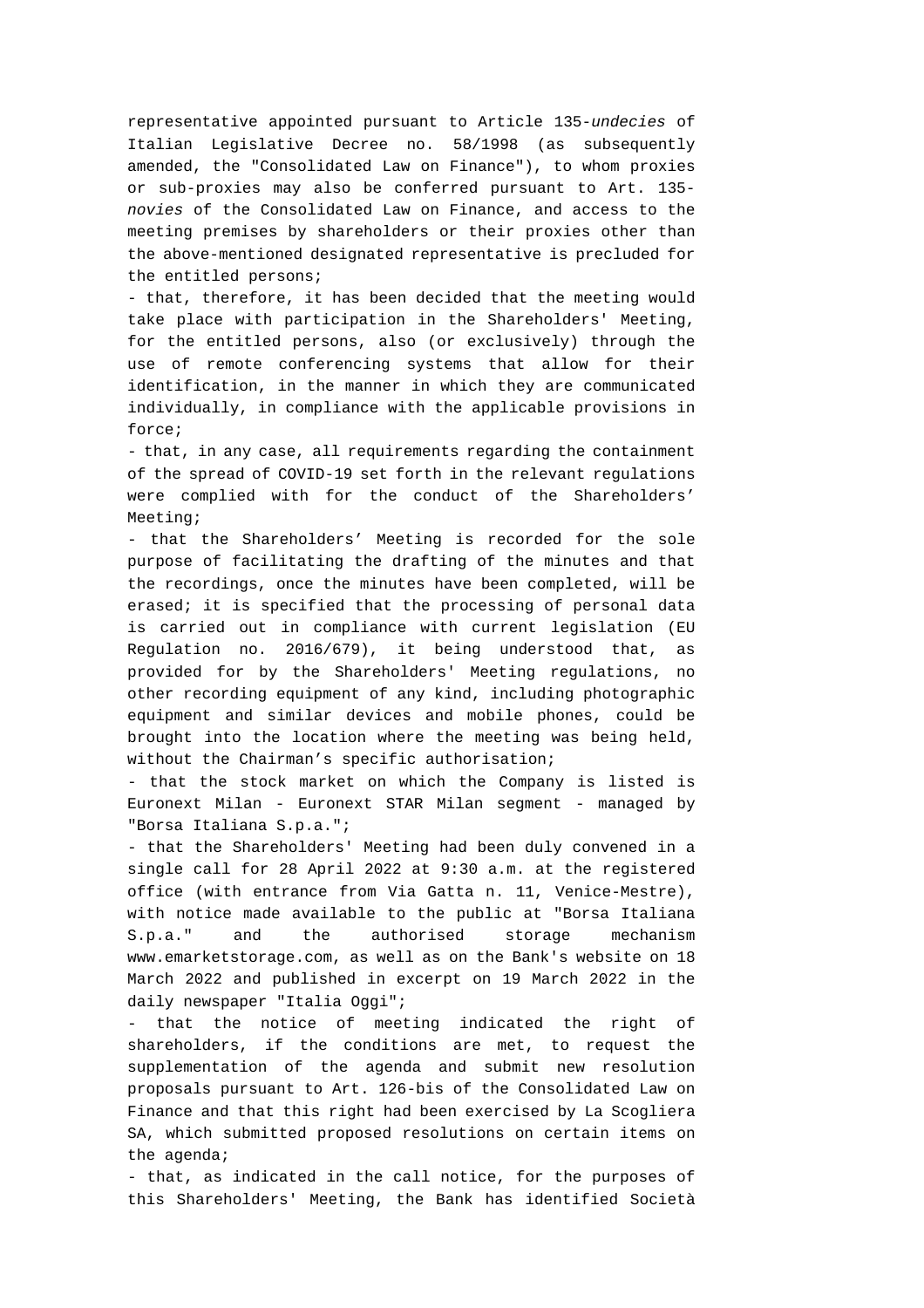per Amministrazioni Fiduciarie "SPAFID" S.p.A. - with registered office at 10 Via Filodrammatici, 20121 Milan - as the shareholder representative appointed by the Bank, pursuant to Art. 135-undecies of the Consolidated Law on Finance (the "Designated Representative"), to whom the shareholders had the power to grant proxies pursuant to Art. 135-undecies of the Consolidated Law on Finance, without charge to them (except for any shipping costs) and proxies or sub-proxies pursuant to Article 135-novies of the Consolidated Law on Finance in derogation of Article 135-undecies paragraph 4 of the Consolidated Law on Finance. The Appointed Representative stated that it had received 369 proxies from 320 entitled persons to represent 40,693,715 shares equal to 75.623% of the share capital, with the clarification that the names of the shareholders, together with the respective number of shares (as well as indications of existing restrictions), were clarified in the document(report) attached hereto as Annex "A", and specifically that it had received (i) 4 proxies pursuant to Article 135-undecies of the Consolidated Law on Finance to represent 27,174,347 shares equal to 50.500% of the share capital, as well as (ii) 2 proxies/sub-proxies pursuant to Article 135-novies of the Consolidated Law on Finance to represent 1,635,000 shares equal to 3.038% of the share capital and also (iii) 1 proxy (incorporating 363 proxies) to represent 11,884,368 shares equal to 22.085% of the share capital;

- that the Designated Representative, attending in the person of Michele Marveggio, born in Sondrio on 22 April 1976, participating via the use of a remote conferencing system in accordance with current applicable provisions, communicated that it has no interests, in its own name or on behalf of third parties, in the draft resolutions on the agenda;

- that, given the procedures for the conduct of this Shareholders' Meeting, no questions are expected to be addressed today, as these have already been presented in advance of the Shareholders' Meeting, in compliance with the provisions of the notice. In this regard, it was informed that the shareholder D&C Governance Technologies S.r.l. had sent a timely list of questions to which answers had been published on the Bank's website on 25 April 2022 so that all shareholders could take them into account before the conferral of their proxies with voting instructions to the Designated Representative. The document containing the questions and the relative answers is in any case attached to these minutes as Annex "B";

- that records and documents were filed, the notices required by law were issued, and market disclosure obligations were fulfilled;

- that the current paid-up share capital is EUR 53,811,095.00, represented by 53,811,095 ordinary registered shares of Euro 1 each;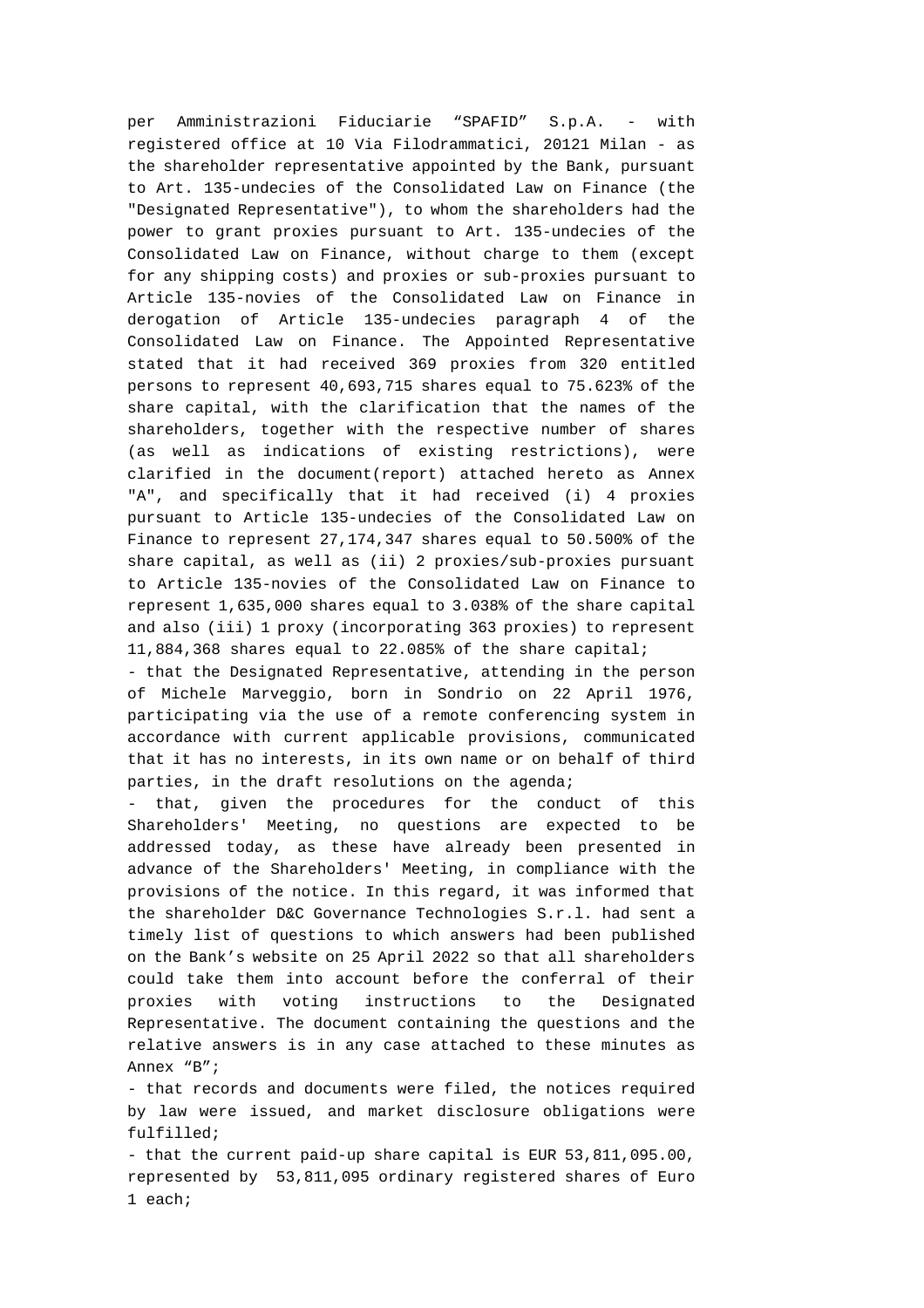- that in order to obtain the ticket for admission to the Shareholders' Meeting, in accordance with Art. 9 of the Articles of Association, the communications of intermediaries regarding the shares had been produced;

that pursuant to current personal data protection provisions, the personal data of the Shareholders' Meeting's participants are collected and processed by the Bank exclusively for the purposes of fulfilling Company and Shareholders' Meeting obligations, in such a way that guarantees that the data will be kept secure and confidential; - that at seven minutes to ten in the morning, the shareholders indicated in the annex to the minutes and which are therefore represented in the shareholders meeting for a total of 40.693.715 ordinary shares with voting rights out of a total of 53.811.095 ordinary shares constituting the share capital, shares equal to 75,623% of the share capital itself;

- that, in any case, during the Shareholders' Meeting, up-todate information regarding attendance would be communicated prior to voting;

- that, to ensure that the minutes are correct, shareholders were requested, as far as possible, to not leave the room and, for those connected by means of remote communication means, to remain connected and not to leave, asking those who need to temporarily or definitively leave the meeting, to have this fact acknowledged;

- that, pursuant to the Shareholders' Meeting Regulations and current legislation and regulations on the matter, the legitimacy of those present to contribute and vote in the Shareholders' Meeting had been verified by means of the Designated Representative;

- that as of today, according to the results of the Shareholders Book, supplemented by the communications received pursuant to art. 120 of the Italian Consolidated Finance Law (Consolidated Law on Finance), and by other information made available, showed that the only shareholder with a shareholding greater than the legal threshold (3%) of the subscribed share capital and represented by shares with voting rights is

-- "LA SCOGLIERA SA" holder of 27.174.347 ordinary shares equal to 50,50% of the share capital;

-- Riccardo Preve holds 1.635.000 ordinary shares equal to 3,038% of the share capital, including 1.500.000 ordinary shares equal to 2,788% of the share capital through "PREVE COSTRUZIONI S.P.A.";

– that no agreements were brought to the Bank's attention regarding art. 122 of the TUF;

- that as of today the Bank holds 1.383.139 treasury shares (equal to 2,570% of share capital), for which voting rights are suspended pursuant to art. 2357-ter, paragraph 2 of the Italian Civil Code. At today's date, the rights to vote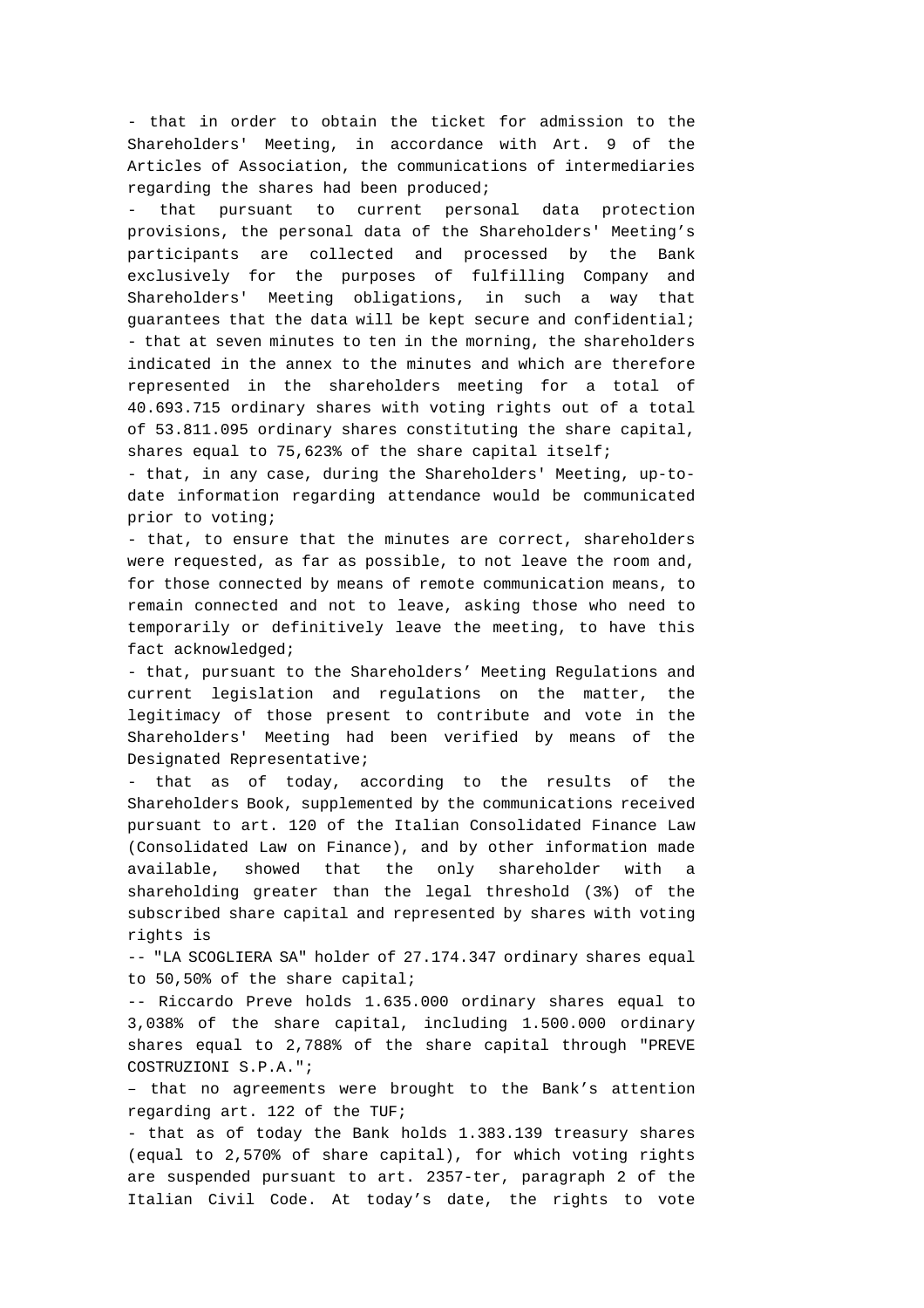exercisable in the Shareholders' Meeting are, therefore, 52.427.956. Treasury shares are however computed in capital in order to calculate the shares required for Shareholder Meeting constitution and resolutions;

- that the members of the Board of Directors present in the room were Chairman SEBASTIEN EGON FÜRSTENBERG, Deputy Chairman ERNESTO FÜRSTENBERG FASSIO, Chief Executive Officer Frederik Herman Geertman and Directors Antonella Malinconico, Simona Arduini, Luca Lo Giudice, Beatrice Colleoni, Monica Billio, Roberto Diacetti and Riccardo Preve;

- that from twenty-seven minutes to eleven and until the end of the Shareholders' Meeting, Director Monica Regazzi was in attendance by remote telecommunication means;

- that Director Daniele Umberto Santosuosso was absent;

- that present in the room for the Board of Statutory Auditors were Chairman Giacomo Bugna and Standing Auditor Franco Olivetti; Standing Auditor Marinella Monterumisi had sent her apologies;

- that present in the room was Giuseppe Rumi, as the bank's reference lawyer;

- that Legal and Corporate Management Manager Lucia Martinoli and Communications, Marketing and External Relations Manager Rosalba Benedetto were present in the room;

that, in accordance with the law, available to the shareholders at the company office and on the website www.bancaifis.it, in the "Corporate Governance/Shareholders' Meeting" section, were the documents and information pursuant to Art. 125-quater of the Consolidated Law on Finance;

- that, in accordance with the law, the documents relating to the proposals concerning the items on the agenda of this Shareholders' Meeting pursuant to Art. 125-ter of the Consolidated Law on Finance was made available to the public within the terms of the law at the Bank's registered office and the authorised eMarket Storage mechanism www.emarketstorage.com, as well as on the website www.bancaifis.it under "Corporate Governance/Shareholders' Meeting";

- that, in particular, among the documents made available to the public within the terms and in the manner prescribed by law as indicated above were the Board of Directors' Explanatory Report on proposals concerning items on the agenda pursuant to Art. 125-ter of the Consolidated Law on Finance, the Disclosure Document regarding remuneration plans based on financial instruments pursuant to Articles 114-bis of the Consolidated Law on Finance and 84-bis of Consob Regulation no. 11971/1999 (the "Issuers' Regulation"), the lists submitted by shareholders for the appointment of corporate bodies, as well as the proposed resolutions and, in relation to items 6 and 7 on the agenda, the proposals of the Board of Statutory Auditors;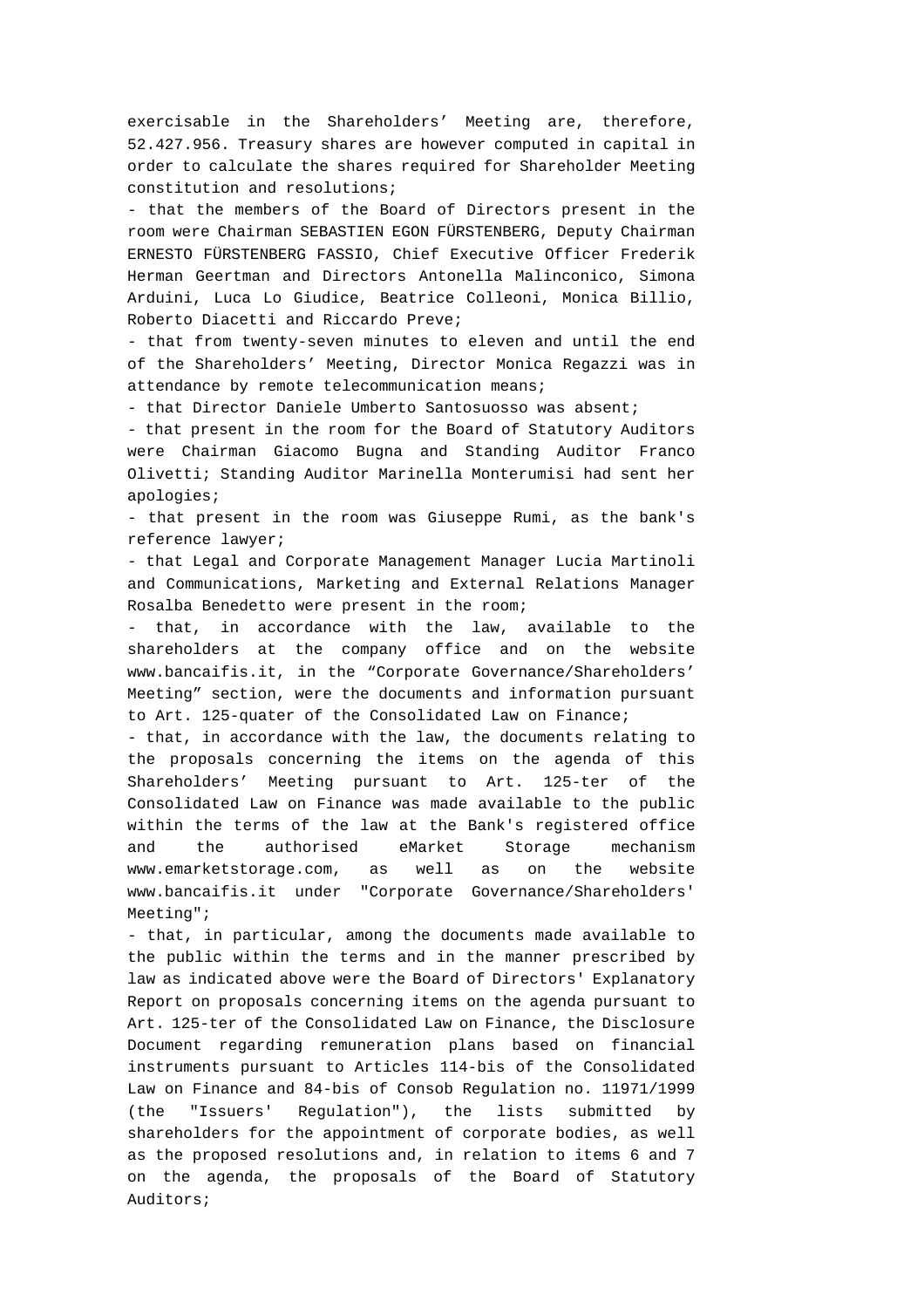that the shareholders have had the possibility, having the right, to view all deeds deposited in the registered office and have been able to receive a copy;

- that a number of the Bank's employees and contract workers, including external ones, were present in the room for operational reasons, and also to assist the Bank in recording the presence of shareholders and the votes;

that the Shareholders' Meeting Regulations would be rigorously applied to this Shareholders' Meeting, insofar as compatible with the current meeting method used to minimise the risks connected with the ongoing health emergency;

- that the remote conferencing methods used enable the Company to verify: whether or not this Shareholders' Meeting has been correctly constituted, the identity and legitimacy of the participating individuals, and whether or not voting and declaration of results have been correctly performed;

- that the technical methods used for the management of the proceedings and voting carried out during the Shareholders' Meeting would be managed in line with the Shareholders' Meeting Regulations;

- that votes be carried out by open ballot;

- that any names of those who have not voted, voted against, abstained or instructed the Designated Representative not to participate in one or more votes, had been listed in the minutes and/or annexes thereto;

- that, also for the ballot operations, as indicated above, the Bank is assisted by external collaborators who assist it in registering holdings and voting;

- that the Chairman asked the Secretary to invite participants, prior to discussing the topics on the agenda, to declare, as of now, if they do not have the right to vote in accordance with current legislation and regulations, which require that: -- anyone with a direct or indirect shareholding in a Company with shares listed on the Italian Stock Exchange which is greater than the set threshold must communicate this in writing to the Company and to CONSOB;

-- any acquisition of shareholdings in banks that, in view of those already held, results in: a) a shareholding equal to or greater than 10%, or reaching or exceeding thresholds of 20%, 33% and 50% of the share capital or voting rights; b) the ability to exercise significant influence over the bank's management; c) control of the bank, regardless of the size of shareholding, is subject to specific legal obligations and must be reported to the Bank of Italy;

-- holders of significant shareholdings in banks must satisfy the integrity requirements set out in applicable legislation and regulations and, if these requirements are not met, voting rights relating to shareholdings that exceed the thresholds of participation established by the regulations may not be exercised.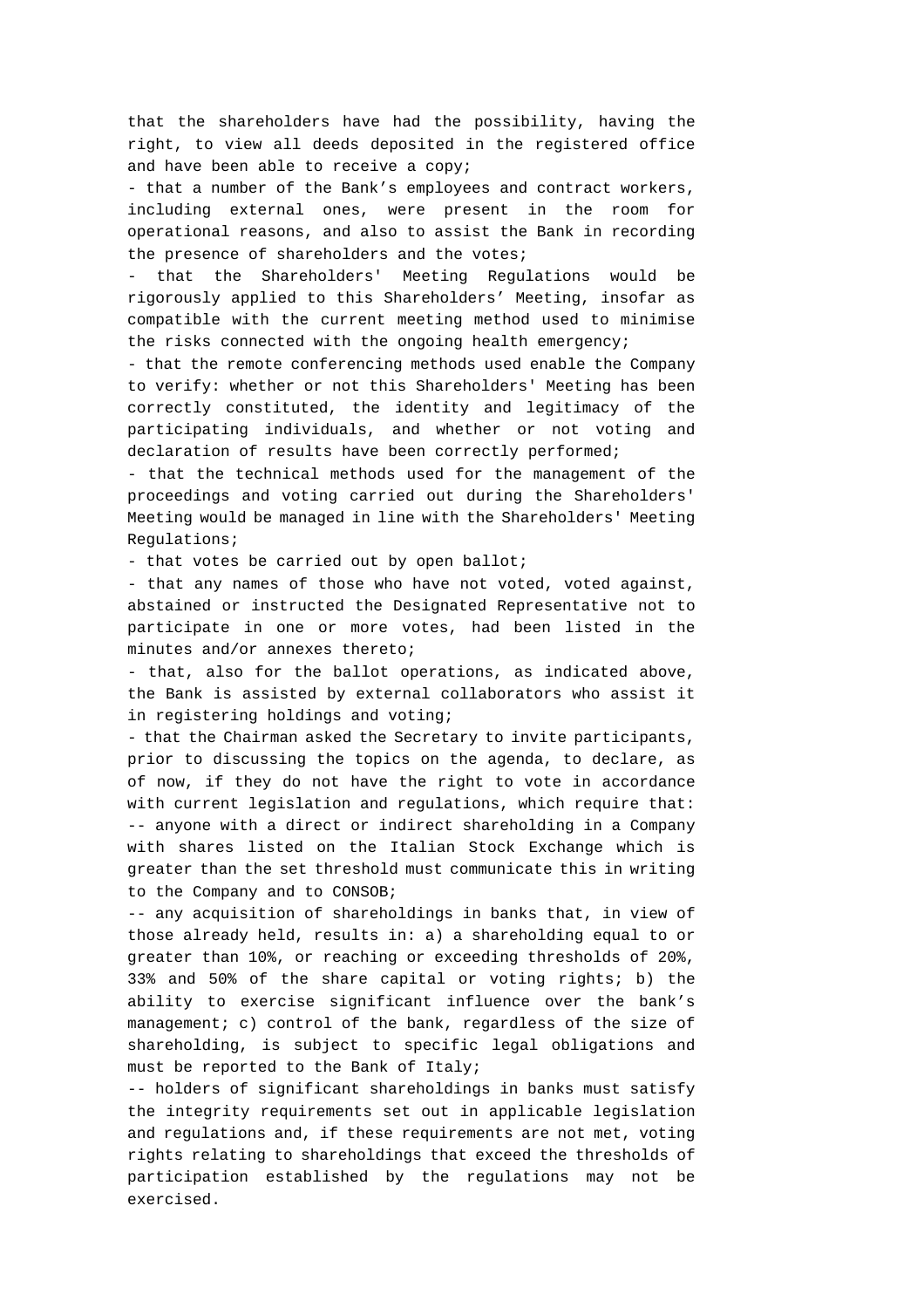It was therefore declared that, based on the information available regarding rights to vote, the required checks were made and nobody declared that they were not entitled to vote and that, therefore, this Shareholders' Meeting was validly constituted and able to resolve on the items on the agenda. Since documentation had been made available to the public well in advance of the date of the meeting, it was proposed, unless otherwise requested by other attendees, not to read it out to the meeting.

The first item on the agenda of the Shareholders' Meeting was examined: "**1) Financial statements at 31 December 2021:** 

**1.1) approval of the financial statements at 31 December 2021, presentation of the consolidated financial statements at 31 December 2021 and the consolidated non-financial statement pursuant to Italian Legislative Decree no. 254 of 30/12/2016 - Sustainability Report;** 

**1.2) allocation of the period result; related and consequent resolutions**"

which is jointly covered, given the close connection, even if the vote will take place separately, according to what is indicated in the proxy/sub-proxy forms to the Designated Representative.

CEO Frederik Herman Geertman was then invited to speak on the first item on the agenda.

## **ADDRESS BY CEO FREDERIK HERMAN GEERTMAN:**

*Consolidated net banking income stood at 602,5 million Euro, up 28,8% from 31 December 2020, and benefited from improved performance in the NPL Sector and higher revenues in the Commercial & Corporate Banking Sector. This increase was mainly related to: the improved general economic environment from which all the Group's businesses benefited, the contribution of 17,8 million Euro from Farbanca (not a member of the Banca Ifis Group for the first eleven months of 2020) and that of the former Aigis Banca business unit and the positive change in other components of net interest and other banking income of 20,0 million Euro (from 11,2 million Euro at 31 December 2020 to 31,3 million Euro at 31 December 2021).* 

*More specifically, the net banking income of the NPL Segment amounted to 257,6 million Euro, up by 58,1% from 162,9 million Euro for the period ended 31 December 2020. An important result deriving from the improvement of the economic situation compared to 2020, when the pandemic led to the closure of the courts and the consequent stalling of judicial and third-party collection activities.* 

*The net banking income of the Commercial & Corporate Banking Sector is 283,2 million Euro, up by 27,2% compared to 31 December 2020. While the contribution of the Factoring Area is stable, the contributions of the Leasing Area (+13,3%) and the Corporate Banking & Lending Area (+170,5%) grow, also benefiting from the positive results of Farbanca (not part of*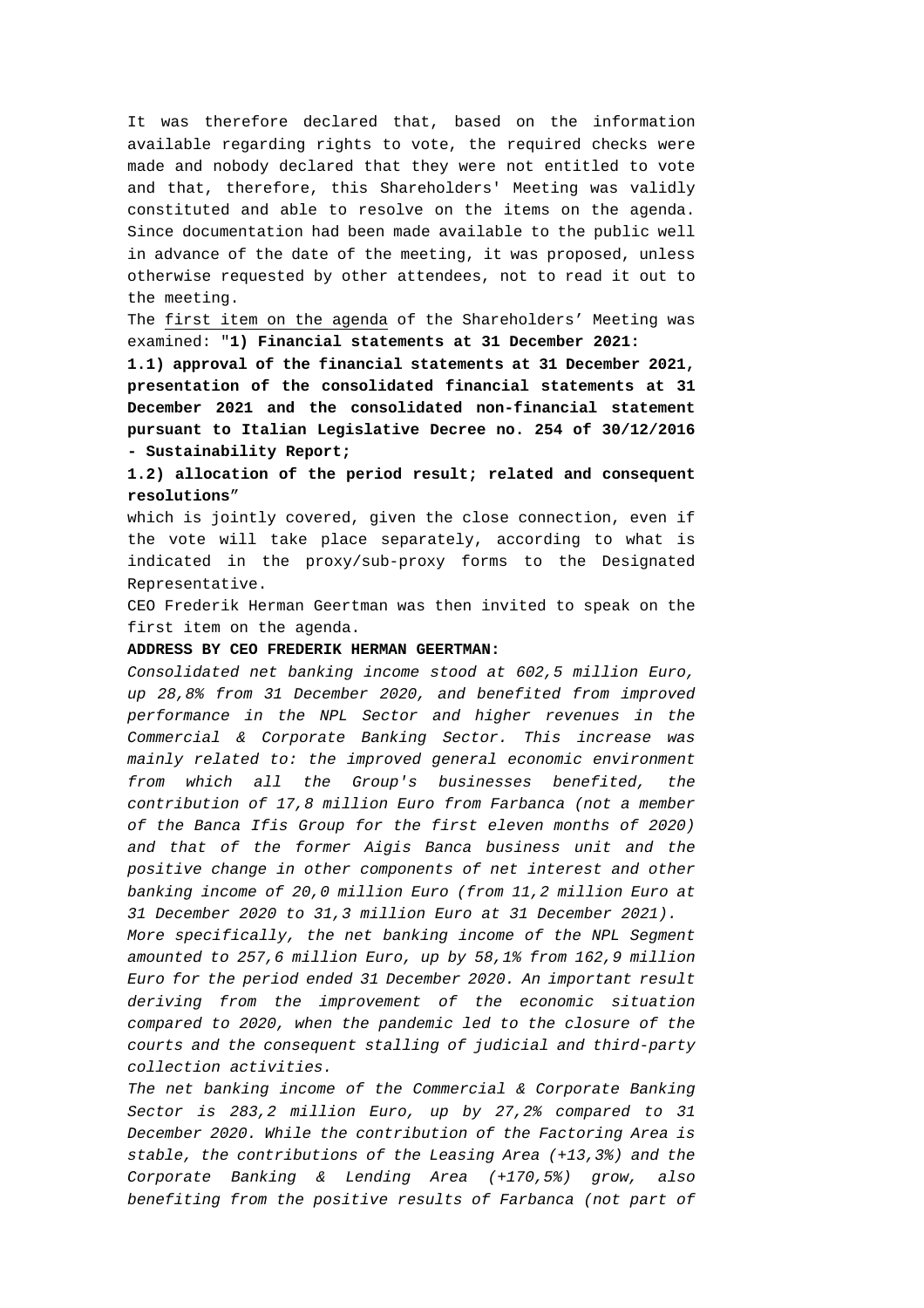*the Banca Ifis Group in the first eleven months of 2020) and the former Aigis Banca branch, as well as the positive change in other components of net interest and other banking income for 15,0 million Euro.* 

*Net credit risk losses totalled 77,2 million Euro, compared to net losses of 91,4 million Euro at 31 December 2020. The figure for 2021 includes adjustments of 18,0 million Euro relative to the NPL Segment, recorded following a detailed analysis, carried out also in response to the Covid-19 pandemic, in terms of greater collection times, mainly on higher vintage positions. This includes additional provisions of 12,6 million Euro in the Corporate Banking area against the concentration risk typical of the sector, also to take account of potential further future effects connected with the lack of credit support measures. Finally, the item also includes 12,0 million Euro linked to a revision of the assessment of the recoverability of the arrears on the commercial portfolio with the public administration with higher vintage.* 

*Operating costs totalled 375,5 million Euro, showing a 21,9% increase on the 308,0 million Euro at 31 December 2020. Personnel expenses rose by 14,9% to 141,8 million Euro (123,4 million Euro for the period ended 31 December 2020). The increase in this item is due to higher allocations for variable remuneration of approximately 7,5 million Euro compared to 2020 - a year that was affected by prudential policies related to the uncertainty of the pandemic - and to the entry into the Banca Ifis Group of Farbanca and the former Aigis Banca for 5,2 million Euro. The number of Group employees at 31 December 2021 was 1.849, an increase on the 1.758 staff at 31 December 2020, of whom 45 coming from the acquisition of the former Aigis Banca business unit.* 

*Other administrative expenses, at 31 December 2021, which come to 231,8 million Euro rise by 21,5% on 31 December 2020. The increase is attributable to higher costs for professional services and expenses for the purchase of goods and other services mainly related both to the resumption of credit recovery activities in the NPL Segment and to the change in the scope of consolidation with the full inclusion of Farbanca and the BU acquired from the former Aigis Banca and the related integration costs as well as one-off costs connected with the transfer of the registered office of the parent company La Scogliera S.p.A.* 

*Net provisions for risks and charges amounted to 10,7 million Euro, down 61,8% compared to 28,0 million Euro at 31 December 2020, which included provisions of 6,9 million Euro relating to the Solidarity Fund and prudential allocations to commitments to disburse funds and guarantees for a total of 8,8 million Euro mainly related to the unique macroeconomic context of 2020.* 

*Other net operating income amounted to 27,5 million Euro, down*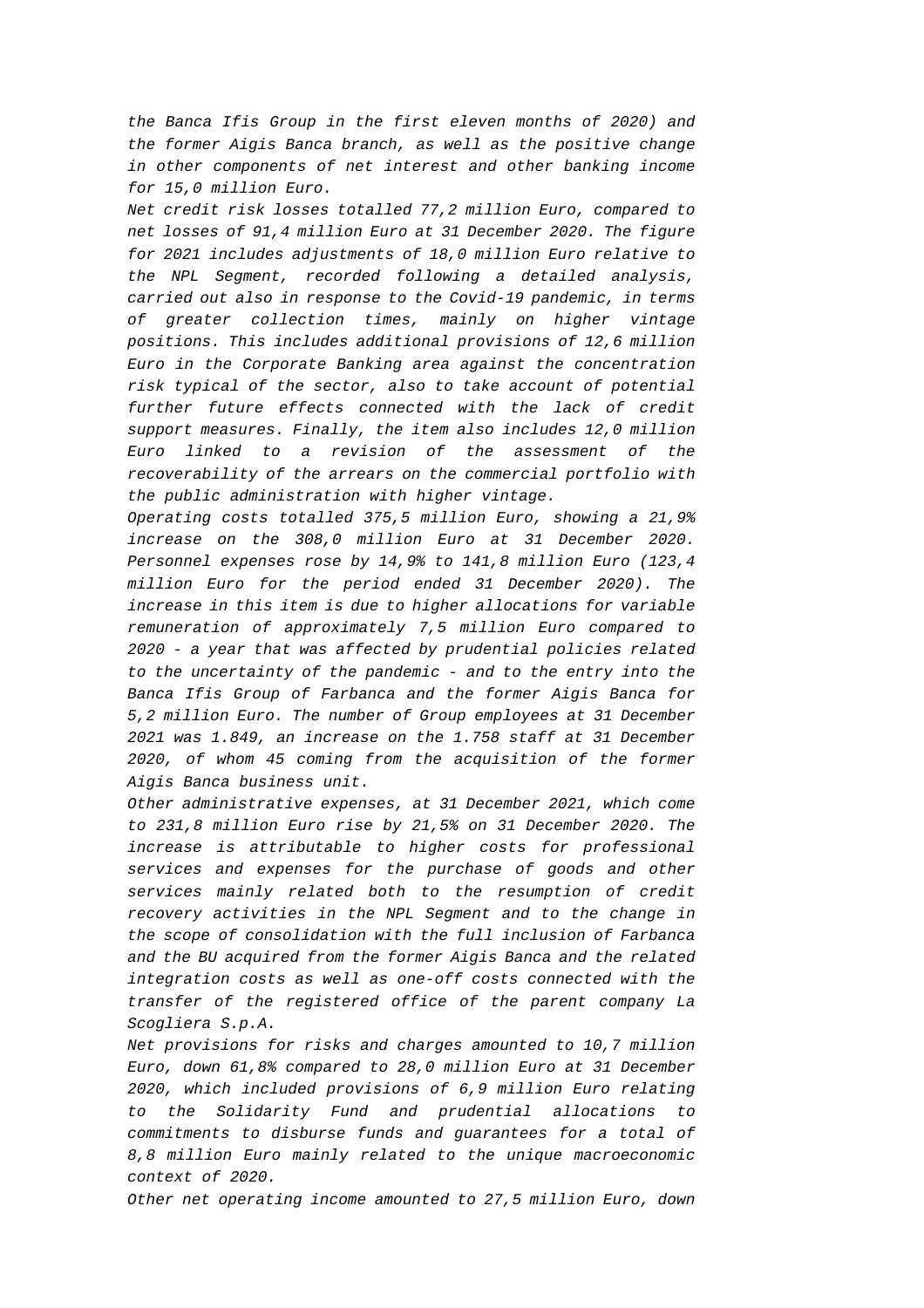*47,0% compared to the previous year. The item referred mainly to revenue from the recovery of expenses charged to third parties. The relevant cost component is included in other administrative expenses, namely under legal expenses and indirect taxes, as well as recoveries of expenses associated with leasing operations. The change is substantially due both to lower "gain on bargain purchase", for approximately 13,9 million Euro (in 2020, 16,8 million Euro related to the acquisition of Farbanca, against 2,9 million Euro in 2021, related to the former Aigis Banca perimeter), and to the fact that in 2020 the NPL Segment had benefited from 14,1 million Euro received as indemnities on portfolios acquired in previous years.* 

*Net profit pertaining to the Parent Company came to 100,6 million Euro, up 46,2% on the 68,8 million Euro of 31 December 2020, which benefited from an extraordinary capital gain of 24,2 million Euro and the related tax effect due to the sale of the Milan property in Corso Venezia.* 

*As regards the main balance sheet items, financial assets mandatorily measured at fair value through profit or loss on the income statement amounted to a total of 144,7 million Euro at 31 December 2021. Financial assets measured at fair value through other comprehensive income total 614,0 million Euro at 31 December 2021, recording a decrease on December 2020 of 20,7%. The decrease in proprietary debt securities included herein was driven by the decision to reduce exposure in financial instruments exposed to market fluctuations in favour of securities held in a "Held to Collect" portfolio given the reduction in interest rates and increase in inflation that occurred in the last quarter of 2021.* 

*Total receivables due from customers measured at amortised cost amounted to 10.331,8 million Euro, up 13,1% on 31 December 2020 (9.135,4 million Euro). The item includes debt securities for 2,0 billion Euro (1,3 billion Euro at 31 December 2020), of which government securities for 1,6 billion Euro.* 

*The contribution of the Commercial & Corporate Banking Segment is up on the balance at 31 December 2020 (+8,9%). Growth in the Corporate Banking & Lending Area (+20,5%), followed by the Factoring Area (+6,7%) and the Npl Segment (+8,4%) was offset by a 1,7% decrease in the Leasing Area. An increase is also recorded of 544,1 million Euro in exposures of the Governance & Services and Non-Core Segment, mainly due to the purchase of debt securities during the year.* 

*As regards the liabilities on the consolidated balance sheet, total funding at 31 December 2021 amounted to 10.786,6 million Euro (+8,9% compared to 31 December 2020), 52,7% of which is represented by payables due to customers (55,2% as at 31 December 2020), 24,1% payables due to banks (23,9% as at 31 December 2020), and 23,2% debt securities issued (20,9% as of 31 December 2020).*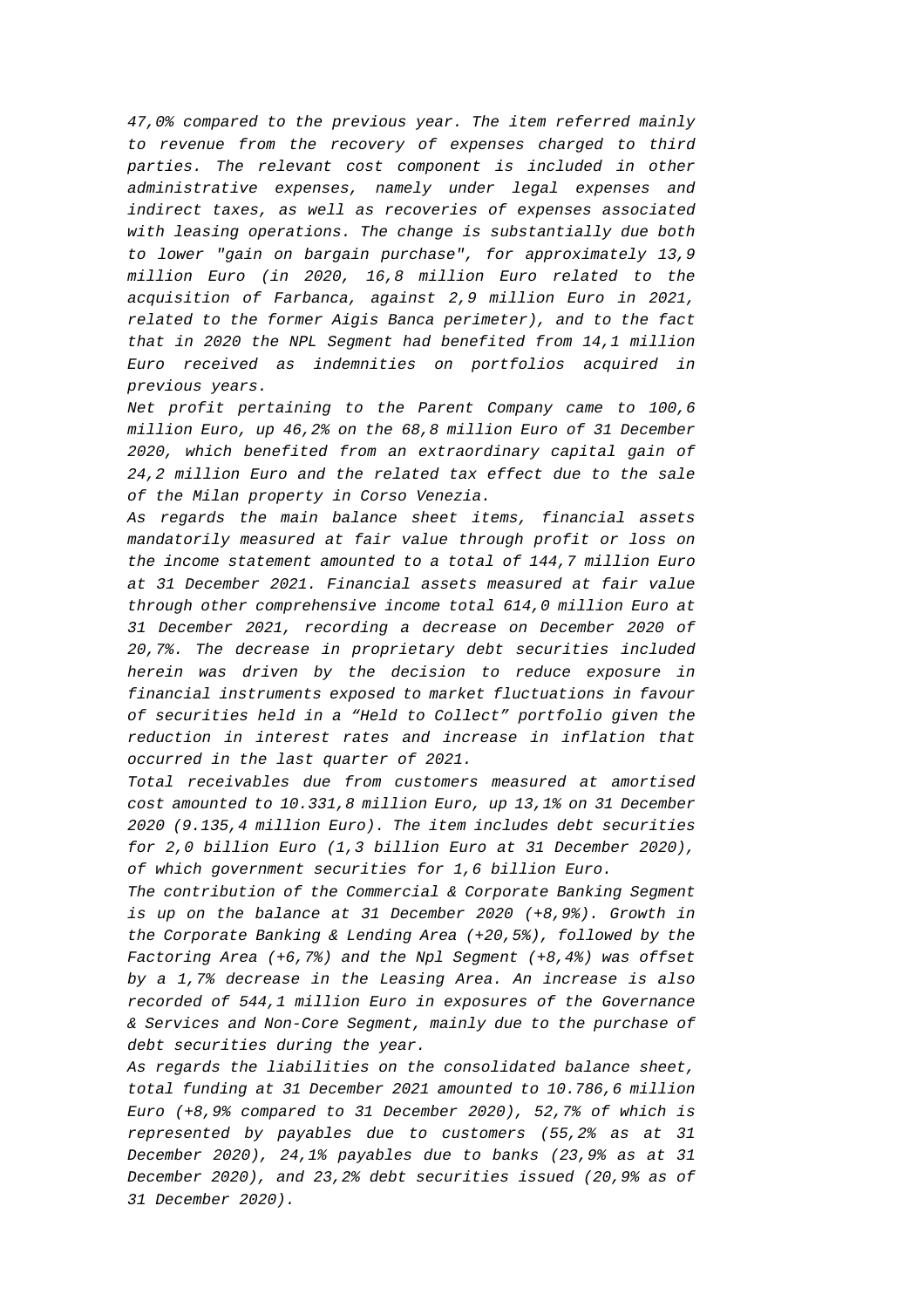*Amounts due to customers amounted to 5.683,7 million Euro at 31 December 2021, an increase of 3,9% compared to 31 December 2020, also following the acquisition of the former Aigis Banca business unit.* 

*Payables due to banks amounted to 2.598,0 million Euro, up 9,8% compared to 31 December 2020, mainly due to new repurchase agreements on securities issued with self-securitisation and Npl Segment receivables as underlying assets.* 

*Securities issued amounted to 2.504,9 million Euro at 31 December 2021, up on the 2.069,1 million Euro of 31 December 2020. This increase is mainly attributable to senior securities for a total of 390 million Euro relating to the Emma securitisation (performing exposures in the pharmaceutical segment originated by Farbanca), restructured in June 2021 and for 88,7 million Euro to ABCP Programme securities mainly for new issues in the fourth quarter of 2021. The Group's consolidated equity was strengthened to 1.623,9 million Euro at 31 December 2021, up 4,8% from 1.550,0 million Euro at 31 December 2020.* 

*The effectiveness of the resolution of the Extraordinary Shareholders' Meeting to transfer the registered office of the parent company La Scogliera to the Canton of Vaud (Lausanne - CH), as of 27 December 2021, and the subsequent completion of the corporate transfer process made it possible to eliminate it from the regulatory consolidation of the Bank and to calculate the consolidated capital requirements without including La Scogliera. At 31 December 2021, the new ratios for the Banca Ifis Group amounted to a CET1 ratio of 15,44% (compared with 11,29% at 31 December 2020), a TIER1 ratio of 15,45% (11,86% at 31 December 2020) and a Total Capital Ratio of 19,63% (compared with 14,85% at 31 December 2020). The significant increase between the two dates is mainly due to the above-mentioned regulatory deconsolidation.* 

The Chairman resumed the floor and thanked the CEO for his address and invited the Chairman of the Board of Statutory Auditors Giacomo Bugna to take the floor.

# **ADDRESS BY THE CHAIRMAN OF THE BOARD OF STATUTORY AUDITORS, GIACOMO BUGNA:**

*I propose not reading out the report of the Board of Statutory Auditors to the financial statements, unless anyone should request otherwise, and will simply set out the conclusions: the Board of Statutory Auditors - taking into account the specific tasks conferred to the external auditing firm regarding auditing of the accounts and of the reliability of the financial statement - issued its opinion without qualifications, and in light of the claims issued pursuant to Art. 154-bis of the Consolidated Law on Finance by the Corporate Accounting Reporting Officer and by the CEO, has no comments to make to the Shareholders' Meeting, pursuant to Art. 153 of the Consolidated Law on Finance, related to*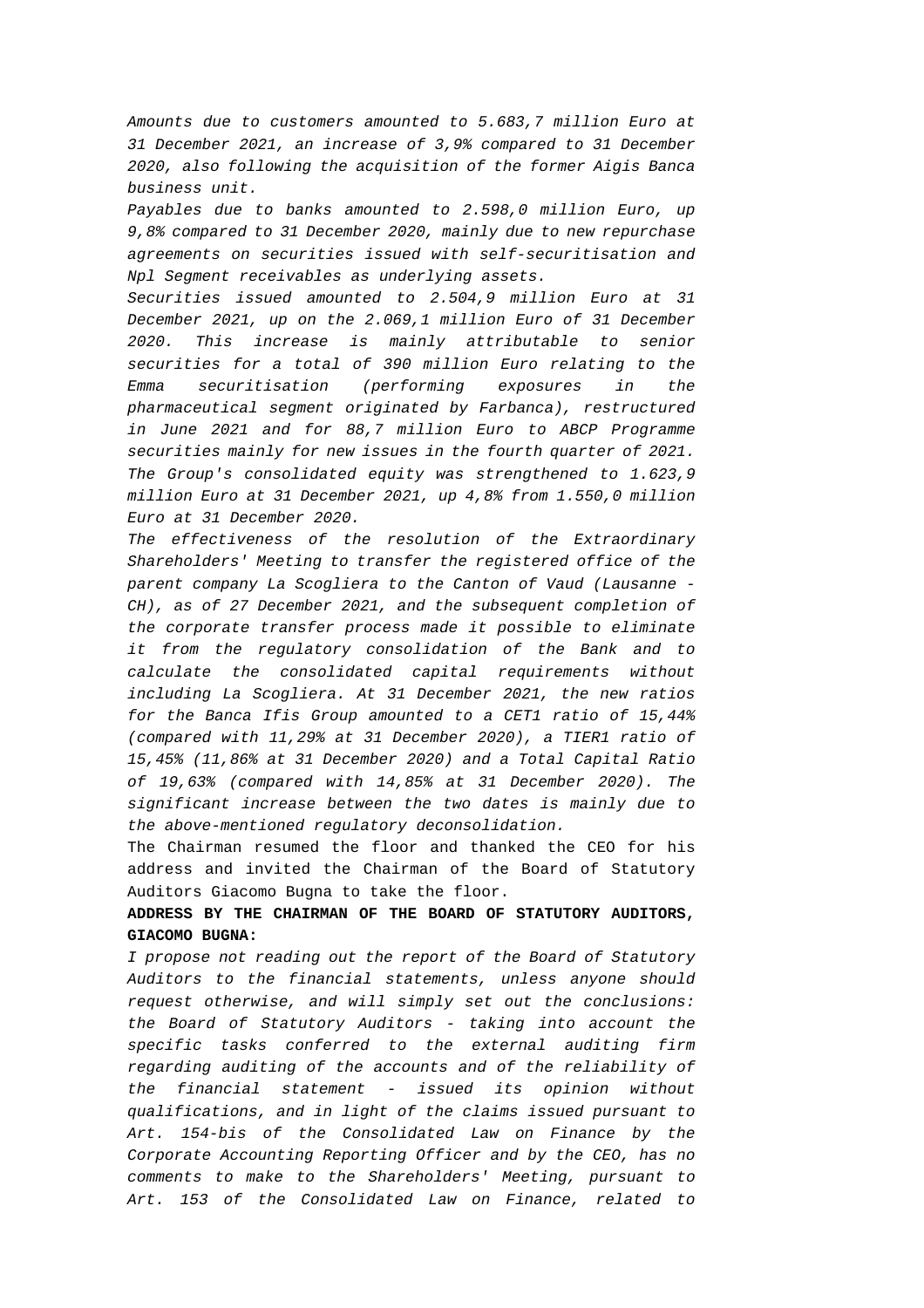*approval of the financial statements for the years as of 31 December 2021, accompanied by the Management Report and Explanatory Note, as presented by the Board of Directors, and therefore has no objections to the approval of the financial statements, and invites the Shareholders' Meeting to take into due consideration the 27 July 2021 recommendation of the Bank of Italy, for the purposes of the proposed allocation of the operating profit or to distribution of dividends. The Chairman thanked the Chairman of the Board of Statutory Auditors.* 

The Chairman resumed the floor and thanked the Chairman of the Board of Statutory Auditors Giacomo Bugna for his address.

There being no other speakers, the discussion was declared closed and voting opened on the first item on the agenda "**1) Financial statements as at 31 December 2021**:

**1.1) approval of the financial statements at 31 December 2021, presentation of the consolidated financial statements at 31 December 2021 and the consolidated non-financial statement pursuant to Italian Legislative Decree no. 254 of 30/12/2016 - Sustainability Report;** 

**1.2) allocation of the period result; related and consequent resolutions**", before which the necessary formalities were read out and appropriate invitations renewed.

Accordingly, it was noted:

- that the Appointed Representative had indicated that there were no changes in the attendance reported above and resulting from the documentation attached above, and therefore, shareholders representing 40.693.715 ordinary shares with voting rights out of an overall total of 53.811.095 ordinary shares constituting the share capital are present in the manner indicated above through the Appointed Representative, and thus shares amounting to 75,623% of the share capital were present; - that the Chairman's request to those in attendance was reiterated for participants to declare if they do not have the right to vote in accordance with current legislation and Articles of Association, and invited the Designated Representative to identify any shareholder intending not to be counted in the calculation of the majority;

- that nobody stated that they had no right to vote or that their right to vote was limited in any way.

The following draft resolution was therefore read out:

"**The Shareholders' Meeting of Banca Ifis S.p.A., having examined the explanatory report of the Board of Directors under item no. 1 on the agenda, the figures of the financial statements of Banca Ifis S.p.A. at 31 December 2021 and the report of the Board of Directors, having acknowledged the report of the Board of Statutory Auditors and the report of the Independent Auditors,** 

### **resolves**

**a) to approve the financial statements for the year ended 31 December 2021, with the report on operations presented by the**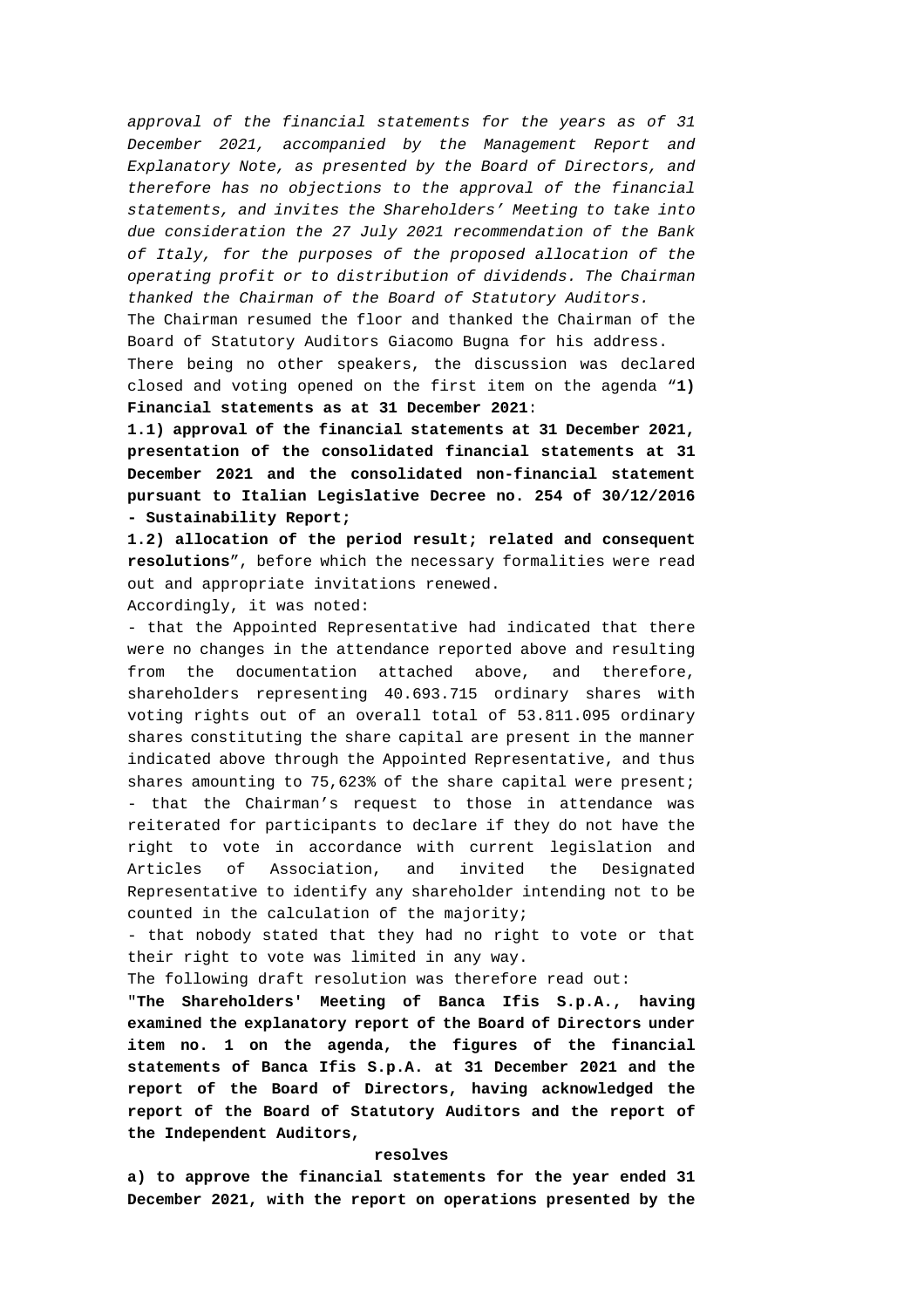#### **Board of Directors;**

**b) to allocate net profit for the year of 56.467.710 Euro (fifty-six million four hundred sixty-seven thousand seven hundred and ten Euro) as follows:** 

- **distributing to shareholders a cash dividend (before tax withholdings required by law) of Euro 0,95 per ordinary share with ex-dividend date (coupon no. 25) on 23 May 2022. This dividend includes the portion attributable to the Company's treasury shares. Pursuant to article 83**- **terdecies of (It.) Legislative Decree 24 February 1998, no. 58 (Consolidated Law on Finance) eligibility for payment of the dividend is determined based on the intermediary's books as per article 83**-**quater, paragraph 3 of the Consolidated Law on Finance, at the end of 24 May 2022 (so-called record date);** 

- **allocating the remainder to other reserves;** 

**c) to pay the aforementioned dividend starting from 25 May 2022. Payment will be made through the authorised intermediaries with which the shares are registered on the Monte Titoli System.".** 

It was also recalled that voting was naturally carried out through the Designated Representative.

At twenty past ten, the Chairman put the proposed resolution just illustrated to the vote.

The Designated Representative announced the results of the vote, which were then proclaimed.

This draft resolution was approved by majority with (all percentages of share capital participating in all votes have been rounded off), as communicated by the Designated Representative:

- 40.542.049 votes in favour, equal to 75,341% of the share capital and 99,627% of the share capital participating in the vote;

- 0 votes against;

- 138.266 abstentions equal to 0,257% of the share capital and 0,340% of the share capital participating in the vote;

- 13.400 non-voters equal to 0,025% of the share capital and 0,033% of the shares participating in the vote, with the specification that the names of the shareholders who voted in favour, the shareholders who voted not in favour and the shareholders who abstained and the corresponding number of shares will be found in the document that is attached to these minutes as Annex "C".

The Chairman then opened the voting on item **1.2) allocation of the period result; related and consequent resolutions**", before which the necessary formalities were read out and appropriate invitations renewed.

Accordingly, it was noted:

- that the Appointed Representative had indicated that there were no changes in the attendance reported above and resulting from the documentation attached above, and therefore,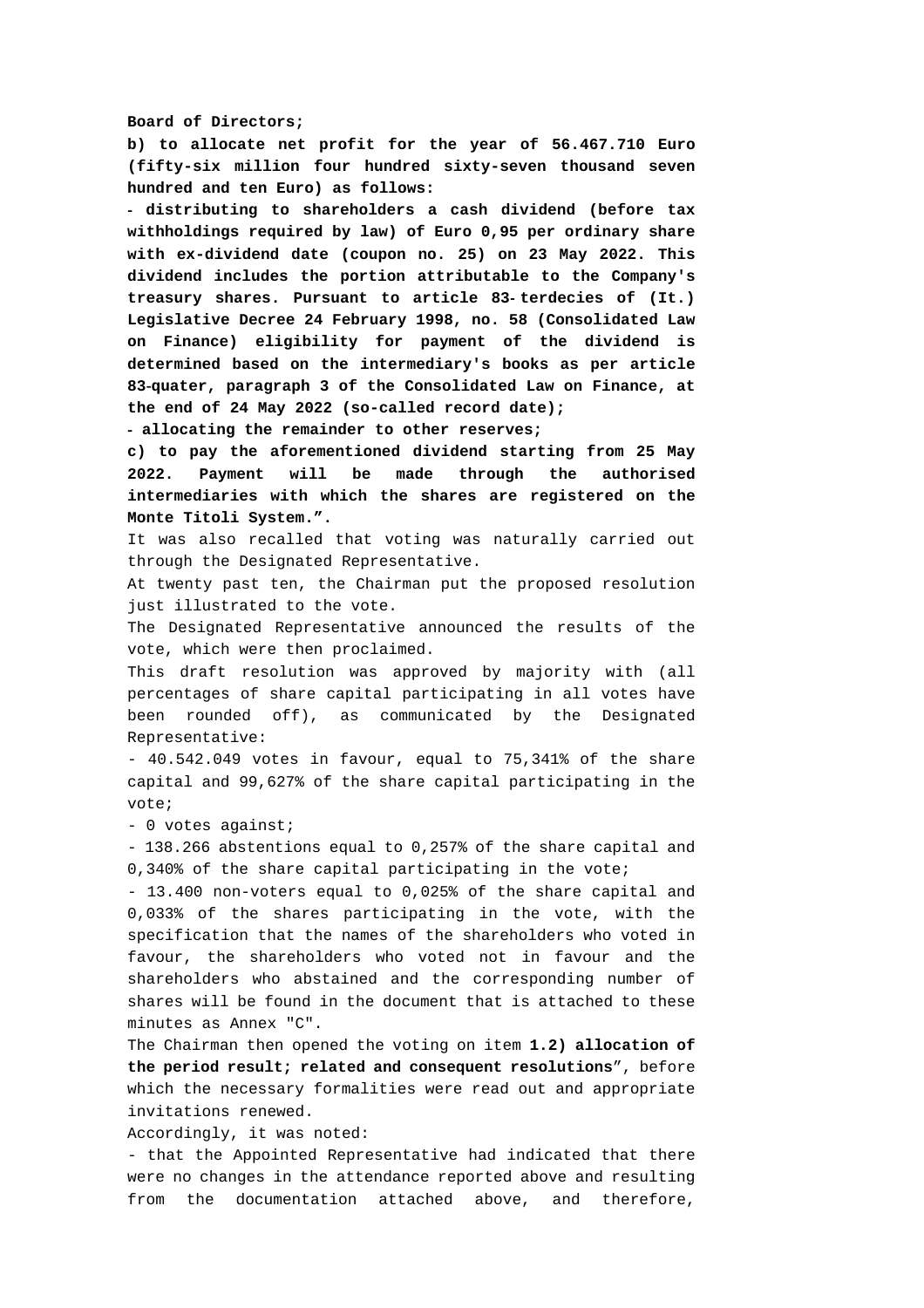shareholders representing 40.693.715 ordinary shares with voting rights out of an overall total of 53.811.095 ordinary shares constituting the share capital are present in the manner indicated above through the Appointed Representative, and thus shares amounting to 75,623% of the share capital were present; - that the Chairman's request to those in attendance was reiterated for participants to declare if they do not have the right to vote in accordance with current legislation and Articles of Association, and invited the Designated Representative to identify any shareholder intending not to be counted in the calculation of the majority;

- that nobody stated that they had no right to vote or that their right to vote was limited in any way.

The following draft resolution was therefore read out:

"**The Shareholders' Meeting of Banca Ifis S.p.A., having examined the explanatory report of the Board of Directors under item no. 1 on the agenda, the figures of the financial statements of Banca Ifis S.p.A. at 31 December 2021 and the report of the Board of Directors, having acknowledged the report of the Board of Statutory Auditors and the report of the Independent Auditors,** 

#### **resolves**

**to allocate net profit for the year of 56.467.710 Euro (fiftysix million four hundred sixty-seven thousand seven hundred and ten Euro) as follows:** 

- **distributing to shareholders a cash dividend (before tax withholdings required by law) of Euro 0,95 per ordinary share with ex-dividend date (coupon no. 25) on 23 May 2022. This dividend includes the portion attributable to the Company's treasury shares. Pursuant to article 83**- **terdecies of (It.) Legislative Decree 24 February 1998, no. 58 (Consolidated Law on Finance) eligibility for payment of the dividend is determined based on the intermediary's books as per article 83**-**quater, paragraph 3 of the Consolidated Law on Finance, at the end of 24 May 2022 (so-called record date);** 

- **allocating the remainder to other reserves;** 

**to pay the aforementioned dividend starting from 25 May 2022. Payment will be made through the authorised intermediaries with which the shares are registered on the Monte Titoli System.".** 

It was also recalled that voting was naturally carried out through the Designated Representative.

At twenty-five past ten, the Chairman put the proposed resolution just illustrated to the vote.

The Designated Representative announced the results of the vote, which were then proclaimed.

This draft resolution was approved by majority with (all percentages of share capital participating in all votes have been rounded off), as communicated by the Designated Representative: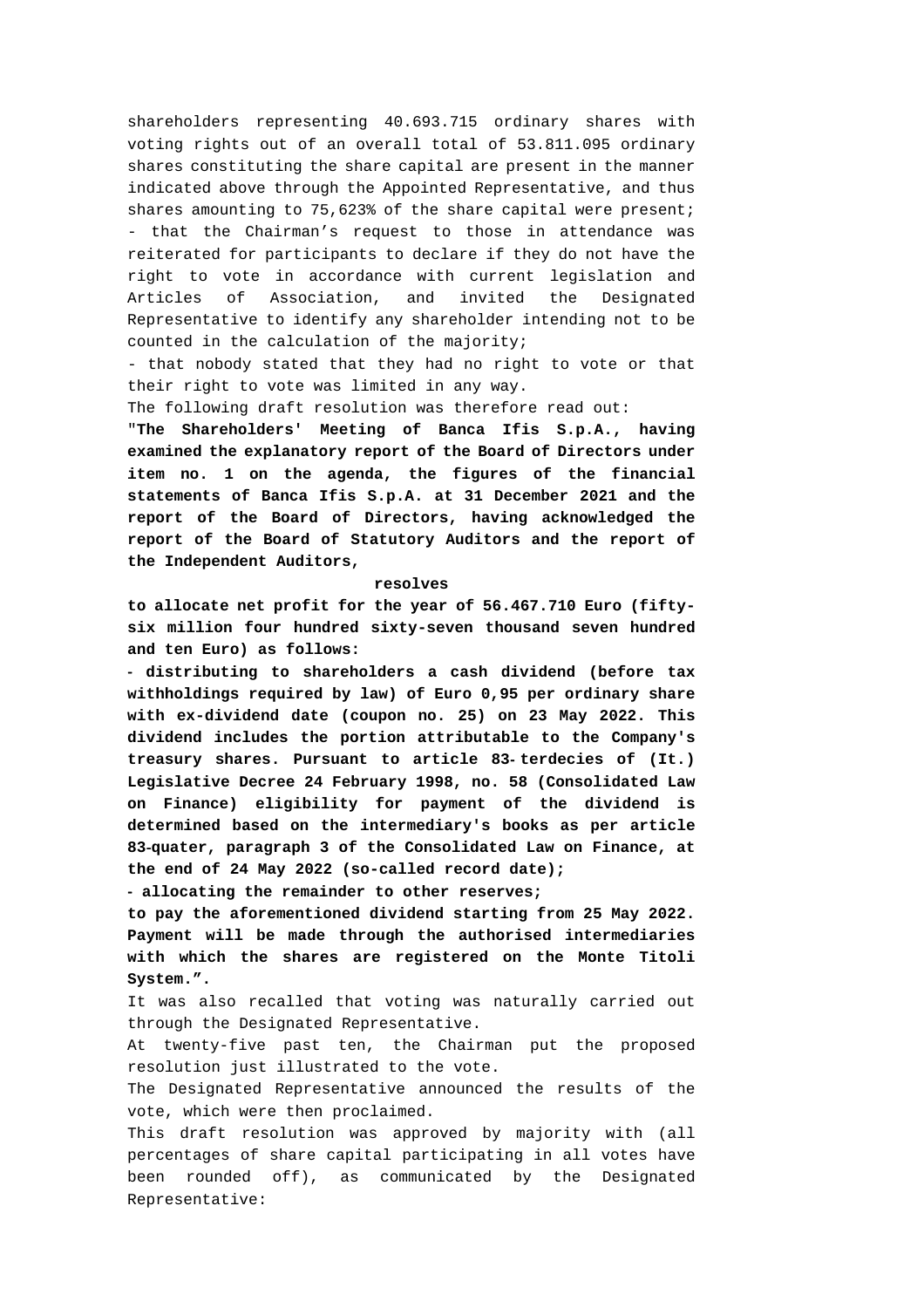- 40.640.235 votes in favour, equal to 75,524% of the share capital and 99,869% of the share capital participating in the vote;

- 0 votes against;

- 40.080 abstentions equal to 0,074% of the share capital and 0,098% of the share capital participating in the vote;

- 13.400 non-voters equal to 0,025% of the share capital and 0,033% of the shares participating in the vote, with the specification that the names of the shareholders who voted in favour, the shareholders who voted not in favour and the shareholders who abstained and the corresponding number of shares will be found in the document that is attached to these minutes as Annex "D".

\*\*\*\*\*

Readdressing the meeting, the Chairman moved to the second item on the agenda: "**2) Remuneration:** 

**2.1) Report on the remuneration policy and fees paid pursuant to Art. 123-***ter* **of Italian Legislative Decree no. 58/1998: approval of Section I - 2022 Ifis Group Remuneration and Incentive Policy;** 

**2.2) Report on the remuneration policy and fees paid pursuant to Art. 123-***ter* **of Italian Legislative Decree no. 58/1998: non-binding resolution on Section II - Information on fees paid in FY 2021;** 

**2.3) Remuneration plan based on assigning Banca IFIS shares for some company figures described in the information document drawn up pursuant to art. 114-bis of the Consolidated Law on Finance and relative implementation regulations; related and consequent resolutions**".

Since documentation had been made available to the public well in advance of the date of the meeting, it was proposed, unless otherwise requested by other attendees, not to read it out to the meeting.

The Chairman therefore invited Antonella Malinconico, Chairman of the Remuneration Committee, to take the floor on all the points into which this item of the agenda is divided, unless otherwise requested, given the close connection between them, it being understood that the voting will take place separately on each point, as is set out in the proxy/sub-proxy forms to the Designated Representative made available to shareholders. **ADDRESS BY THE CHAIRMAN OF THE REMUNERATION COMMITTEE ANTONELLA MALINCONICO:**

*Shareholders, I would like to move to illustrate the "Remuneration Report" approved by the Board of Directors of Banca Ifis S.p.A. in its meeting of 10 March 2022, following the favourable opinion of the Remuneration Committee, presided over by me.* 

*With the above-mentioned document, the Board aimed at*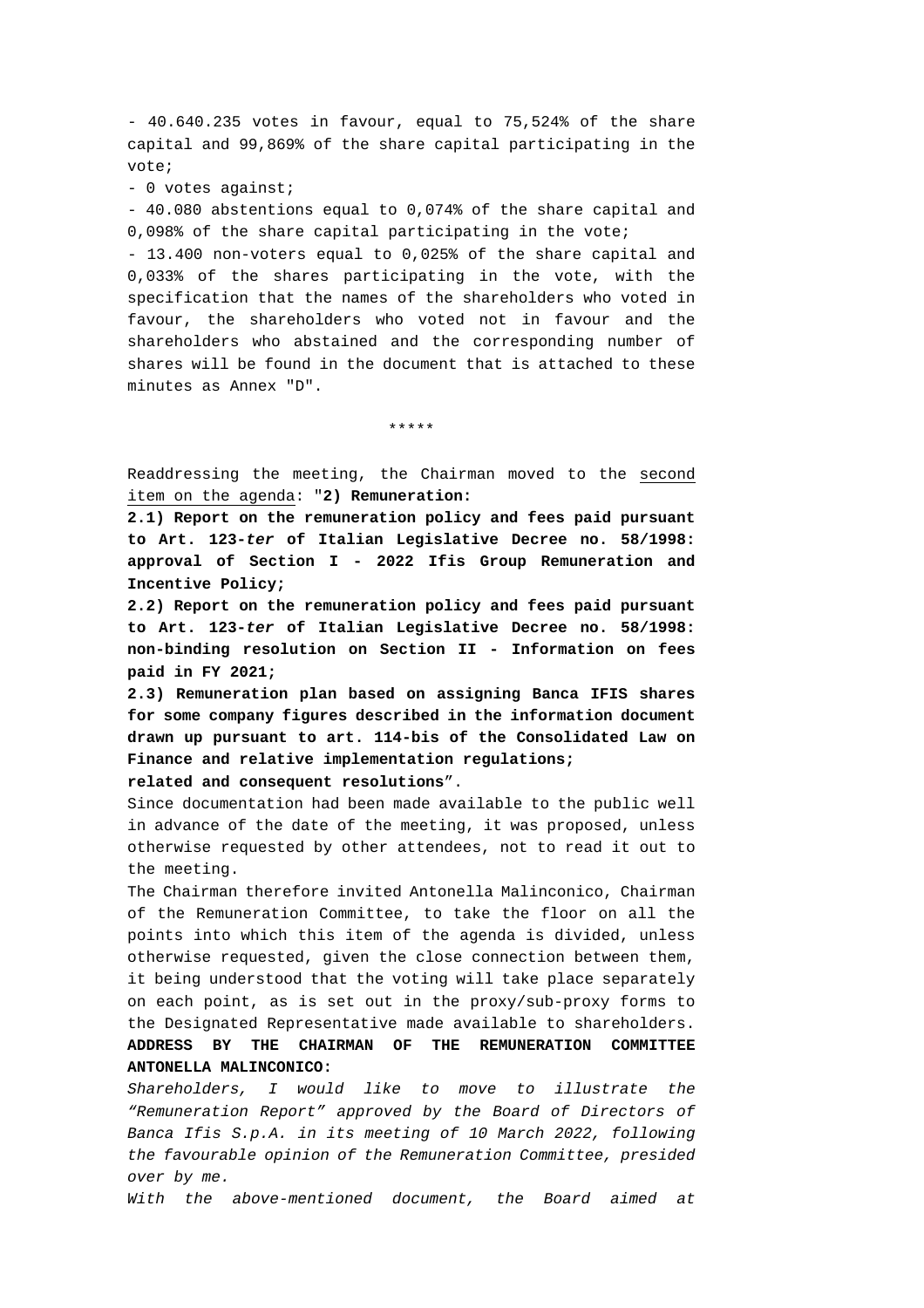*implementing the provisions set out in Art. 123-ter of the Consolidated Law on Finance, as well as the regulations governing the banking sector and the self-regulation rules contained in the Corporate Governance Code.* 

*In summary, the Report is made up of two parts.* 

*The First Section illustrates the remuneration and incentive policies of the Bank and of the Group for the 2022 financial year, with regard to all staff and, in particular, to members of the management bodies, the General Managers, executives with strategic responsibilities and members of the control bodies, as well as the remaining key personnel, whose professional activities have a substantial impact on the Bank's risk profile.* 

*Section Two is, in turn, divided into two parts: (i) the first part is aimed at representing, by name, for the members of the management and control bodies and the general managers and, in aggregate form, for the key managers as well as for the "Risk Takers", each of the items that make up the remuneration, highlighting their consistency with the reference policy and providing information on how the Bank took into account the vote expressed by the Shareholders' Meeting on Section II of the report for the previous year; (ii) the second part shows analytically in tabular form, as indicated in Annex 3A, Schedule no. 7 bis of the Issuers' Regulation, the remuneration paid during FY 2021 or related to it, for any reason and in any form, by the Bank and its subsidiaries and associates. The additional information required pursuant to Article 450 of Regulation (EU) no. 575 of 26 June 2013 is then included in tabular form for Banca Ifis S.p.A. and the other Group companies.* 

*In examining the main changes made to the remuneration and incentive policies for 2022, compared to those for 2021, I would point out how the Board has decided to submit to the shareholders' vote a 2022 Remuneration Policy substantively in line with the past, subject to appropriate adjustments, also aimed at incorporating the changes provided for in particular by the Bank of Italy's Supervisory Provisions in transposition of the CRDV (Directive 2019/878/EU).* 

*Having said that, I would like to briefly set out the main changes for the FY 2022 policies:* 

*• introduction - in the reference perimeter of the corporate objectives and values with which the Group's 2022 remuneration policy must comply - of sustainable finance objectives that take into account, among other things, environmental, social and governance (ESG) factors, and clarification of the "gender neutrality of remuneration policies", to be verified through annual monitoring of the gender pay gap and the activation, if necessary, of the related corrective actions;* 

*• provision, in line with the provisions of the 37th update of Circular 285, for the role of the Remuneration Committee to*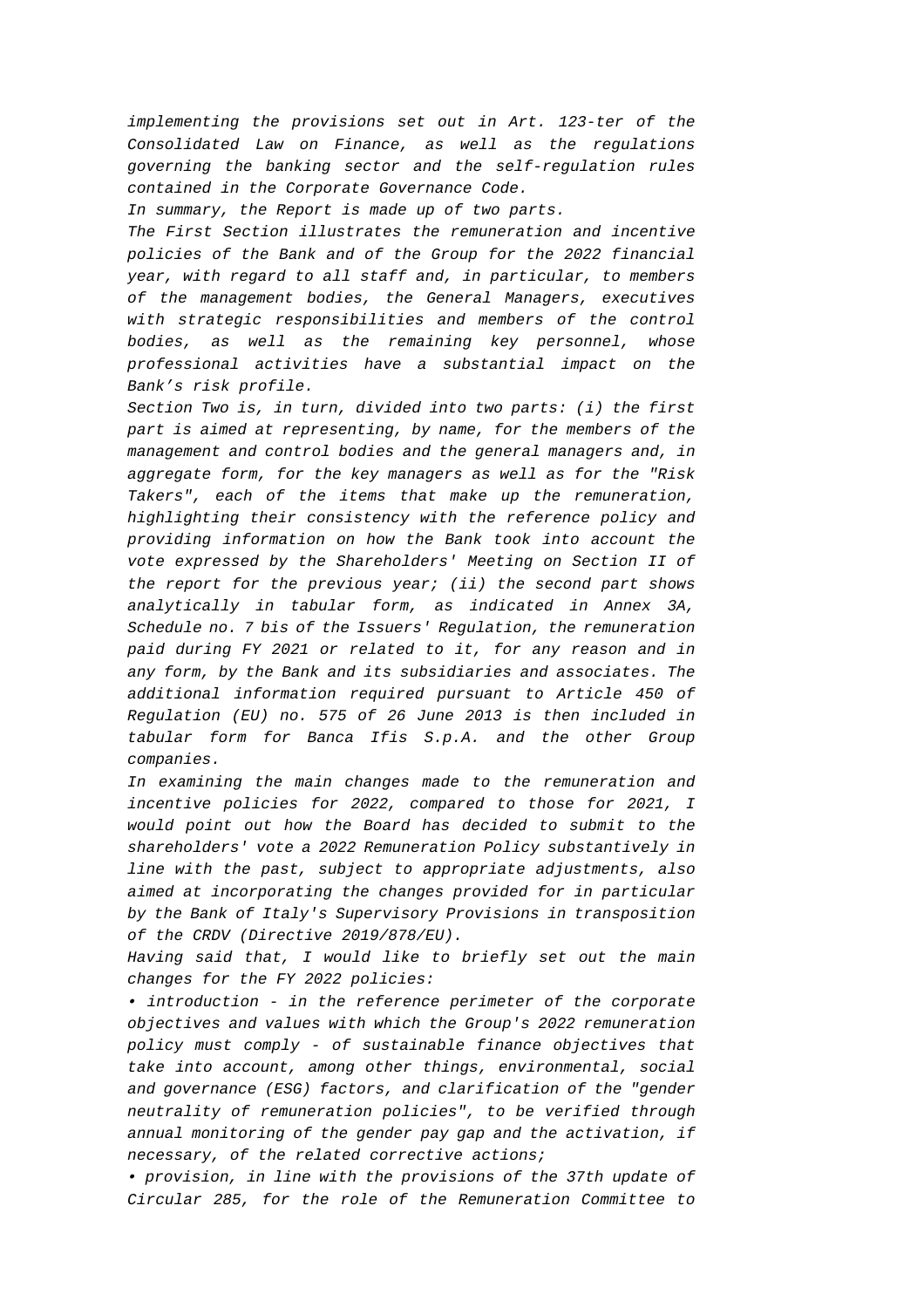*support the Board of Directors in the review of policies at least once a year, in the analysis of the gender neutrality of remuneration policies and in the verification of the gender pay gap and its evolution over time;* 

*• alignment to the CRDV (see Art. 94, new para. 3) for the purposes of the application of the remuneration regulations, regarding the classification between:* 

*Banks of smaller size or operational complexity and Other Banks; the Banca Ifis Group cannot be classified as a "bank of smaller size or operational complexity" and is therefore required to apply the entire discipline "proportionally", i.e. taking into account the characteristics and size as well as the riskiness and complexity of the activity carried out. However, the Group is not required to apply the above more detailed rules of Section III of the Supervisory Provisions to key personnel whose annual variable remuneration meets two conditions:* 

*o does not exceed 50.000 Euro;* 

*o does not represent more than one third of the total annual remuneration;* 

*• increasing the deferral period for variable remuneration above the materiality threshold to 4 years for key personnel; • exclusion of the possibility of recognising more than one retention bonus for the same event or justification at the same time, to the same staff member, except in exceptional and duly justified cases;* 

*• with reference to the policy relating to the process of identifying key personnel, alignment with Circular 285/2013, 37th update and Commission Delegated Regulation (EU) 2021/923 of 25 March 2021 (which transposes the EBA RTS of June 2020) regarding qualitative and quantitative criteria for identifying the key personnel, without prejudice to the possibility of introducing additional criteria to the regulatory ones.* 

*In addition to the above, the value of introducing the following major changes to the 2022 Remuneration Policy are submitted for Shareholder examination:* 

*• review of short term incentive plans (STI) with the following characteristics:* 

*- introduction of a performance scorecard, containing qualitative and quantitative KPIs, including specific ESG objectives;* 

*- attribution, to each KPI, of a weight equal to at least 10%, to ensure the significance of the objective, and no more than 30%, to ensure an adequate weighting of the multiple objectives;* 

*- possibility of deferment of the short-term incentive system, in order to retain the most deserving staff;* 

*• for the identified staff who are recipients of variable remuneration subject to deferral pursuant to Supervisory*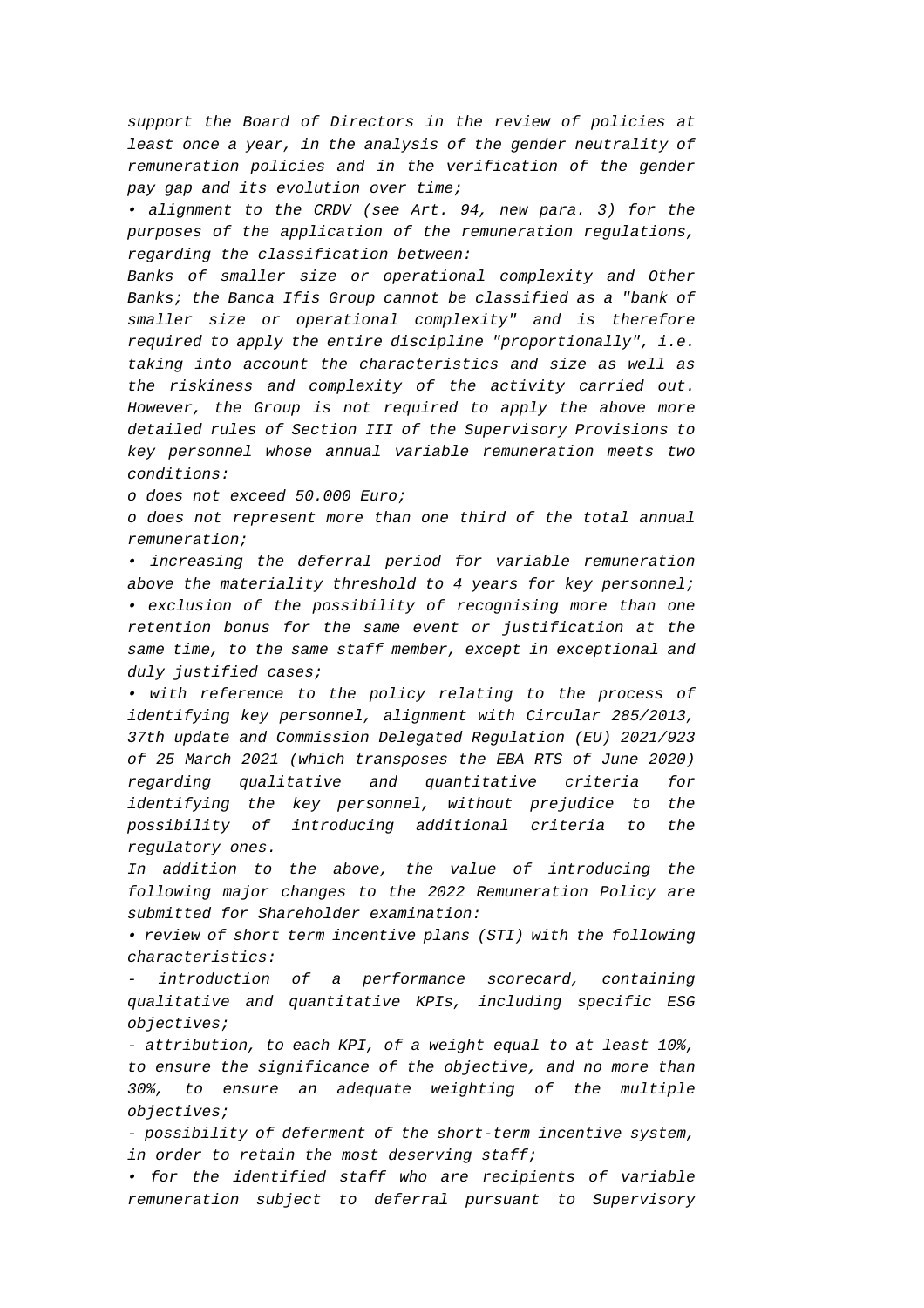*Provisions:* 

*- provision, for both up-front and deferred shares, of a retention period of 1 year;* 

*- calculation of the fair value of the equity component on the basis of the average stock market price with reference to the month prior to the date of approval of the financial statements by the Shareholders' Meeting (or, in case of allocation of variable remuneration for any reason after the Shareholders' Meeting, from the date of the event, meaning any dates of signing of agreements or, failing this, the dates of approval by the competent bodies of the related awards);* 

*- review of the "clusters" of recipients of the incentive systems with reference to which the limits of the variable component on the fixed component are to be defined (within the limits approved by the Shareholders' Meeting);* 

*- raising the variable component to a maximum of 1,5:1 for the Chief Executive Officer, in line with the resolutions of the Shareholders' Meeting of 21 December 2021;* 

*- application of the principle of "particularly high remuneration", in accordance with the provisions of the Supervisory Measures, as a limit on variable remuneration beyond which deferment periods of 5 years and deferred portions of 60% are applied; more than 50% of the deferred portion must also be made up of financial instruments;* 

*• simplification of gate and malus conditions in line with regulatory provisions;* 

*• explanation, within the Report, of the operating criteria of the 2021-2023 Long Term Incentive Plan, approved by the Shareholders' Meeting in 2021;* 

*• provision for the possibility of recognising agreements to extend notice, in order to ensure continuity of service for highly specialised professionals;* 

*• clarification in the Report of the minimum permanence in the company/role in order to accrue the variable component;* 

*• provision for possible reductions in the variable component on the basis of adverse scenarios, or in the event of a 20% lower-than-expected consolidated gross profit figure.* 

*Finally, I would like to point out that the Internal Audit Department has verified the methods through which we ensure that our remuneration practices conform with regulatory requirements, as set out in the Bank of Italy's supervisory regulations and has expressed a mainly positive opinion.* 

*In light of everything I have just mentioned, I would like to ask this Shareholders' Meeting to move on to the resolution on the conditions and methods set out in the explanatory report already made available to Shareholders and to the Public.* 

With no one else taking the floor, after reminding the Shareholders' Meeting that three proposed resolutions were to be voted on separately on this agenda item, the Chairman then declared the discussion on the second agenda item closed and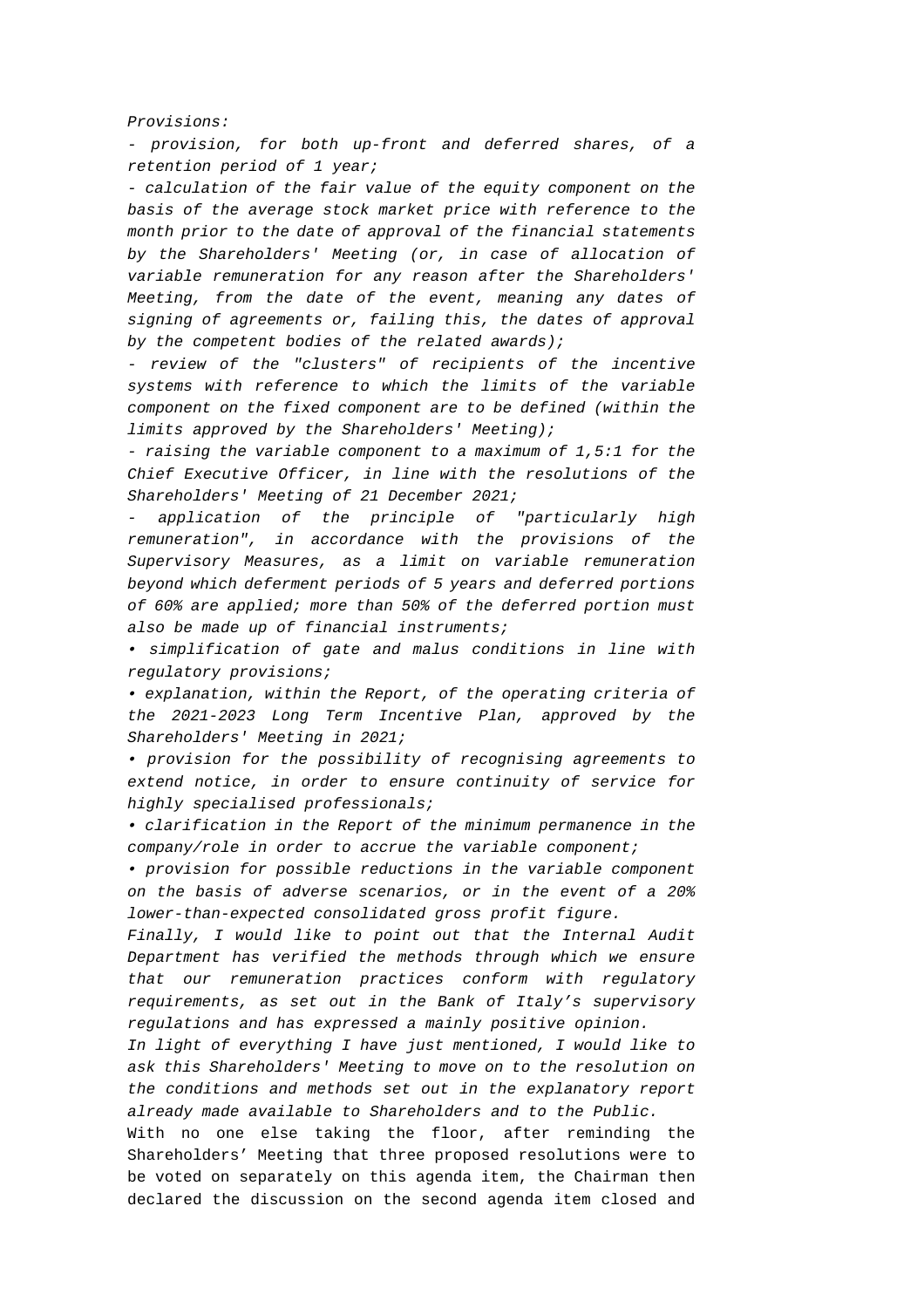opened the voting on item **2.1) Remuneration: Report on the remuneration policy and remuneration paid pursuant to art. 123-ter of Legislative Decree no. 58/1998: approval of Section I - 2022 Remuneration and Incentive Policy of the Ifis Group; related and consequent resolutions**, before which verification of the necessary formalities had been read out and the appropriate invitations renewed.

Accordingly, it was noted:

- that the Appointed Representative had indicated that there were no changes in the attendance reported above and resulting from the documentation attached above, and therefore, shareholders representing 40.693.715 ordinary shares with voting rights out of an overall total of 53.811.095 ordinary shares constituting the share capital are present in the manner indicated above through the Appointed Representative, and thus shares amounting to 75,623% of the share capital were present; - the Chairman's request was reiterated for participants to declare if they do not have the right to vote in accordance with current legislation and Articles of Association, and invited the Designated Representative to identify any shareholder intending not to be counted in the calculation of the majority;

- that nobody stated that they had no right to vote or that their right to vote was limited in any way.

The following draft resolution was therefore read out:

"**The Shareholders' Meeting of Banca IFIS S.p.A., having examined the Board of Directors' explanatory report in item no. 2 on the agenda and the document called "Remuneration Report" approved by the Board of Directors,** 

#### **resolves**

**to approve the contents of Section I of the document called "Remuneration Report" drafted pursuant to art. 123**-**ter of the Consolidated Law on Finance, also in order to adapt the remuneration policies of the Banca IFIS Banking Group for 2022 and, specifically, also the sub paragraphs (19.1 and 19.2) pursuant to paragraph no. 19 of Section 1 of the document called "Remuneration Report" indexed respectively "Treatment established if the assignment ceases or the work relationship is terminated for key personnel" and "Treatment established if the assignment ceases or the work relationship is terminated for non key personnel", as well as Annex no. 1 of the Report itself containing the Policy related to the key personnel identification process".** 

It was also recalled that voting was naturally carried out through the Designated Representative.

At twenty-five to eleven, the Chairman put the proposed resolution just illustrated to the vote.

The Designated Representative announced the results of the vote, which were then proclaimed.

This draft resolution was approved by majority (all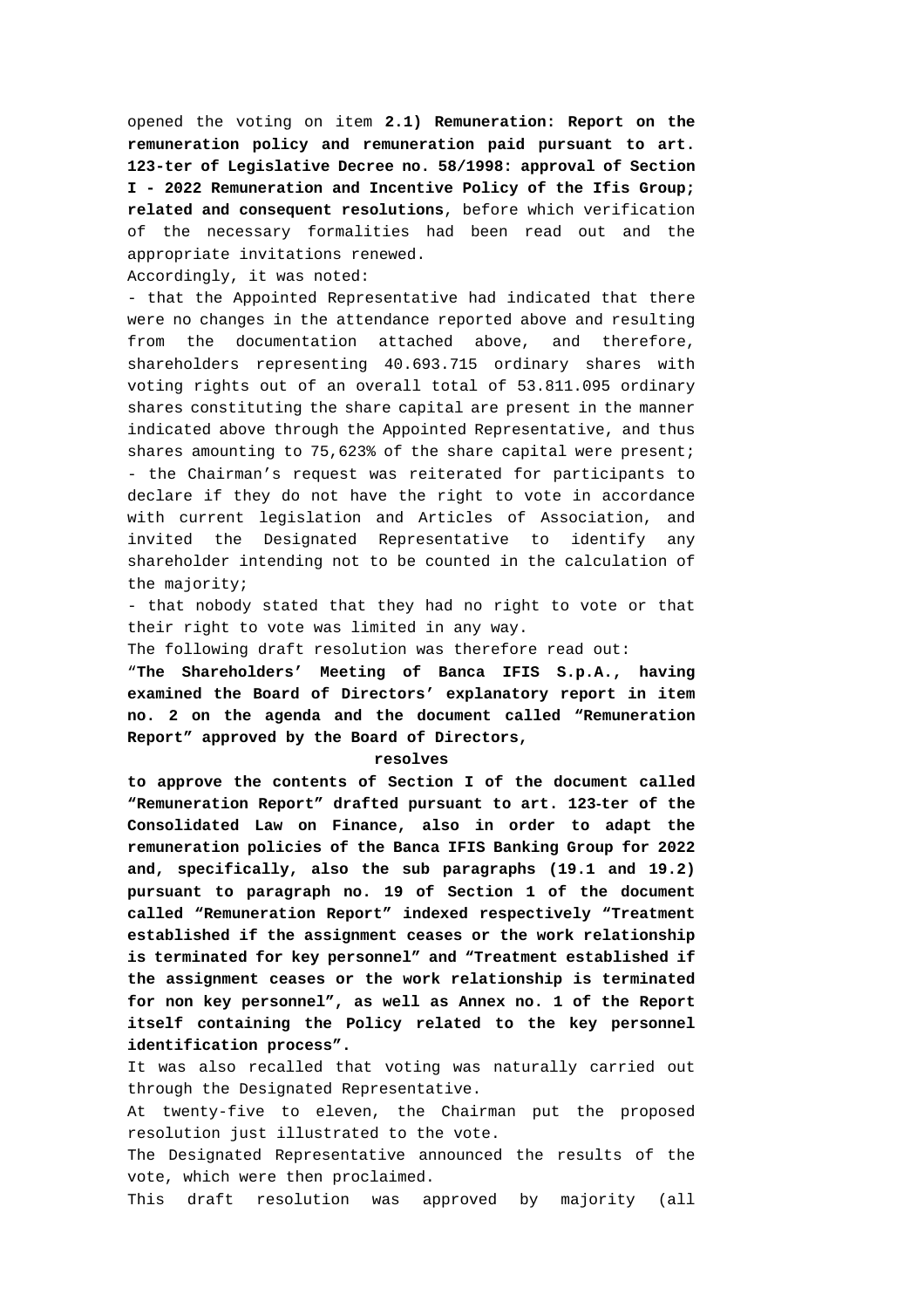percentages of share capital participating in all votes have been rounded off), as communicated by the Designated Representative, with: - 39.712.416 votes in favour, equal to 73,800% of the share capital and 97,589% of the share capital participating in the vote; - 495.819 votes not in favour, equal to 0,921% of the share capital and 1,218% of the share capital participating in the vote; - 472.080 abstentions equal to 0,877% of the share capital and 1,160% of the share capital participating in the vote; - 13.400 not voting equal to 0,025% of the share capital and 0,033% of the share capital participating in the vote, noting that the names of shareholders who voted for, shareholders who voted against, and shareholders who abstained, and the related number of shares are shown in the document attached to these minutes as Annex "E". Resuming the floor, the Chairman then opened the voting on item **2.2) Remuneration**: **Report on the remuneration policy and remuneration paid pursuant to art. 123-ter of Legislative Decree no. 58/1998: non-binding resolution on Section II - Disclosure of remuneration paid in FY 2021**, before which verification of the necessary formalities had been read out and the appropriate invitations renewed.

Accordingly, it was noted:

- that the Appointed Representative had indicated that there were no changes in the attendance reported above and resulting from the documentation attached above, and therefore, shareholders representing 40.693.715 ordinary shares with voting rights out of an overall total of 53.811.095 ordinary shares constituting the share capital are present in the manner indicated above through the Appointed Representative, and thus shares amounting to 75,623% of the share capital were present; - the Chairman's request was reiterated for participants to declare if they do not have the right to vote in accordance with current legislation and Articles of Association, and invited the Designated Representative to identify any shareholder intending not to be counted in the calculation of the majority;

- that nobody stated that they had no right to vote or that their right to vote was limited in any way.

The following draft resolution was therefore read out:

"**The Shareholders' Meeting of Banca IFIS S.p.A., having examined the Board of Directors' explanatory report in item no. 2 on the agenda and the document called the "Remuneration Report" approved by the Board of Directors, in acknowledging the report on the implementation of the remuneration policies during the 2021 financial year made, in compliance to art. 10 of the articles of association and regulations in force on the subject, in the document called "Remuneration Report" drafted**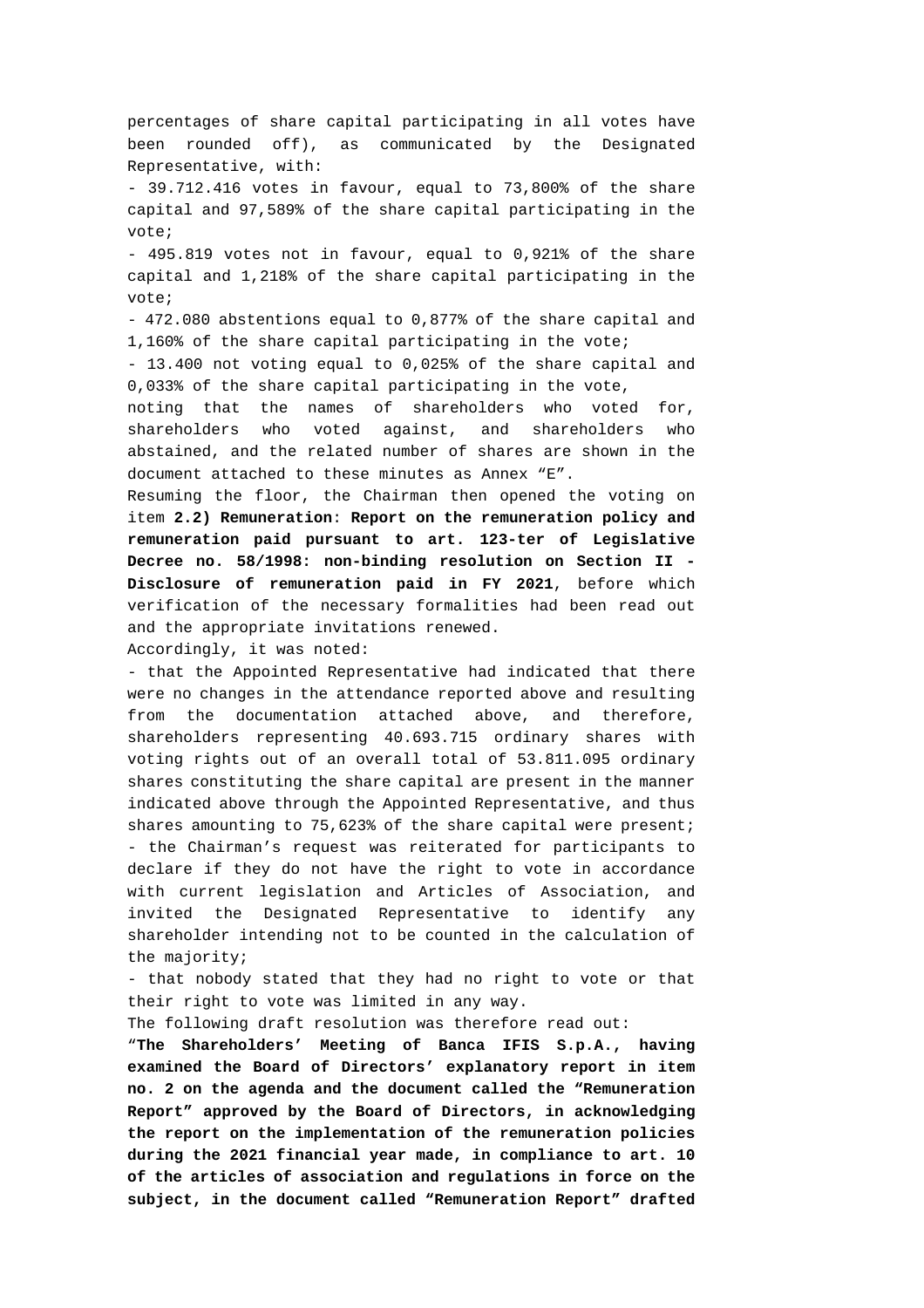# **pursuant to art. 123** - **ter of the TUF, resolves**

**to approve the contents of Section I of the document called "Remuneration Report" drafted pursuant to art. 123**- **ter of the TUF ".** 

It was also recalled that voting was naturally carried out through the Designated Representative.

Thus, at twenty to eleven, the Chairman put the draft resolution as set out above to the vote.

The Designated Representative announced the results of the vote, which were then proclaimed.

This draft resolution was approved by majority (all percentages of share capital participating in all votes have been rounded off), as communicated by the Designated Representative, with:

- 30.396.501 votes in favour, equal to 56,487% of the share capital and 74,696% of the share capital participating in the vote;

- 10.243.734 votes not in favour, equal to 19,037% of the share capital and 25,173% of the share capital participating in the vote;

- 40.080 abstentions equal to 0,074% of the share capital and 0,098% of the share capital participating in the vote;

- 13.400 not voting equal to 0,025% of the share capital and 0,033% of the share capital participating in the vote,

noting that the names of shareholders who voted for, shareholders who voted against, and shareholders who abstained, and the related number of shares are shown in the document attached to these minutes as Annex "F".

Resuming the floor, the Chairman then opened the voting on item **2.3) Remuneration: Remuneration plan based on assigning Banca Ifis shares for some company figures described in the information document drawn up pursuant to art. 114-bis of the Consolidated Law on Finance and relative implementation regulations;** 

**related and consequent resolutions**, before which the necessary formalities were read out and appropriate invitations renewed. Accordingly, it was noted:

- that the Appointed Representative had indicated that there were no changes in the attendance reported above and resulting from the documentation attached above, and therefore, shareholders representing 40.693.715 ordinary shares with voting rights out of an overall total of 53.811.095 ordinary shares constituting the share capital are present in the manner indicated above through the Appointed Representative, and thus shares amounting to 75,623% of the share capital were present; - the Chairman's request was reiterated for participants to declare if they do not have the right to vote in accordance with current legislation and Articles of Association, and invited the Designated Representative to identify any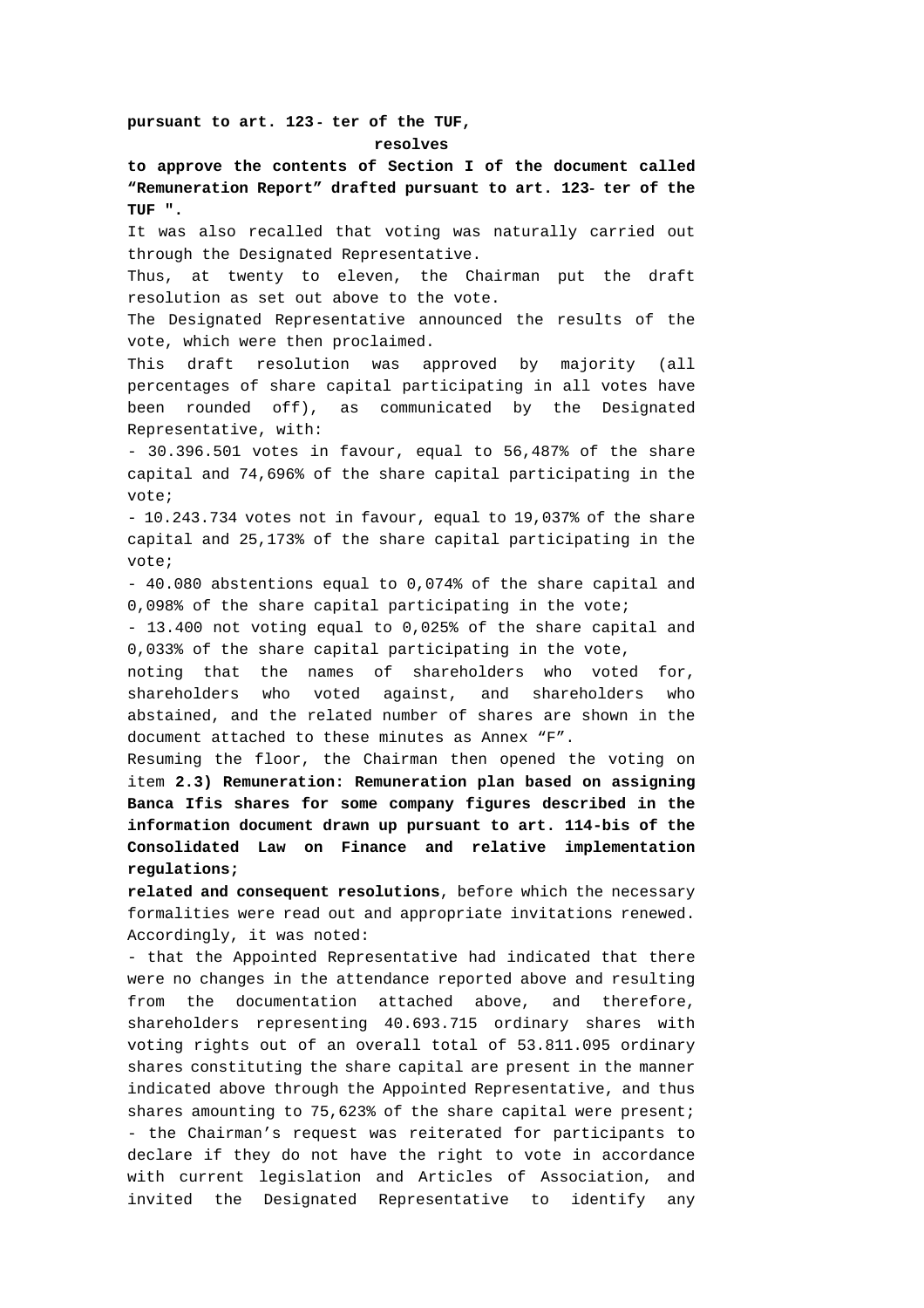shareholder intending not to be counted in the calculation of the majority;

- that nobody stated that they had no right to vote or that their right to vote was limited in any way.

The following draft resolution was therefore read out:

"**The Shareholders' Meeting of Banca IFIS S.p.A., having examined the Board of Directors' explanatory report in item no. 2 on the agenda and the document called "Remuneration Report" approved by the Board of Directors,** 

### **resolves**

**to approve the remuneration plan based on the assignment of Banca Ifis shares for certain corporate figures described in the information document drawn up pursuant to Art. 114**- **bis of the Consolidated Law on Finance and related implementing rules (Art. 84**- **bis of the Issuers' Regulation) and made available to the shareholders by the legal deadline.".** 

It was also recalled that voting was naturally carried out through the Designated Representative.

Thus, at thirteen minutes to eleven, the Chairman put the draft resolution as set out above to the vote.

The Designated Representative announced the results of the vote, which were then proclaimed.

This draft resolution was approved by majority (all percentages of share capital participating in all votes have been rounded off), as communicated by the Designated Representative, with:

- 39.221.296 votes in favour, equal to 72,887% of the share capital and 96,382% of the share capital participating in the vote;

- 986.939 votes not in favour, equal to 1,834% of the share capital and 2,425% of the share capital participating in the vote;

- 472.080 abstentions equal to 0,877% of the share capital and 1,160% of the share capital participating in the vote;

- 13.400 non-voters equal to 0,025% of the share capital and 0,033% of the shares participating in the vote, with the specification that the names of the shareholders who voted in favour, the shareholders who voted not in favour and the shareholders who abstained and the corresponding number of shares can be found in the document that is attached to these minutes as Annex "G".

\*\*\*\*\*

The Chairman then moved on to discuss the third item on the agenda: **"3) Board of Directors:** 

**3.1) determination of the number of members of the Board of Directors;** 

**3.2) appointment of the members of the Board of Directors;** 

**3.3) determination of term of office;**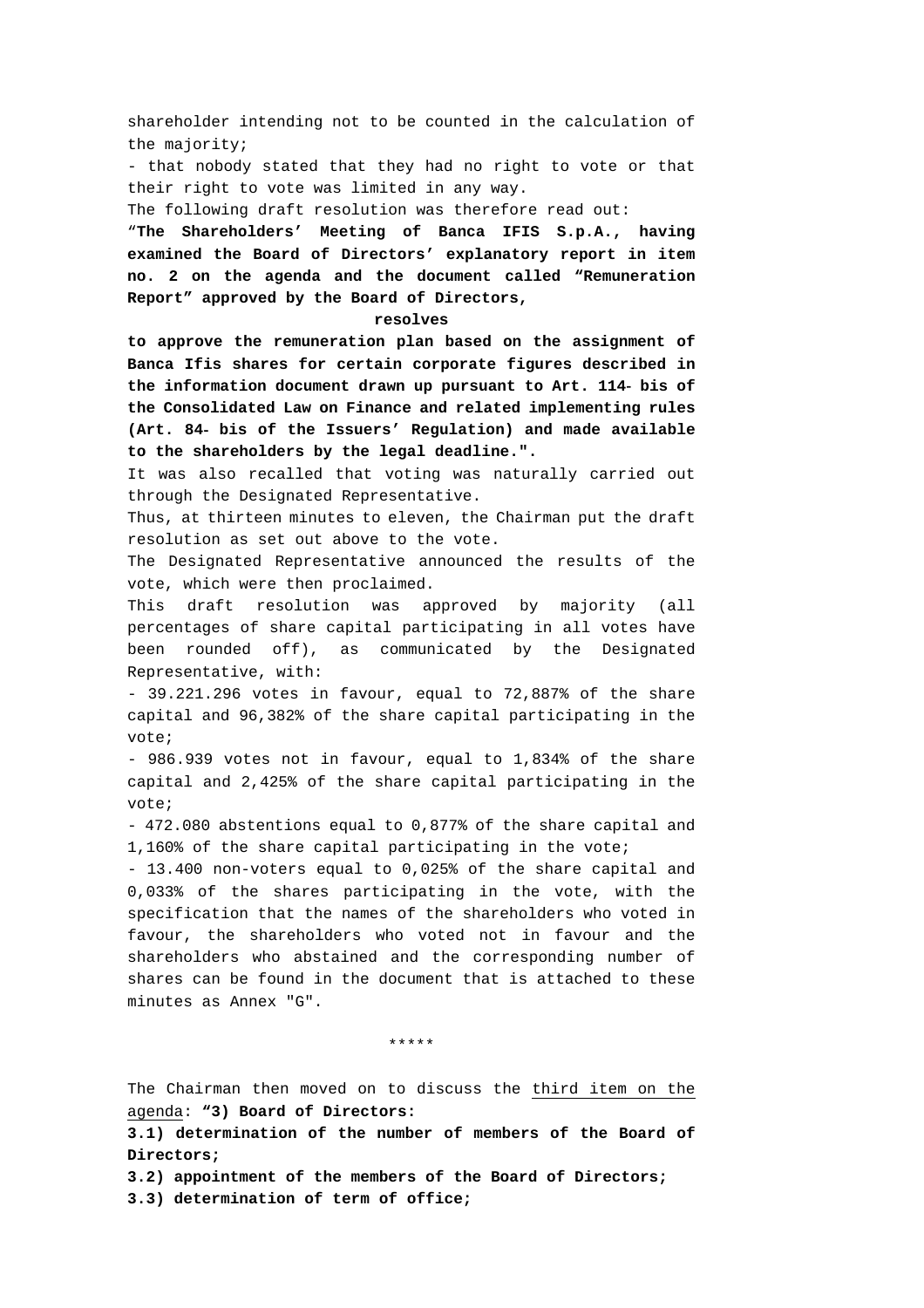# **3.4) determination of the remuneration of the members of the Board of Directors;**

## **related and consequent resolutions"**

which is jointly covered, given the close connection, without prejudice to the fact that the vote will take place separately on each item, according to what is indicated in the proxy/subproxy forms for conferral to the Designated Representative, made available to the shareholders.

Shareholders were reminded that with the approval of the financial statements at 31 December 2021, the three-year term of the Board of Directors had expired.

Therefore, the Shareholders' Meeting was invited to proceed, in accordance with the law and the Articles of Association, to appoint the new Board of Directors after determining the number of its members and, subsequently, to determine the term of office and the remuneration of the members of the Board of Directors.

The Chairman recalled that the appointment of the Administrative Body is made, in accordance with the Articles of Association, on the basis of list voting and in compliance with the applicable regulatory provisions. In particular, it was recalled that the shareholding in the share capital required for the submission of candidate lists for the election of the Bank's Board of Directors is 1% (one percent) of the share capital, as stated in the call notice.

The Shareholders' Meeting was thus informed that 2 lists of candidates had been submitted and that the lists and accompanying documents had been published at the registered office, Borsa Italiana S.p.A., the authorised storage mechanism www.emarketstorage.com and on the Bank's website on 07 April 2022. Since all the relevant documents (including, naturally, the explanatory report of the Board of Directors already mentioned, to which, to the extent necessary, reference should be made) had been made available to the public well in advance of the date of this Meeting, it was proposed, unless otherwise advised by those in attendance, to omit reading them.

It was also recalled that the majority shareholder La Scogliera SA had submitted on 13 April 2022, in order to facilitate the process of forming the will of the shareholders' meeting and the conduct of the proceedings, also a proposal in relation (in addition to, as indicated below, the fourth item on the agenda) to the items:

- 3.1 Determination of the number of members of the Board of Directors, inviting the meeting to determine the number of members of the Board of Directors as 12 (twelve) plus 1 (one) reserved for the minority list;

- 3.3 Determination of the term of office, proposing to determine the term of the Board of Directors in three fiscal years, i.e. for the three-year period 2022-2024;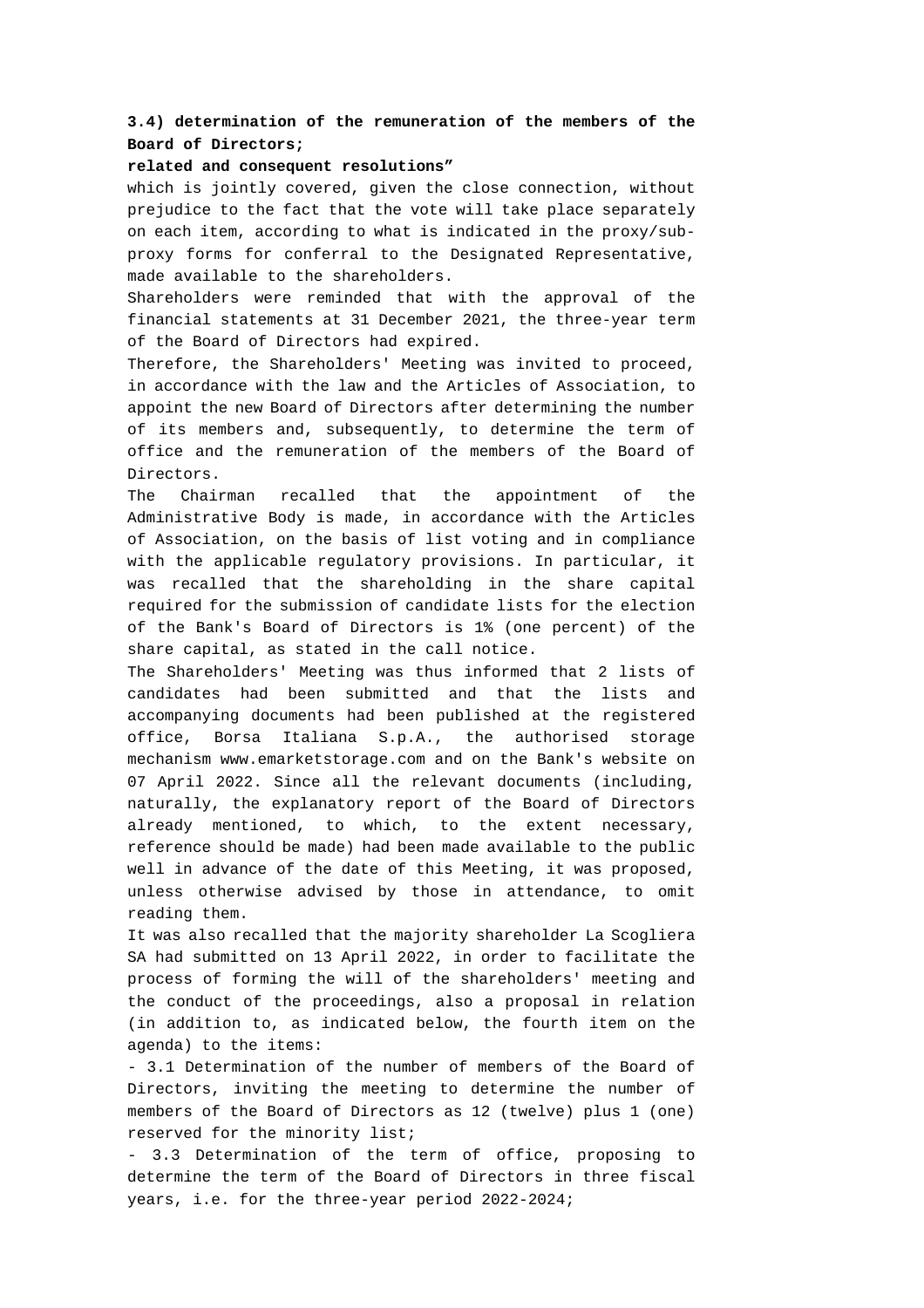- 3.4 Determination of the remuneration of the members of the Board of Directors, proposing (A) to award individual members for the office of director, pursuant to Art. 2389, paragraph 1, c.c., Euro 50.000,00 (fifty thousand Euro and zero cents) gross for each of the financial years 2022, 2023 and 2024, in addition to reimbursement of expenses incurred by reason of their office; (B) to award all directors, with the exception of the Chairman, Deputy Chairman and Chief Executive Officer: (i) Euro 1.250,00 (one thousand two hundred and fifty Euro and zero cents) gross for each attendance in person at the meetings of the Board of Directors at the registered office or the different place of convocation; and (ii) Euro 500,00 (five hundred Euro and zero cents) gross for each attendance at the meetings of the Board of Directors by audio/videoconference connection; and (C) to entrust the Board of Directors with the determination of the remuneration of directors holding special offices pursuant to Art. 2389, paragraph 3, of the Italian Civil Code - also taking into account, where appropriate, the company's results, in any event in compliance with the Remuneration Policies in favour of the representatives, employees and collaborators of the Banca Ifis Banking Group approved by the Shareholders' Meeting at item 2) on the agenda and having also consulted the Remuneration Committee, with the favourable opinion of the Board of Statutory Auditors.

No one else taking the floor, the Chairman then declared the discussion on the third item on the agenda closed and opened the voting on item **3.1) Board of Directors: determination of the number of members of the Board of Directors; related and consequent resolutions**, before which the necessary formalities were read out and appropriate invitations renewed. Accordingly, it was noted:

- that the Appointed Representative had indicated that there were no changes in the attendance reported above and resulting from the documentation attached above, and therefore, shareholders representing 40.693.715 ordinary shares with voting rights out of an overall total of 53.811.095 ordinary shares constituting the share capital are present in the manner indicated above through the Appointed Representative, and thus shares amounting to 75,623% of the share capital were present; - the Chairman's request was reiterated for participants to declare if they do not have the right to vote in accordance with current legislation and Articles of Association, and invited the Designated Representative to identify any shareholder intending not to be counted in the calculation of the majority;

- that nobody stated that they had no right to vote or that their right to vote was limited in any way.

The following proposed resolution submitted, as just mentioned, by the majority shareholder La Scogliera SA was read out: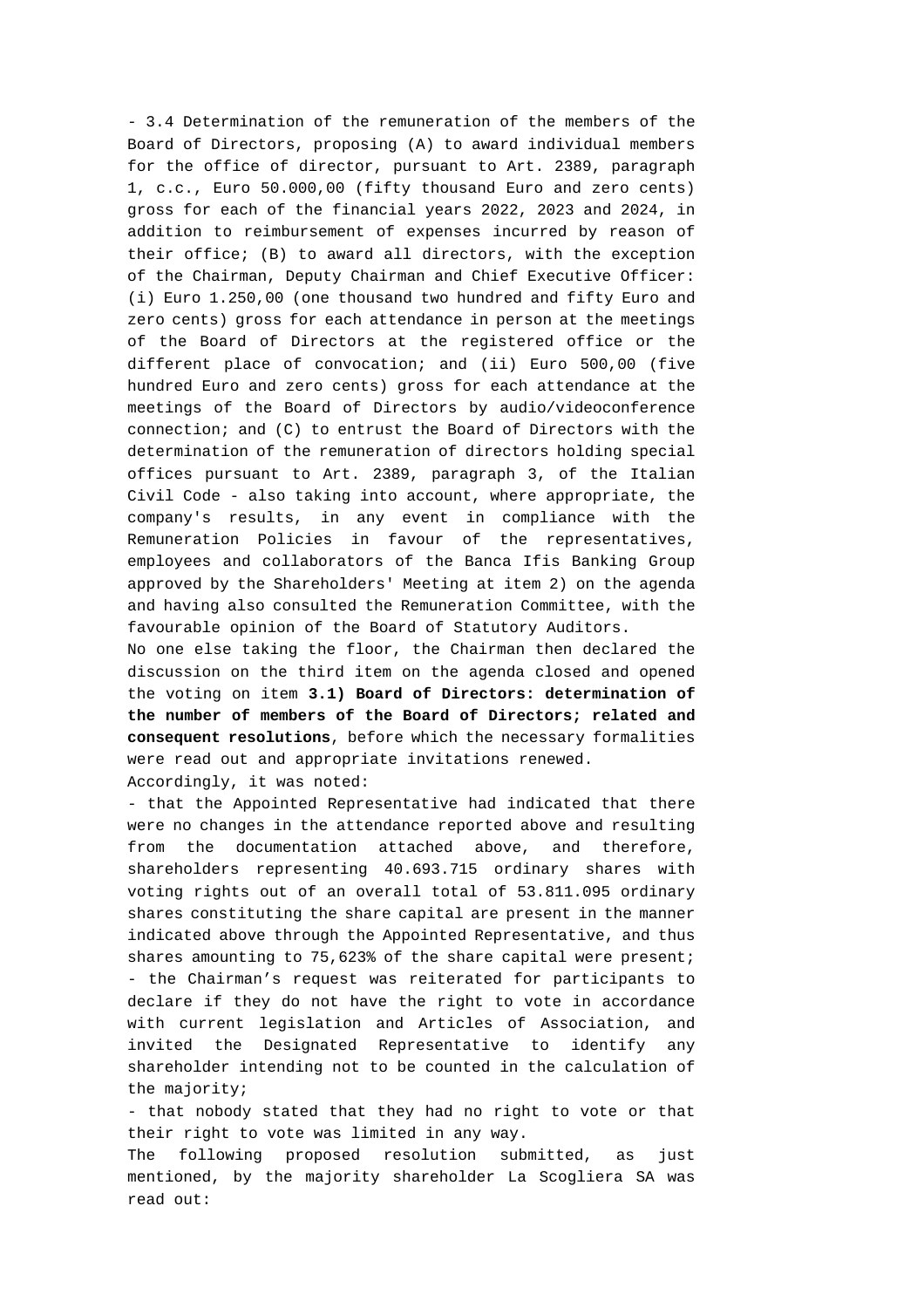"**The Ordinary Shareholders' Meeting of Banca Ifis S.p.A., having noted:** 

**- the Board of Directors' Explanatory Report on item 3) on the agenda;** 

**- the guidelines of the outgoing Board of Directors as set forth in the document "Qualitative and quantitative composition deemed optimal by the Board of Directors 2022" approved on 10 March 2022; and** 

**- the proposal of the majority shareholder La Scogliera SA regarding the number of members of the Board of Directors and its supporting reasons;** 

### **resolves**

**to determine the number of members of the Board of Directors of Banca Ifis S.p.A. as 12 (twelve) plus 1 (one) reserved for the minority list, in accordance with the provisions of the Articles of Association.**".

It was also recalled that voting was naturally carried out through the Designated Representative.

Thus, at five to eleven, the Chairman put the draft resolution as set out above to the vote.

The Designated Representative announced the results of the vote, which were then proclaimed.

This draft resolution was approved by majority (all percentages of share capital participating in all votes have been rounded off), as communicated by the Designated Representative, with:

- 40.312.724 votes in favour, equal to 74,915% of the share capital and 99,064% of the share capital participating in the vote;

- 327.162 votes not in favour, equal to 0,608% of the share capital and 0,804% of the share capital participating in the vote;

- 40.429 abstentions equal to 0,075% of the share capital and 0,099% of the share capital participating in the vote;

- 13.400 not voting equal to 0,025% of the share capital and 0,033% of the share capital participating in the vote,

noting that the names of shareholders who voted for, shareholders who voted against, and shareholders who abstained, and the related number of shares are shown in the document attached to these minutes as Annex "H".

Resuming the floor, the Chairman invited the secretary to read out the names of the candidates indicated in the two lists presented and anything else that was in any case appropriate with regard to item **3.2) Board of Directors: appointment of the members of the Board of Directors; related and consequent resolutions.**

Following the invitation received, the secretary then briefly recalled the main contents of the relevant primary legislation and Article 11 of the Articles of Association, to which reference is made; pointing out: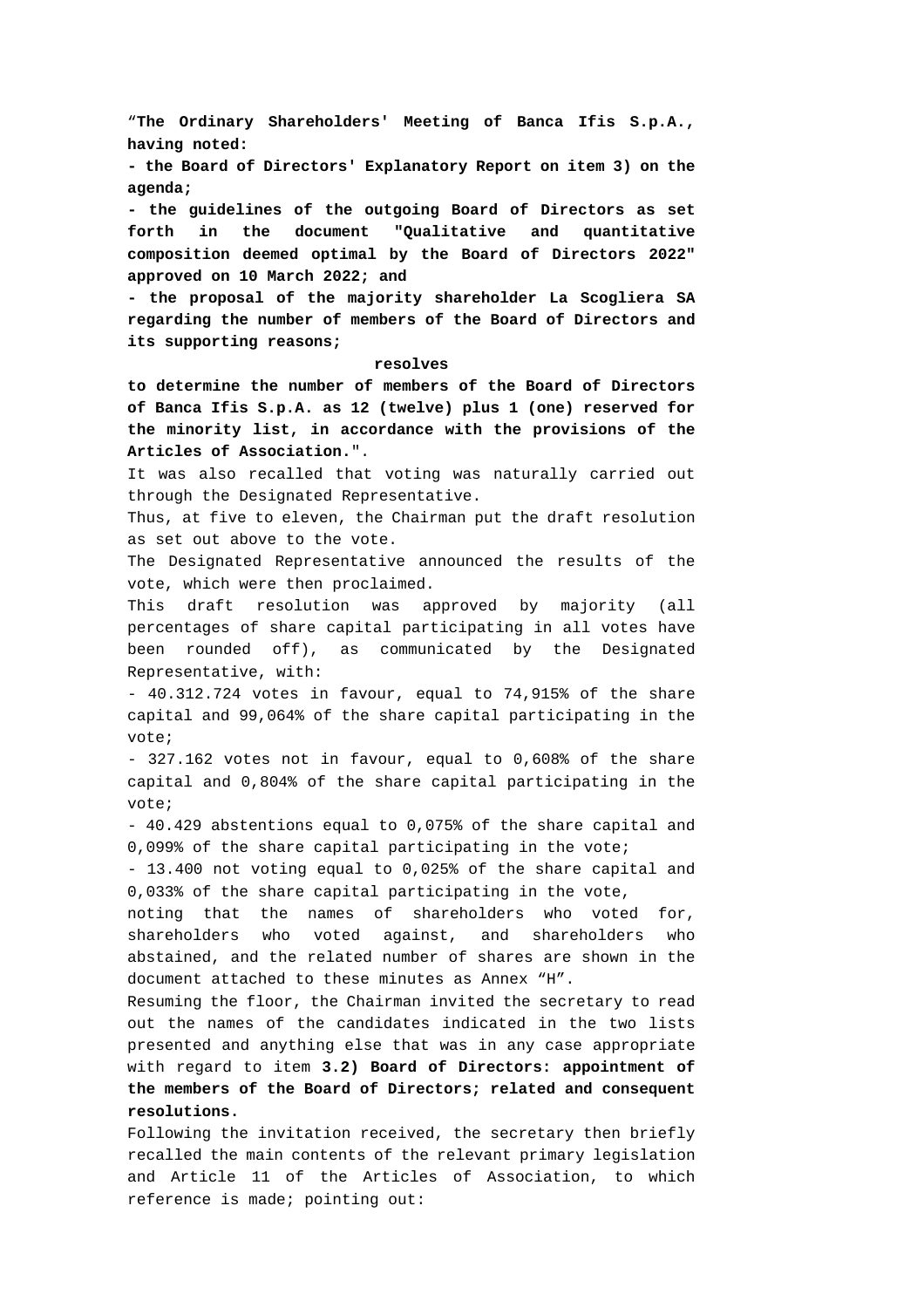- that a shareholder cannot vote for more than one list; - in compliance with the "Supervisory Provisions concerning the organisation and corporate governance of banks" issued by the Bank of Italy and in the light of the provisions of the Corporate Governance Code for Listed Companies, the current Board of Directors carried out a "self-assessment" on the size, composition and functioning of the Board itself, as well as on the suitability of its members to carry out their functions in terms of professionalism, time availability and independence; - that for the purpose of submitting lists, shareholders were asked to consider what is outlined in the document on the "Optimal Qualitative and Quantitative Composition of the Board of Directors of Banca IFIS" approved by the Board of Directors on 10 March 2022 and available on the Company's website. It is noted that 2 lists of candidates were submitted: ---- on 01 April 2022, a list ("List 1") by the majority shareholder "LA SCOGLIERA SA," holding 50,50% of the share capital (27.174.347 shares), indicating the following names ordered according to sequential numbering: Candidate no. 1 Simona Arduini Candidate no. 2 Antonella Malinconico Candidate no. 3 Beatrice Colleoni Candidate no. 4 Monica Billio Candidate no. 5 Sebastien Egon Fürstenberg Candidate no. 6 Ernesto Fürstenberg Fassio Candidate no. 7 Frederik Herman Geertman Candidate no. 8 Monica Regazzi Candidate no. 9 Paola Paoloni Candidate no. 10 Giovanni Meruzzi Candidate no. 11 Luca Lo Giudice Candidate no. 12 Roberta Gobbi Candidate no. 13 Riccardo Preve Candidate no. 14 Laura Bottazzi. with the clarification that the list submission document states: - a number of candidates belonging to the least represented gender that complies with current and applicable laws, including regulations, and Articles of Association; and - a number of candidates who meet the independence requirements set forth in both the Corporate Governance Code of Listed Companies of Borsa Italiana S.p.A. and Articles 147-ter, paragraph 4, and 148, paragraph 3, of the Consolidated Law on Finance in an amount equal to at least one quarter of the total number of candidates on the list. In accordance with the provisions of Art. 11 of the Articles of Association of Banca Ifis, these candidates have been placed on the list in the first four places in the sequential order;

---- on 30 March 2022 a unified list ("List 2") on behalf of the shareholders: Arca Fondi Sgr S.P.A., manager of the funds: Fondo Arca Economia Reale Equity Italia, Fondo Arca Economia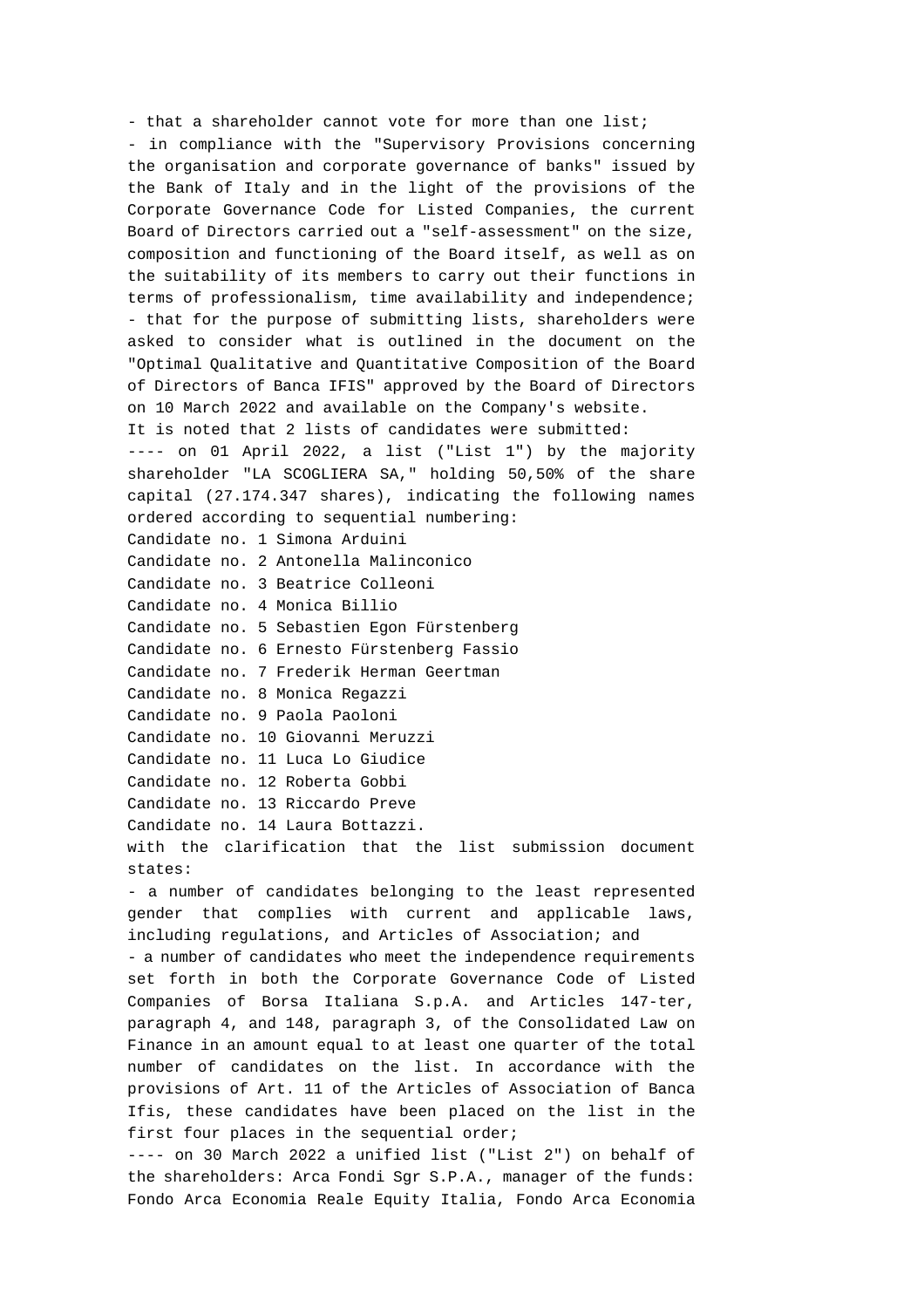Reale Bilanciato Italia 30, Fondo Arca Azioni Italia; Eurizon Capital S.A. manage of the fund Eurizon Fund segments: Eurizon Fund - Italian Equity Opportunities, Eurizon Fund - Equity Italy Smart Volatility; Eurizon Capital Sgr S.P.A manager of the funds: Eurizon Progetto Italia 20, Eurizon PIR Italia 30, Eurizon AM MITO 50 (Multiasset Italian Opportunities 50), Eurizon AM MITO 95 (Multiasset Italian Opportunities 95), Eurizon AM MITO 25 (Multiasset Italian Opportunities 25), Eurizon Progetto Italia 70, Eurizon Azioni Italia, Eurizon PIR Italia Azioni, Eurizon Azioni PMI Italia, Eurizon Progetto Italia 40; Fideuram Asset Management Ireland manager of the fund Fonditalia Equity Italy; Fideuram Intesa Sanpaolo Private Banking Asset Management Sgr S.P.A. manager of the funds: Fideuram Italia, Piano Azioni Italia, Piano Bilanciato Italia 50, Piano Bilanciato Italia 30; Interfund Sicav – Interfund Equity Italy; Generali Investments Luxembourg SA manager of the funds: Generali Investments SICAV Euro Future Leaders, Generali Smart Fund PIR Evoluzione Italia, Generali Smart Funds PIR Valore Italia; Mediolanum International Funds Limited – Challenge Funds – Challenge Italian Equity; Mediolanum Gestione Fondi Sgr S.P.A. manager of the funds Mediolanum Flessibile Futuro Italia and Mediolanum Flessibile Sviluppo Italia, indicating that the above shareholders hold a total of 3,61745% of the share capital (1.946.588 shares) and the following names ordered according to sequential numbering:

## Candidate no. 1 Roberto Diacetti

Candidate no. 2 Francesca Daniela Pagnoni,

with the clarification that the document for the presentation of the list indicates that the list has been presented having regard to the requirements of current legislation, including regulations - including Legislative Decree no. 385 of 1 September 1993, Decree no. 169 of the Minister of Economy and Finance of 23 November 2020, and the Regulations adopted by Consob with resolution no. 20249 of 28 December 2017 - the Bank's Articles of Association and the Corporate Governance Code of Borsa Italiana S.p.A, for the presentation of the list of candidates functional to the aforesaid appointment, including the rules on the relationship of connection between reference shareholders and minority shareholders, taking into account the indications contained, in addition to the notice of call of the Shareholders' Meeting, in the Illustrative Report of the Board of Directors pursuant to Art. 125-ter of the Consolidated Law on Finance - also taking into account the "Regulation on the accumulation of offices of corporate officers" approved by the Board of Directors of the Bank on 21 October 2021 - and in the document entitled "Qualitativequantitative composition deemed optimal of the Board of Directors" approved by the Board of Directors of the Bank on 10 March 2022, as published on the Bank's website.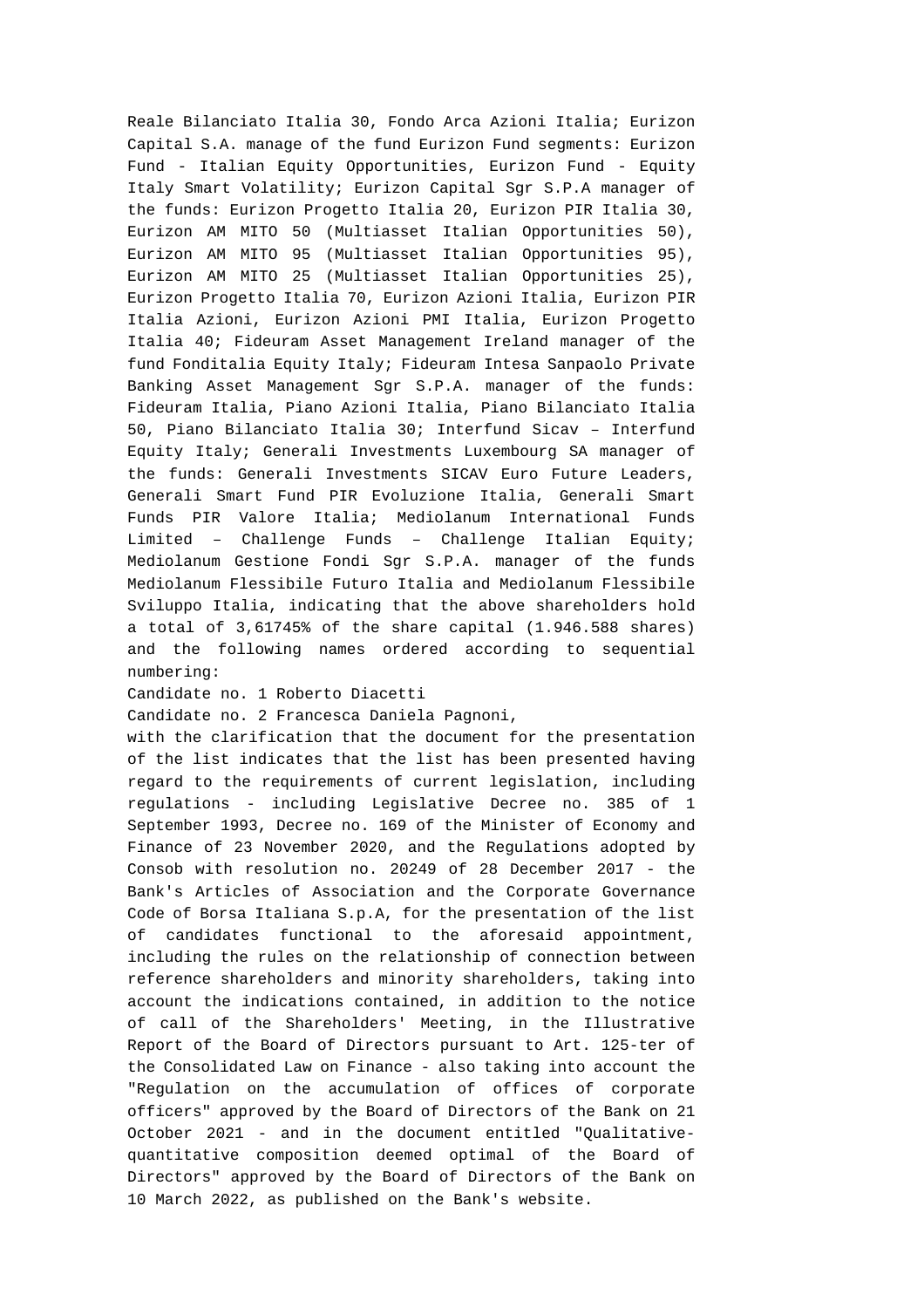The Chairman also reported that the lists of candidates submitted, both of which met the gender requirements identified in the regulations, were all accompanied by, among others:

1) certification showing the number of shares held on the day the list is submitted;

2) a statement by which each candidate:

- accepts their candidacy for the position;

- certifies that they meet the requirements under current regulations for assuming the office and that there are no grounds for ineligibility and/or incompatibility;

- provides comprehensive information on their personal and professional characteristics (CV), as well as the list of administrative, management and control positions held in other companies with a commitment, among other things, to the timely updating of this list;

3) a copy of each candidate's ID.

The lists submitted, accompanied by the relevant documentation in relation to this item on the agenda of today's Shareholders' Meeting, were made public within the legal terms at the registered office, at Borsa Italiana S.p.A. and the authorised storage mechanism www.emarketstorage.com as well as on the Bank's website.

Finally, it was recalled that pursuant to the Bank's Articles of Association, the election of members of the Board of Directors is conducted as follows:

1) all the Directors except one are elected from the list that obtained the highest number of votes, according to the sequential order in which they are listed;

2) one director is taken from the list that obtained the highest number of votes and that, pursuant to Art. 147-ter, paragraph 3 of the Consolidated Law on Finance, is not connected in any way, not even indirectly, with the shareholders who submitted or voted the list that obtained the highest number of votes.

If these drawing criteria do not guarantee the balance between genders to the extent established by the laws and regulations in force from time to time, a scrolling mechanism shall be applied to the drawing from the list that obtained the highest number of votes at the Shareholders' Meeting, based on the sequential order in which the candidates are indicated, that excludes the candidate or candidates of the gender most represented and draws the candidate or candidates of the missing gender.

The Chairman then opened the voting on item **3.2) Board of Directors: appointment of members of the Board of Directors; related and consequent resolutions**, before which the necessary formalities were read out and appropriate invitations renewed. Accordingly, it was noted:

- that the Appointed Representative had indicated that there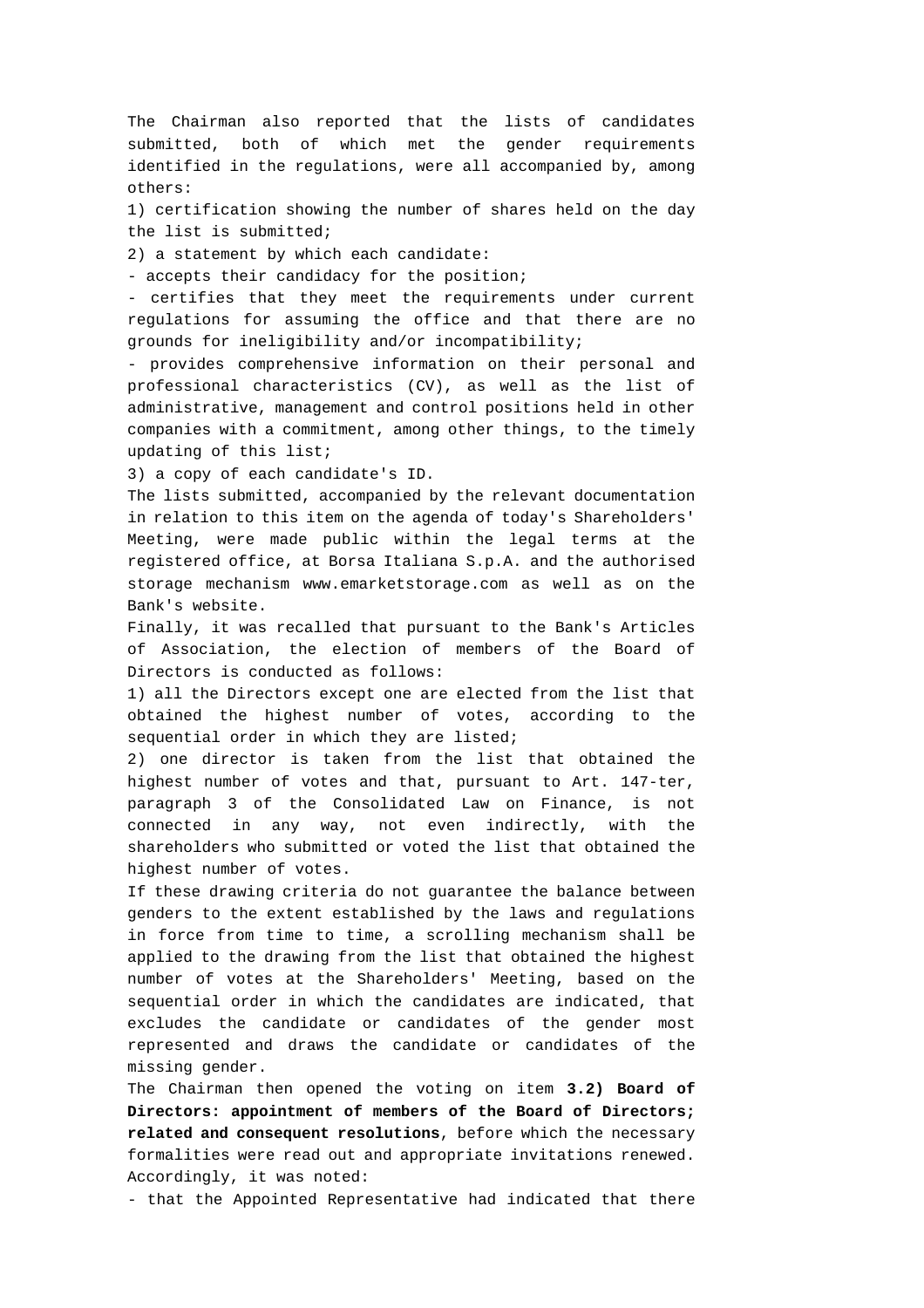were no changes in the attendance reported above and resulting from the documentation attached above, and therefore, shareholders representing 40.693.715 ordinary shares with voting rights out of an overall total of 53.811.095 ordinary shares constituting the share capital are present in the manner indicated above through the Appointed Representative, and thus shares amounting to 75,623% of the share capital were present; - the Chairman's request was reiterated for participants to declare if they do not have the right to vote in accordance with current legislation and Articles of Association, and invited the Designated Representative to identify any shareholder intending not to be counted in the calculation of the majority;

- that nobody stated that they had no right to vote or that their right to vote was limited in any way.

It was also recalled that voting was naturally carried out through the Designated Representative.

At three minutes past eleven, votes were cast.

At the direction of the Chairman who proclaimed the results of the voting, I announce that the vote yielded the following results (all percentages in all votes have been rounded off): Not in favour (both lists): 0 shares

Abstained: 26.276 shares equal to 0,049% of the share capital and 0,065% of the share capital participating in the vote;

Not voting: 4.189 shares equal to 0,008% of the share capital and 0,010% of the share capital participating in the vote;

In favour of list 1: 29.186.363 shares, equal to 54,238% of the share capital and 71,722% of the share capital participating in the vote;

In favour of list 2: 11.476.887 shares equal to 21,328% of the share capital and 28,203% of the share capital participating in the vote.

The names of the shareholders who voted in favour of the individual lists, the shareholders who voted not in favour, the shareholders who abstained or did not vote, and the corresponding number of shares result from the document that is attached to these minutes as Annex "I".

Therefore, pursuant to the aforementioned Article 11 of the Articles of Association, considering that the list submitted by La Scogliera SA obtained the highest number of votes the result was proclaimed, thus declaring the following candidates elected as members of the Board of Directors

**Simona Arduini Antonella Malinconico Beatrice Colleoni Monica Billio Sebastien Egon Fürstenberg Ernesto Fürstenberg Fassio Frederik Herman Geertman Monica Regazzi**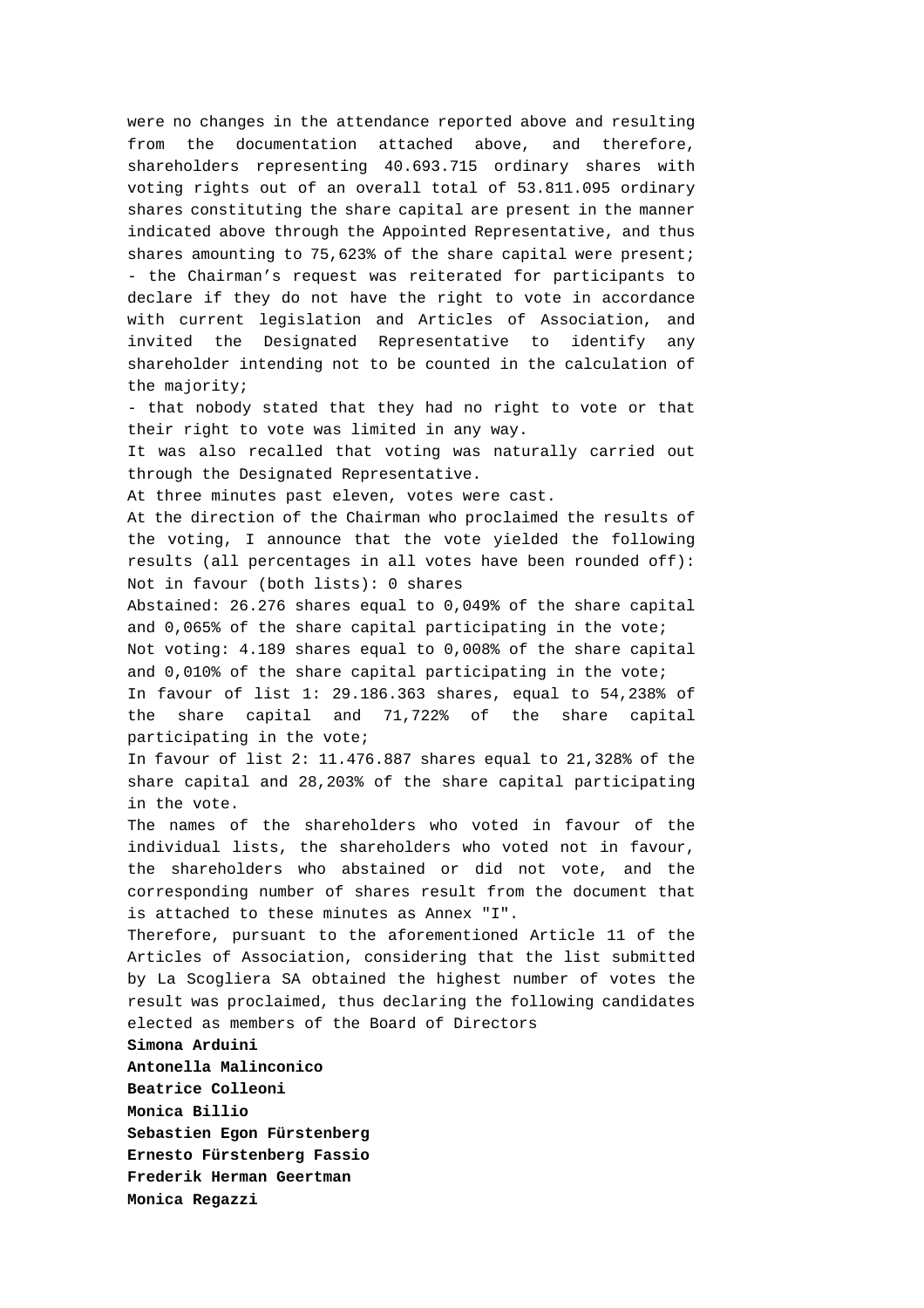**Paola Paoloni Giovanni Meruzzi Luca Lo Giudice Roberta Gobbi Roberto Diacetti** 

The Chairman then opened the voting on item **3.3) Board of Directors: determination of term of office; related and consequent resolutions**, before which the necessary formalities were read out and appropriate invitations renewed. Accordingly, it was noted:

- that the Appointed Representative had indicated that there were no changes in the attendance reported above and resulting from the documentation attached above, and therefore, shareholders representing 40.693.715 ordinary shares with voting rights out of an overall total of 53.811.095 ordinary shares constituting the share capital are present in the manner indicated above through the Appointed Representative, and thus shares amounting to 75,623% of the share capital were present; - the Chairman's request was reiterated for participants to declare if they do not have the right to vote in accordance with current legislation and Articles of Association, and invited the Designated Representative to identify any shareholder intending not to be counted in the calculation of the majority;

- that nobody stated that they had no right to vote or that their right to vote was limited in any way.

The following proposed resolution submitted, as just mentioned, by the majority shareholder La Scogliera SA was read out:

"**The Ordinary Shareholders' Meeting of Banca Ifis S.p.A., having noted:** 

**- the Board of Directors' Explanatory Report on item 3) on the agenda;** 

**- the guidelines of the outgoing Board of Directors as set forth in the document "Qualitative and quantitative composition deemed optimal by the Board of Directors 2022" approved on 10 March 2022; and** 

**-- the proposal of the majority shareholder La Scogliera SA regarding the term of office of the Board of Directors;** 

**resolves** 

**to determine the term of office of the Board of Directors as 3 (three) financial years, that is, for the three-year period 2022-2024 and, therefore, until the date of the Shareholders' Meeting called to examine and approve the financial statements for the year ending 31 December 2024**.".

It was also recalled that voting was naturally carried out through the Designated Representative.

Thus, at eight minutes past eleven, the Chairman put the draft resolution as set out above to the vote.

The Designated Representative announced the results of the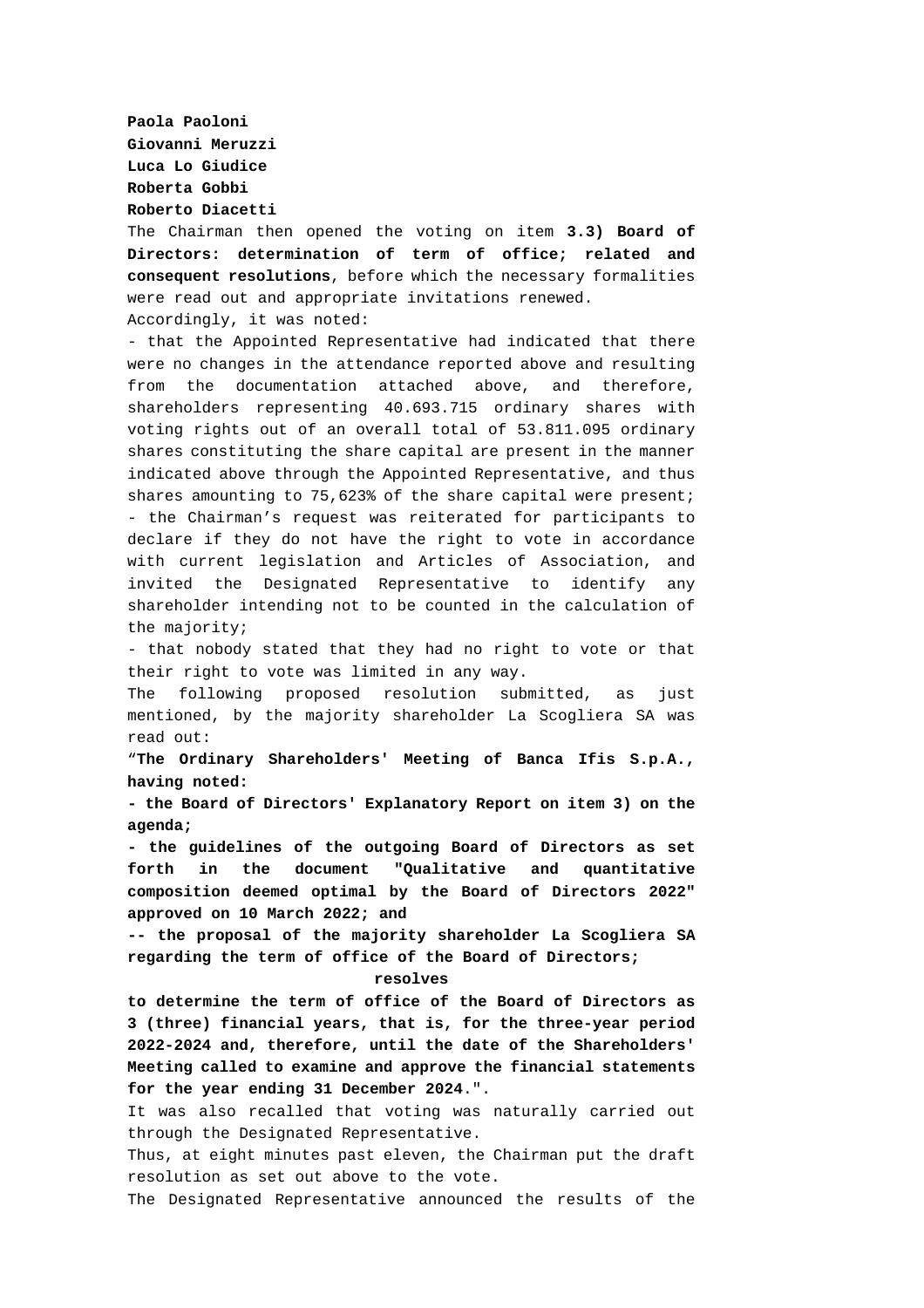vote, which were then proclaimed.

This draft resolution was approved by majority (all percentages of share capital participating in all votes have been rounded off), as communicated by the Designated Representative, with:

- 40.579.477 votes in favour, equal to 75,411% of the share capital and 99,720% of the share capital participating in the vote;

- 60.409 votes not in favour, equal to 0,112% of the share capital and 0,148% of the share capital participating in the vote;

- 40.429 abstentions equal to 0,075% of the share capital and 0,099% of the share capital participating in the vote;

- 13.400 not voting equal to 0,025% of the share capital and 0,033% of the share capital participating in the vote,

noting that the names of shareholders who voted for, shareholders who voted against, and shareholders who abstained, and the related number of shares are shown in the document attached to these minutes as Annex "L".

The Chairman then opened the voting on item **3.4) Board of Directors: determination of the remuneration of members of the Board of Directors; related and consequent resolutions**, before which the necessary formalities were read out and appropriate invitations renewed.

Accordingly, it was noted:

- that the Appointed Representative had indicated that there were no changes in the attendance reported above and resulting from the documentation attached above, and therefore, shareholders representing 40.693.715 ordinary shares with voting rights out of an overall total of 53.811.095 ordinary shares constituting the share capital are present in the manner indicated above through the Appointed Representative, and thus shares amounting to 75,623% of the share capital were present; - the Chairman's request was reiterated for participants to declare if they do not have the right to vote in accordance with current legislation and Articles of Association, and invited the Designated Representative to identify any shareholder intending not to be counted in the calculation of the majority;

- that nobody stated that they had no right to vote or that their right to vote was limited in any way.

The following proposed resolution submitted, as just mentioned, by the majority shareholder La Scogliera SA was read out:

"**The Ordinary Shareholders' Meeting of Banca Ifis S.p.A., having noted:** 

**- the Board of Directors' Explanatory Report on item 3) on the agenda; and** 

**- the proposal of the majority shareholder La Scogliera SA regarding the remuneration of the members of the Board of**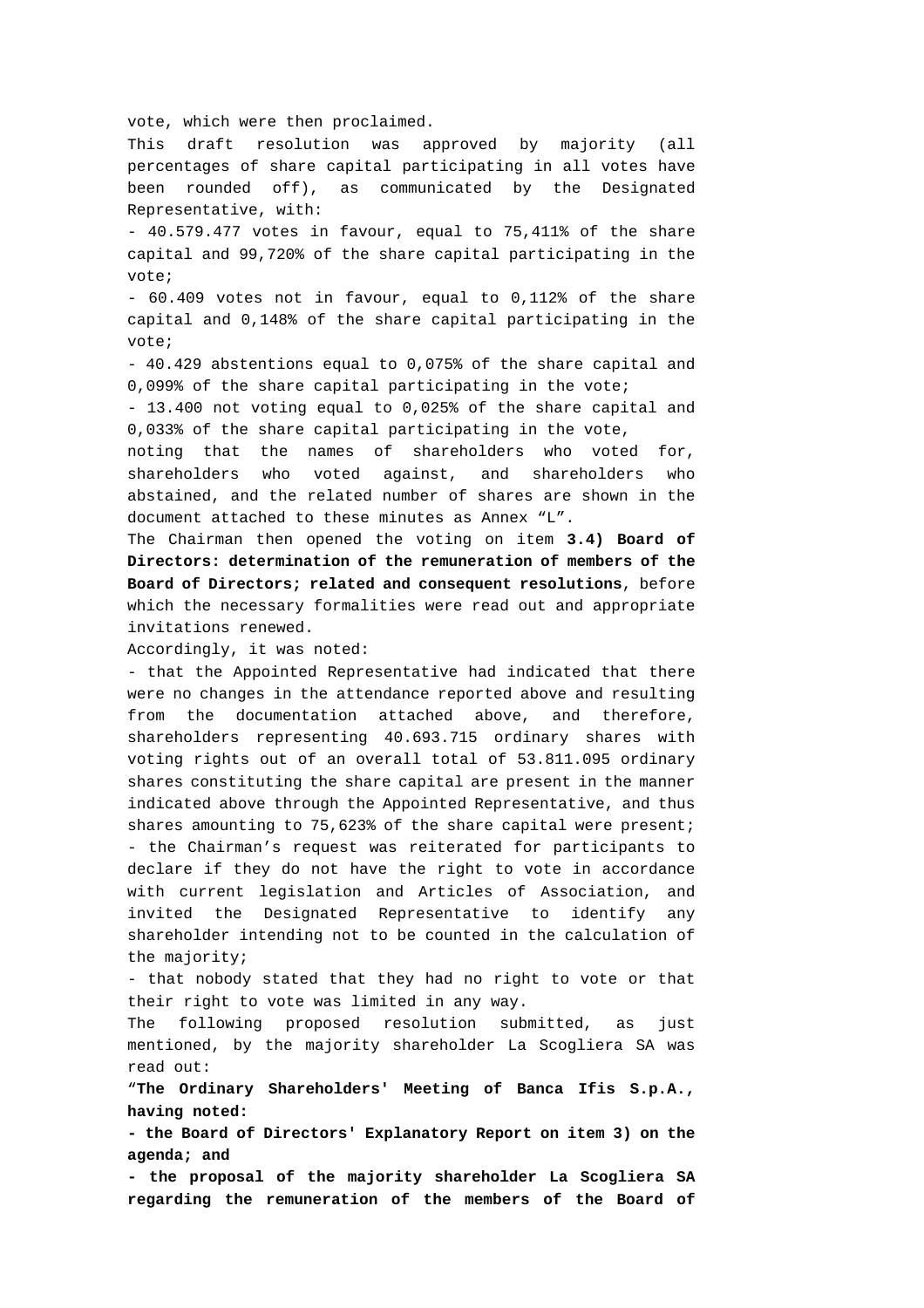**Directors;** 

#### **resolves**

**(A) to award individual members for the office of director, pursuant to Art. 2389, paragraph 1, c.c., Euro 50.000,00 (fifty thousand Euro and zero cents) gross for each of the financial years 2022, 2023 and 2024, in addition to reimbursement of expenses incurred by reason of their office;** 

**(B) to award all directors, with the exception of the Chairman, Deputy Chairman and Chief Executive Officer:** 

**(i) Euro 1.250,00 (one thousand, two hundred and fifty Euro and zero cents) gross for each attendance in person at meetings of the Board of Directors at the registered office or other place to which it is convened; and** 

**(ii) Euro 500,00 (five hundred Euro and zero cents) gross for each participation in the meetings of the Board of Directors by means of audio/videoconference call; and** 

**(C) to entrust the Board of Directors with determining the remuneration of directors holding special offices pursuant to Art. 2389, paragraph 3, of the Italian Civil Code - also taking into account, where appropriate, the company's results, in any event in compliance with the Remuneration Policies in favour of the representatives, employees and collaborators of the Banca Ifis Banking Group approved by the Shareholders' Meeting at item 2) on the agenda and having also consulted the Remuneration Committee, with the favourable opinion of the Board of Statutory Auditors.**".

It was also recalled that voting was naturally carried out through the Designated Representative.

Thus, at eleven minutes past eleven, the Chairman put the draft resolution as set out above to the vote.

The Designated Representative announced the results of the vote, which were then proclaimed.

This draft resolution was approved by majority (all percentages of share capital participating in all votes have been rounded off), as communicated by the Designated Representative, with:

- 37.084.034 votes in favour, equal to 68,915% of the share capital and 91,129% of the share capital participating in the vote;

- 2.294.992 votes not in favour, equal to 4,265% of the share capital and 5,640% of the share capital participating in the vote;

- 1.301.289 abstentions, equal to 2,418% of the share capital and 3,198% of the share capital participating in the vote;

- 13.400 not voting equal to 0,025% of the share capital and 0,033% of the share capital participating in the vote,

noting that the names of shareholders who voted for, shareholders who voted against, and shareholders who abstained, and the related number of shares are shown in the document attached to these minutes as Annex "M".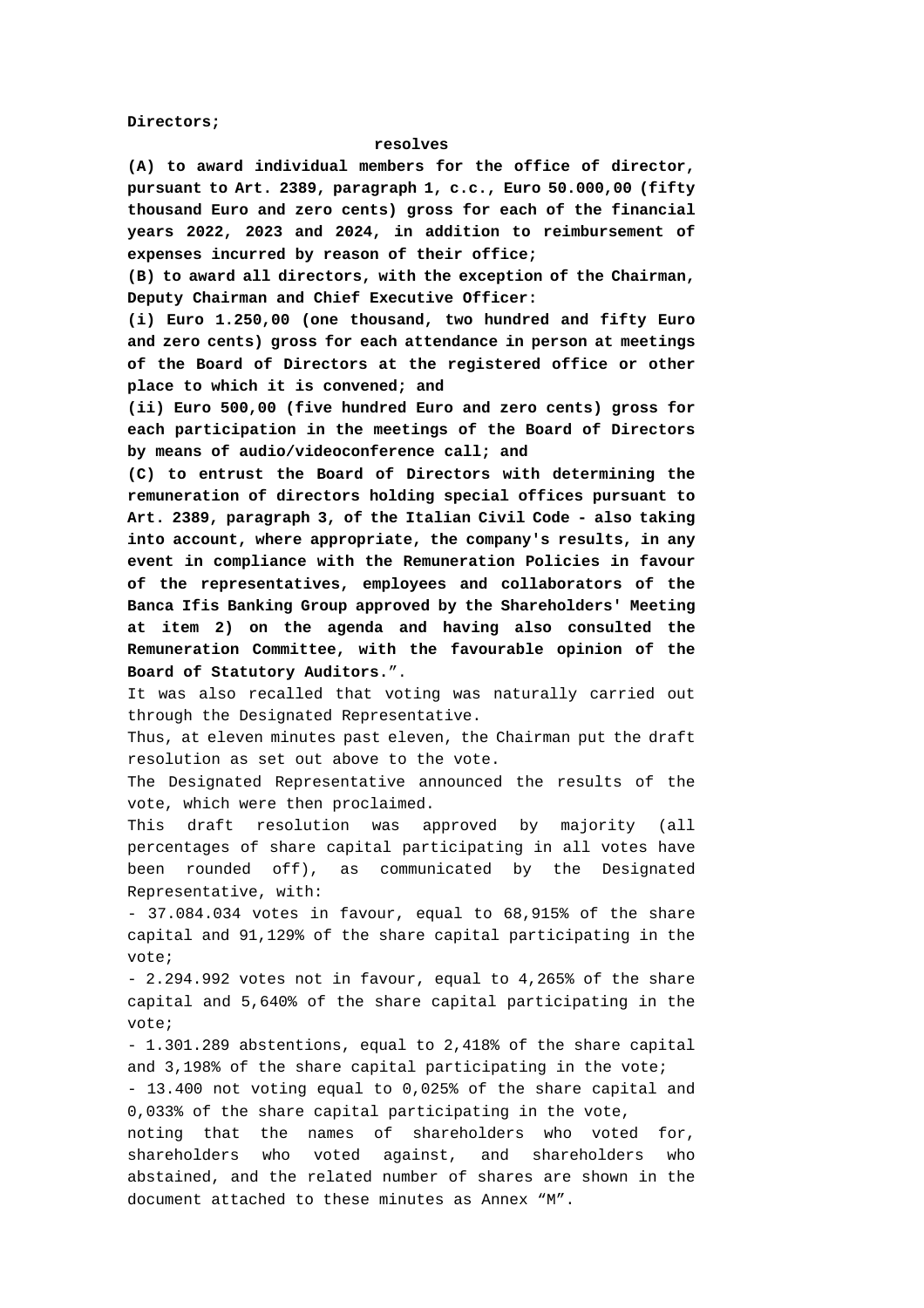The Chairman then moved on to discuss the fourth item on the agenda: **"4) Board of Statutory Auditors:** 

**4.1) appointment of the members of the Board of Statutory Auditors for the three-year period 2022-2024;** 

**4.2) determination of the remuneration of the members of the Board of Statutory Auditors;** 

**related and consequent resolutions**",

which is jointly covered, given the close connection, without prejudice to the fact that the vote will take place separately on each item, according to what is indicated in the proxy/subproxy forms for conferral to the Designated Representative, made available to the shareholders.

Shareholders were reminded that with the approval of the financial statements at 31 December 2021, the three-year term of the Board of Statutory Auditors had expired.

The Shareholders' Meeting was then invited to appoint for the three-year term ending with the approval of the financial statements as of 31 December 2024, 3 Standing Auditors and 2 Alternate Auditors, as well as to appoint the Chairman of the Board and determine their remuneration.

It was recalled that the appointment of the Board of Statutory Auditors is made, in accordance with the Articles of Association, on the basis of list voting and in compliance with the applicable regulatory provisions. In particular, it was recalled that the shareholding in the share capital required for the submission of candidate lists for the election of the Bank's Board of Statutory Auditors is 1% (one percent) of the share capital, as stated in the call notice.

It was thus declared that 2 lists of candidates had been submitted and that the lists and accompanying documents had been published at the registered office, Borsa Italiana S.p.A., the authorised storage mechanism www.emarketstorage.com and on the Bank's website on 07 April 2022. Since all the relevant documents (including, naturally, the explanatory report of the Board of Directors already mentioned, to which, to the extent necessary, reference should be made) had been made available to the public well in advance of the date of this Meeting, it was proposed, unless otherwise advised by those in attendance, to omit reading them.

However, he invited the secretary to read out the names of the candidates named in the two lists submitted and whatever else was otherwise appropriate. Finally, he recalled that also on item 4.2) Board of Statutory Auditors: determination of the remuneration of the members of the Board of Statutory Auditors; related and consequent resolutions of the agenda only the majority shareholder La Scogliera SA had submitted a proposal. The Secretary, recalling in turn that the appointment of the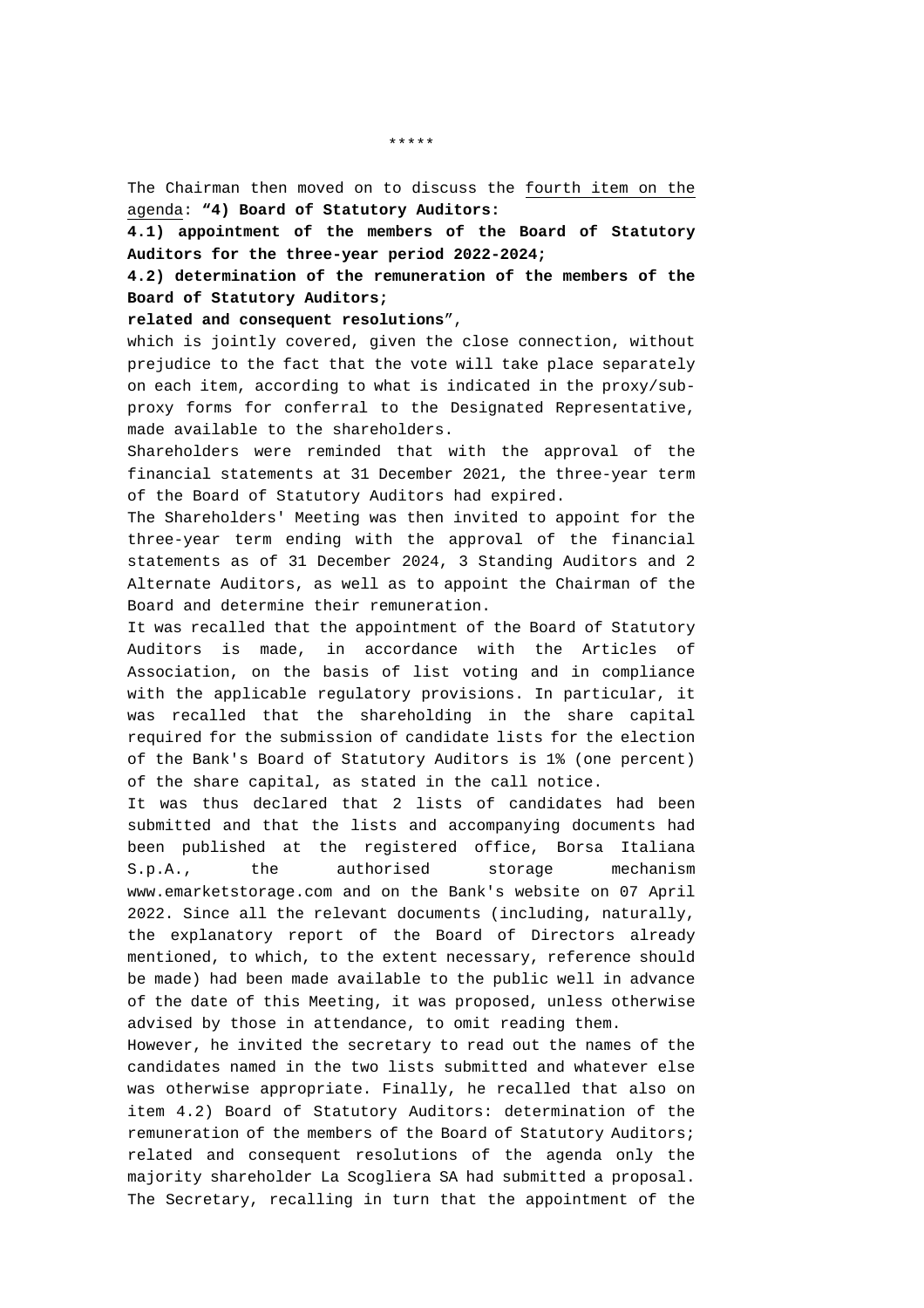Board of Statutory Auditors takes place, in accordance with the Articles of Association, on the basis of list voting and in compliance with the applicable regulatory provisions, informs in this regard that the following 2 lists of candidates had been submitted: - on 01 April 2022, a list ("List 1") by the majority shareholder "LA SCOGLIERA SA," holding 50,50% of the share capital (27.174.347 shares), indicating, in Section I "Candidates to the office of Standing Auditor", the following names: --- Candidate 1 (sequential number) Annunziata Melaccio; --- Candidate 2 (sequential number) Franco Olivetti; and in Section II "Candidates for the office of Alternate Auditor" there were the following names: --- Candidate 1 (sequential number) Marinella Monterumisi; --- Candidate 2 (sequential number) Ferruccio di Lenardo; - on 30 March 2022 a unified list ("List 2") on behalf of the shareholders: Arca Fondi Sgr S.P.A., manager of the funds: Fondo Arca Economia Reale Equity Italia, Fondo Arca Economia Reale Bilanciato Italia 30, Fondo Arca Azioni Italia; Eurizon Capital S.A. manage of the fund Eurizon Fund segments: Eurizon Fund - Italian Equity Opportunities, Eurizon Fund - Equity Italy Smart Volatility; Eurizon Capital Sgr S.P.A manager of the funds: Eurizon Progetto Italia 20, Eurizon PIR Italia 30, Eurizon AM MITO 50 (Multiasset Italian Opportunities 50), Eurizon AM MITO 95 (Multiasset Italian Opportunities 95), Eurizon AM MITO 25 (Multiasset Italian Opportunities 25), Eurizon Progetto Italia 70, Eurizon Azioni Italia, Eurizon PIR Italia Azioni, Eurizon Azioni PMI Italia, Eurizon Progetto Italia 40; Fideuram Asset Management Ireland manager of the fund Fonditalia Equity Italy; Fideuram Intesa Sanpaolo Private Banking Asset Management Sgr S.P.A. manager of the funds: Fideuram Italia, Piano Azioni Italia, Piano Bilanciato Italia 50, Piano Bilanciato Italia 30; Interfund Sicav – Interfund Equity Italy; Generali Investments Luxembourg SA manager of the funds: Generali Investments SICAV Euro Future Leaders, Generali Smart Fund PIR Evoluzione Italia, Generali Smart Funds PIR Valore Italia; Mediolanum International Funds Limited – Challenge Funds – Challenge Italian Equity; Mediolanum Gestione Fondi Sgr S.P.A. manager of the funds Mediolanum Flessibile Futuro Italia and Mediolanum Flessibile Sviluppo Italia, indicating that the above shareholders hold a total of 3,61745% of the share capital (1.946.588 shares), in which in Section I "Standing Auditors", there were the following names: Andrea Balelli and in Section II "Alternate Auditors" there was the following name: Emanuela Rollino, with the clarification that the candidate indicated first in the Section of the list relating to the Statutory Auditors is understood to be proposed as Chairman of the Control Body in accordance with the law and the Articles of Association.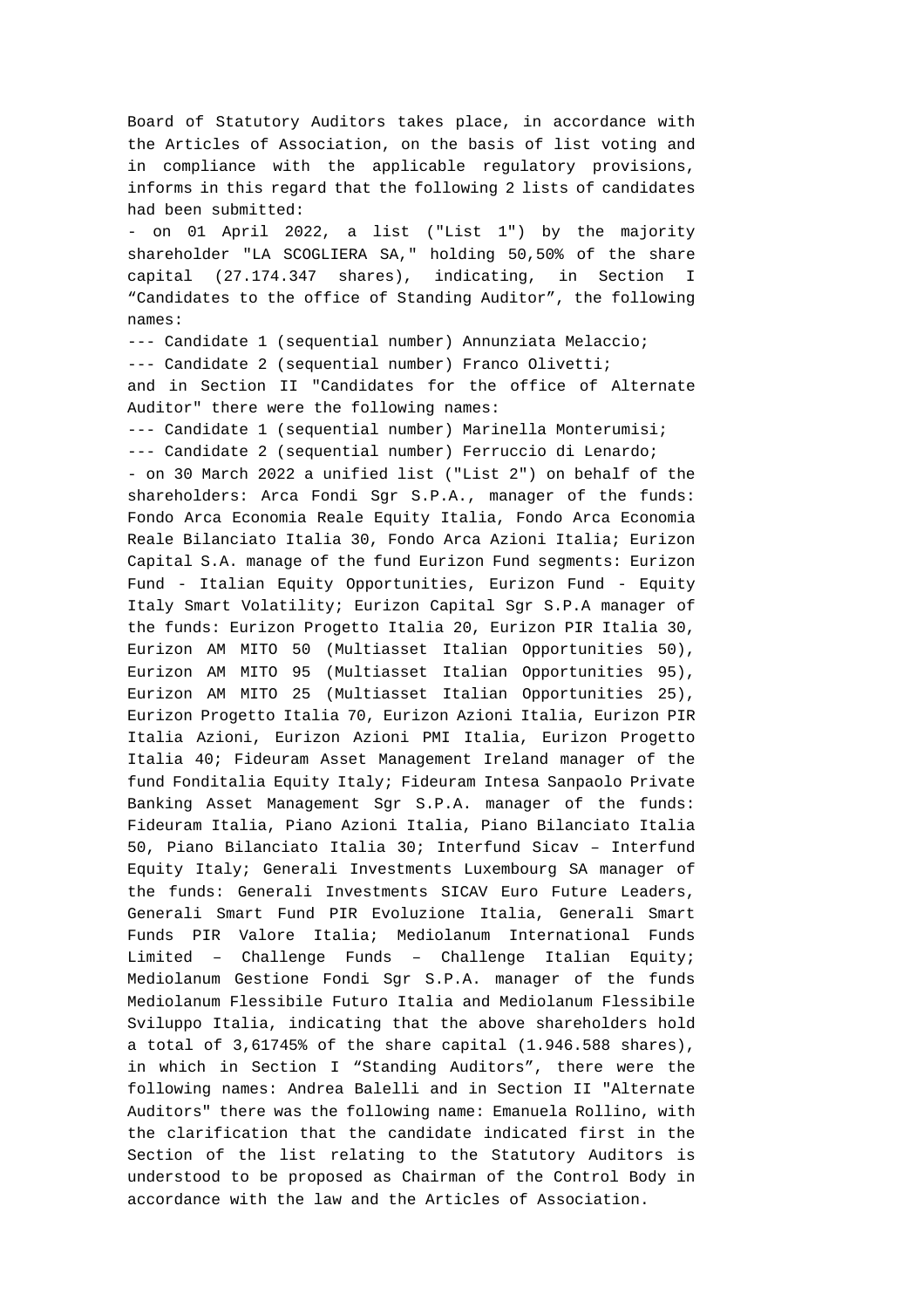The Chairman also reported that the lists of candidates submitted, both of which met the gender requirements identified in the regulations, were all accompanied by, among others:

1) certification showing the number of shares held on the day the list is submitted;

2) a statement by which each candidate:

- accepts their candidacy for the position of standing or alternate auditor of Banca Ifis S.p.A;

- certifies that they meet the requirements provided by current regulations for assuming the office of member of the Board of Statutory Auditors of Banca Ifis S.p.A. and that there are no grounds for ineligibility and/or incompatibility;

- provides comprehensive information on their personal and professional characteristics (CV), as well as the list of administrative, management and control positions held in other companies with a commitment, among other things, to the timely updating of this list;

3) a copy of each candidate's ID.

The secretary again pointed out, regarding the mechanism for the appointment of the Board of Statutory Auditors (Standing Auditors and Alternate Auditors), the Board of Directors' report and the primary legislation in this regard, as well as Article 21 of the Articles of Association to which reference is made. More specifically, it was recalled that auditors shall be elected as follows:

1) two standing auditors and one alternate auditor are elected from the list that obtained the highest number of votes, according to the sequential order in which they are listed;

2) from the list that obtained the highest number of votes among the lists submitted and voted by shareholders who are not connected with the reference shareholders pursuant to Art. 148, paragraph 2 of the Consolidated Law on Finance, the candidate indicated in the first position of the related section of the list is elected as Standing Auditor; from the same list, the candidate indicated in the first position of the related section of the list is elected as Alternate Auditor.

In the event of a tie between two or more lists, the most elderly candidates shall be elected as Auditors.

If the above-mentioned drawing criteria do not ensure the presence on the Board of at least one Standing Auditor and one Alternate Auditor belonging to the less represented gender, a scrolling mechanism shall be applied to the drawing from the list that obtained the highest number of votes at the Shareholders' Meeting, based on the sequential order in which the candidates are indicated, that excludes the candidate or candidates of the most represented gender and draws the candidate or candidates of the missing gender.

The standing auditor elected from the minority list is declared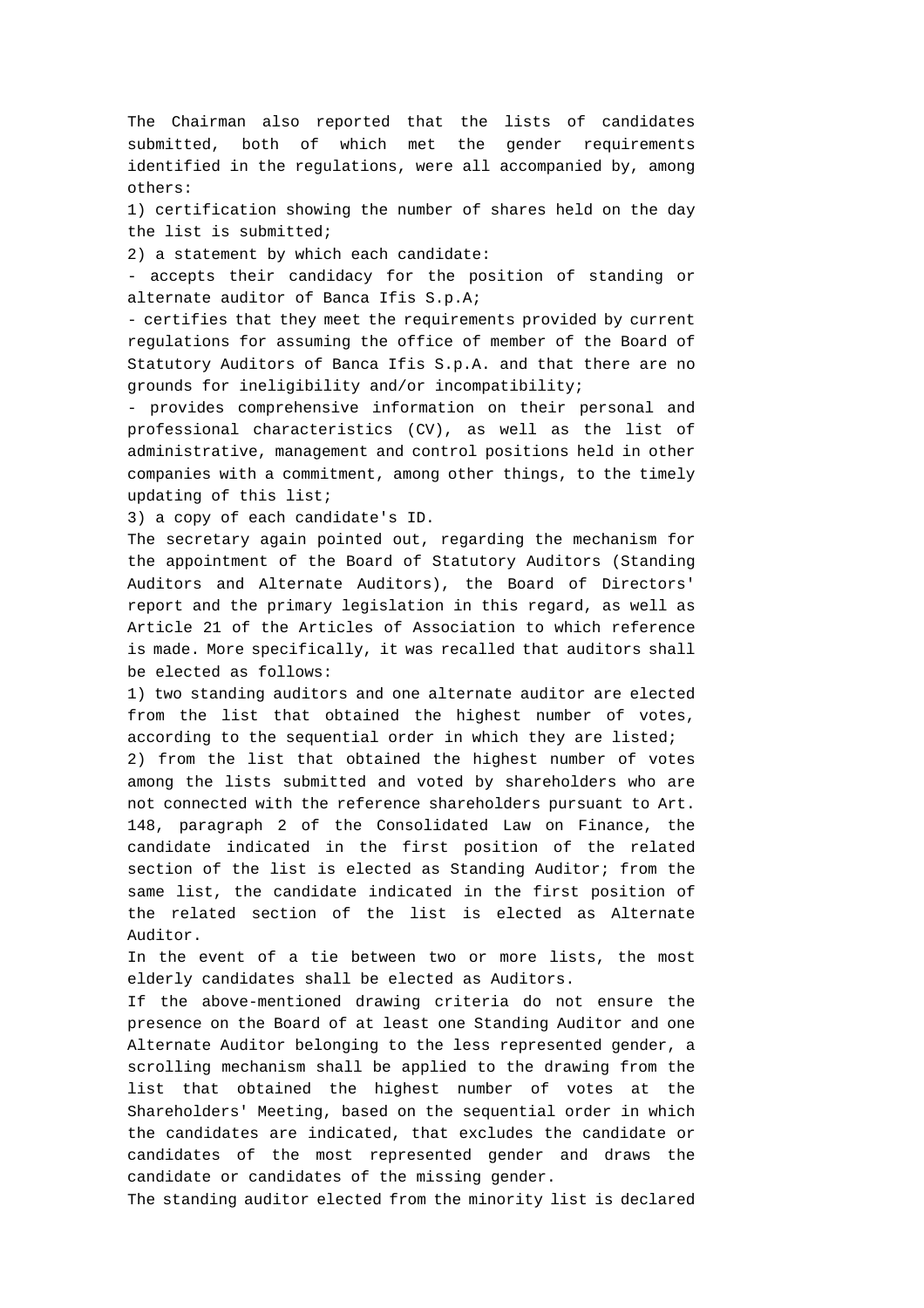Chairman of the Board of Statutory Auditors.

No one else taking the floor, I then declared the discussion on this item on the agenda closed and opened the voting on item **4.1) Board of Statutory Auditors: appointment of the members of the Board of Statutory Auditors for the three-year period 2022-2024; related and consequent resolutions**, before which the necessary formalities were read out and appropriate invitations renewed.

Accordingly, it was noted:

- that the Appointed Representative had indicated that there were no changes in the attendance reported above and resulting from the documentation attached above, and therefore, shareholders representing 40.693.715 ordinary shares with voting rights out of an overall total of 53.811.095 ordinary shares constituting the share capital are present in the manner indicated above through the Appointed Representative, and thus shares amounting to 75,623% of the share capital were present; - the Chairman's request was reiterated for participants to declare if they do not have the right to vote in accordance with current legislation and Articles of Association, and invited the Designated Representative to identify any shareholder intending not to be counted in the calculation of the majority;

- that nobody stated that they had no right to vote or that their right to vote was limited in any way.

It was also recalled that voting was naturally carried out through the Designated Representative.

At twenty past eleven, votes were cast.

At the direction of the Chairman who proclaimed the results of the voting, it was announced that the vote had yielded the following results (all percentages in all votes have been rounded off):

Not in favour (both lists): 26.273 shares equal to 0,049% of the share capital and 0,065% of the share capital participating in the vote;

Abstained: 24.324 shares equal to 0,045% of the share capital and 0,060% of the share capital participating in the vote;

Not voting: 4.189 shares equal to 0,008% of the share capital and 0,010% of the share capital participating in the vote;

In favour of list 1: 29.186.363 shares, equal to 54,238% of the share capital and 71,722% of the share capital participating in the vote;

In favour of list 2: 11.452.566 shares equal to 21,283% of the share capital and 28,143% of the share capital participating in the vote.

The names of the shareholders who voted in favour of the individual lists, the shareholders who voted not in favour, the shareholders who abstained or did not vote, and the corresponding number of shares result from the document that is attached to these minutes as Annex "N".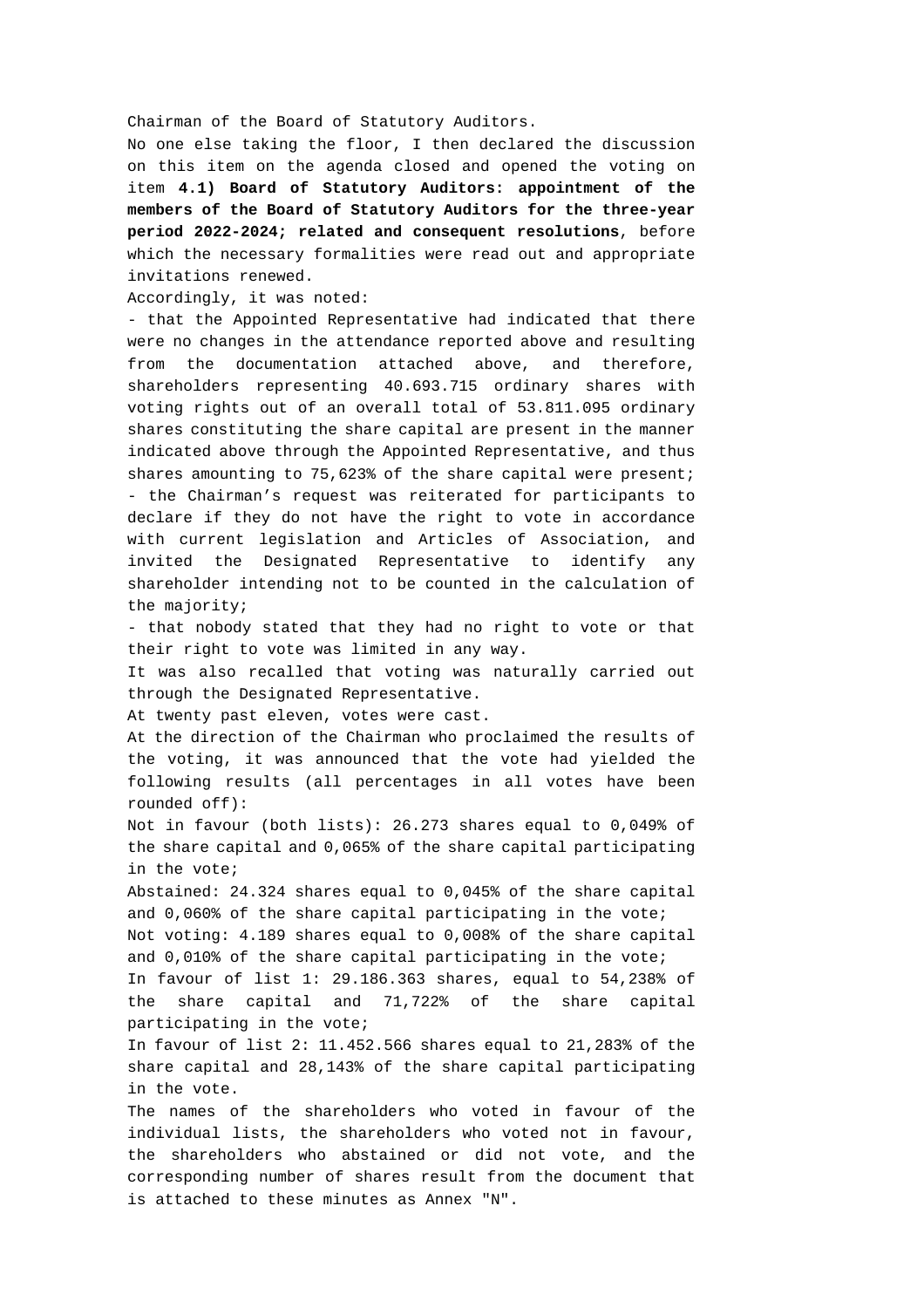Therefore, pursuant to the aforementioned Article 21 of the Articles of Association, considering that the list submitted by La Scogliera SA obtained the highest number of votes the result was proclaimed, thus declaring the following candidates elected as members of the Board of Statutory Auditors

**-- as Standing Auditors Annunziata Melaccio Franco Olivetti Andrea Balelli -- as Alternate Auditors Marinella Monterumisi** 

**Emanuela Rollino** 

It was therefore acknowledged that:

- in compliance with the above provisions, Andrea Balelli is the Chairman of the Board of Statutory Auditors;

- the composition of the Board of Statutory Auditors complies with the Articles of Association and current regulations on gender balance;

- the Board of Statutory Auditors thus appointed will remain in office for the financial years 2022-2023-2024 and, therefore, until the date of the shareholders' meeting to approve the financial statements as at 31 December 2024.

The Chairman thanked the previous Chairman of the Board of Statutory Auditors Giacomo Bugna and then opened the voting on item **4.2) Board of Statutory Auditors: determination of the remuneration of the members of the Board of Statutory Auditors; related and consequent resolutions**, before which the necessary formalities were read out and appropriate invitations renewed. Accordingly, it was noted:

- that the Appointed Representative had indicated that there were no changes in the attendance reported above and resulting from the documentation attached above, and therefore, shareholders representing 40.693.715 ordinary shares with voting rights out of an overall total of 53.811.095 ordinary shares constituting the share capital are present in the manner indicated above through the Appointed Representative, and thus shares amounting to 75,623% of the share capital were present; - the Chairman's request was reiterated for participants to declare if they do not have the right to vote in accordance with current legislation and Articles of Association, and invited the Designated Representative to identify any shareholder intending not to be counted in the calculation of the majority;

- that nobody stated that they had no right to vote or that their right to vote was limited in any way.

The following proposed resolution submitted, as just mentioned, by the majority shareholder La Scogliera SA was read out:

"**The Ordinary Shareholders' Meeting of Banca Ifis S.p.A., having noted:**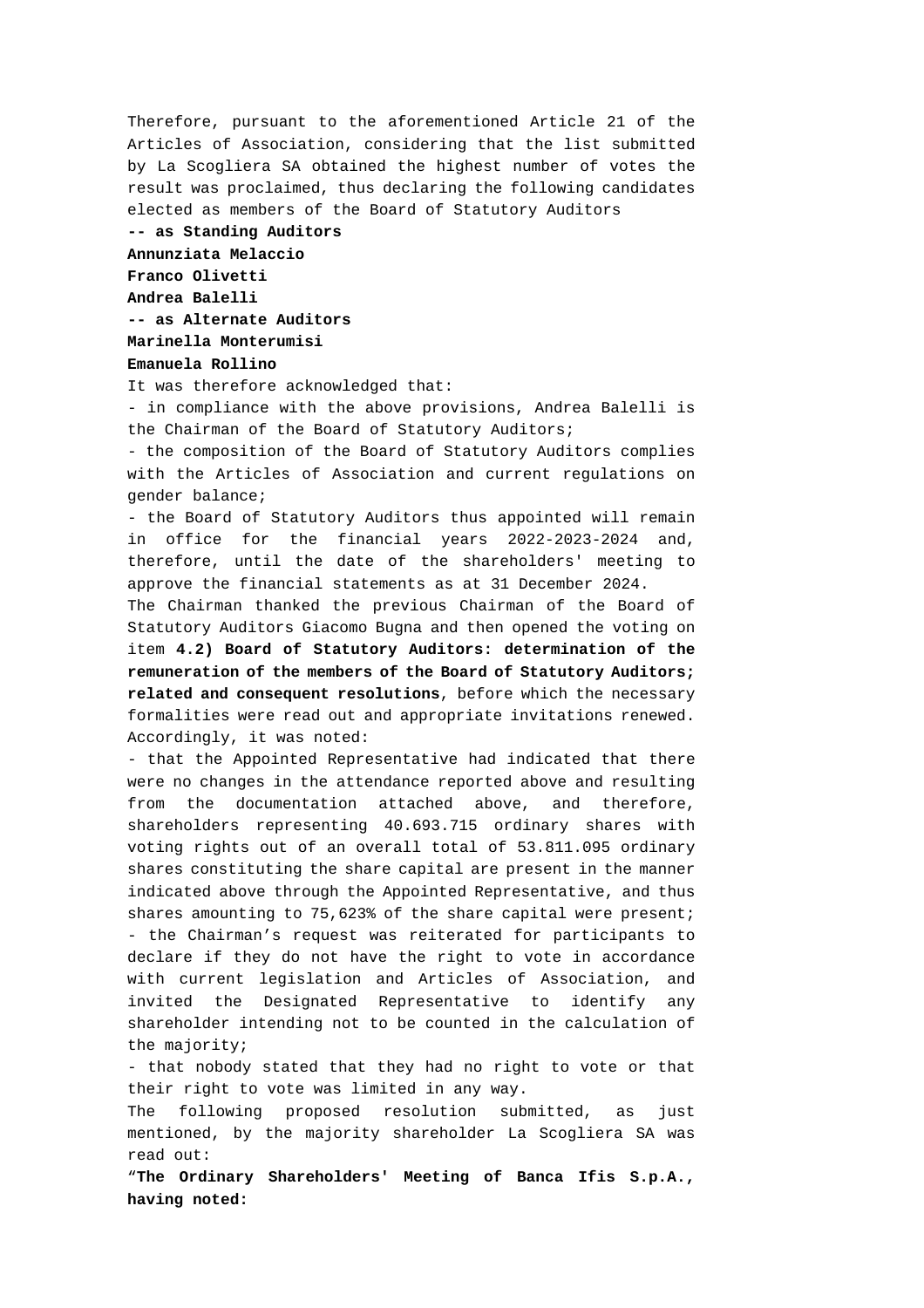**-- the Board of Directors' Explanatory Report on item 4) on the agenda; and** 

**- the proposal of the majority shareholder La Scogliera SA regarding the remuneration of the members of the Board of Statutory Auditors;** 

#### **resolves**

**to award the Chairman of the Board of Statutory Auditors Euro 105.000,00 (one hundred and five thousand Euro and zero cents) gross for each of the financial years 2022, 2023 and 2024, in addition to reimbursement of expenses incurred by reason of their office;** 

**(B) to allocate each of the two Standing Auditors Euro 70.000,00 (seventy thousand Euro and zero cents) gross for each of the financial years 2022, 2023 and 2024, in addition to reimbursement of expenses incurred by reason of their office; and** 

**(C) to pay all Standing Auditors:** 

**(i) 1.000,00 Euro for each participation in person at the Board of Directors' meetings held at the registered office or at a different place and (ii) 500,00 Euro for each participation in the Board of Directors' meetings by means of audio/video conference call.**";

It was also recalled that voting was naturally carried out through the Designated Representative.

Thus, at twenty-five past eleven, the Chairman put the draft resolution as set out above to the vote.

The Designated Representative announced the results of the vote, which were then proclaimed.

This draft resolution was approved by majority (all percentages of share capital participating in all votes have been rounded off), as communicated by the Designated Representative, with:

- 37.084.034 votes in favour, equal to 68,915% of the share capital and 91,130% of the share capital participating in the vote;

- 2.254.118 votes not in favour, equal to 4,189% of the share capital and 5,539% of the share capital participating in the vote;

- 1.342.163 abstentions, equal to 2,494% of the share capital and 3,298% of the share capital participating in the vote;

- 13.400 non-voters equal to 0,025% of the share capital and 0,033% of the shares participating in the vote, with the specification that the names of the shareholders who voted in favour, the shareholders who voted not in favour and the shareholders who abstained and the corresponding number of shares can be found in the document that is attached to these minutes as Annex "O".

\*\*\*\*\*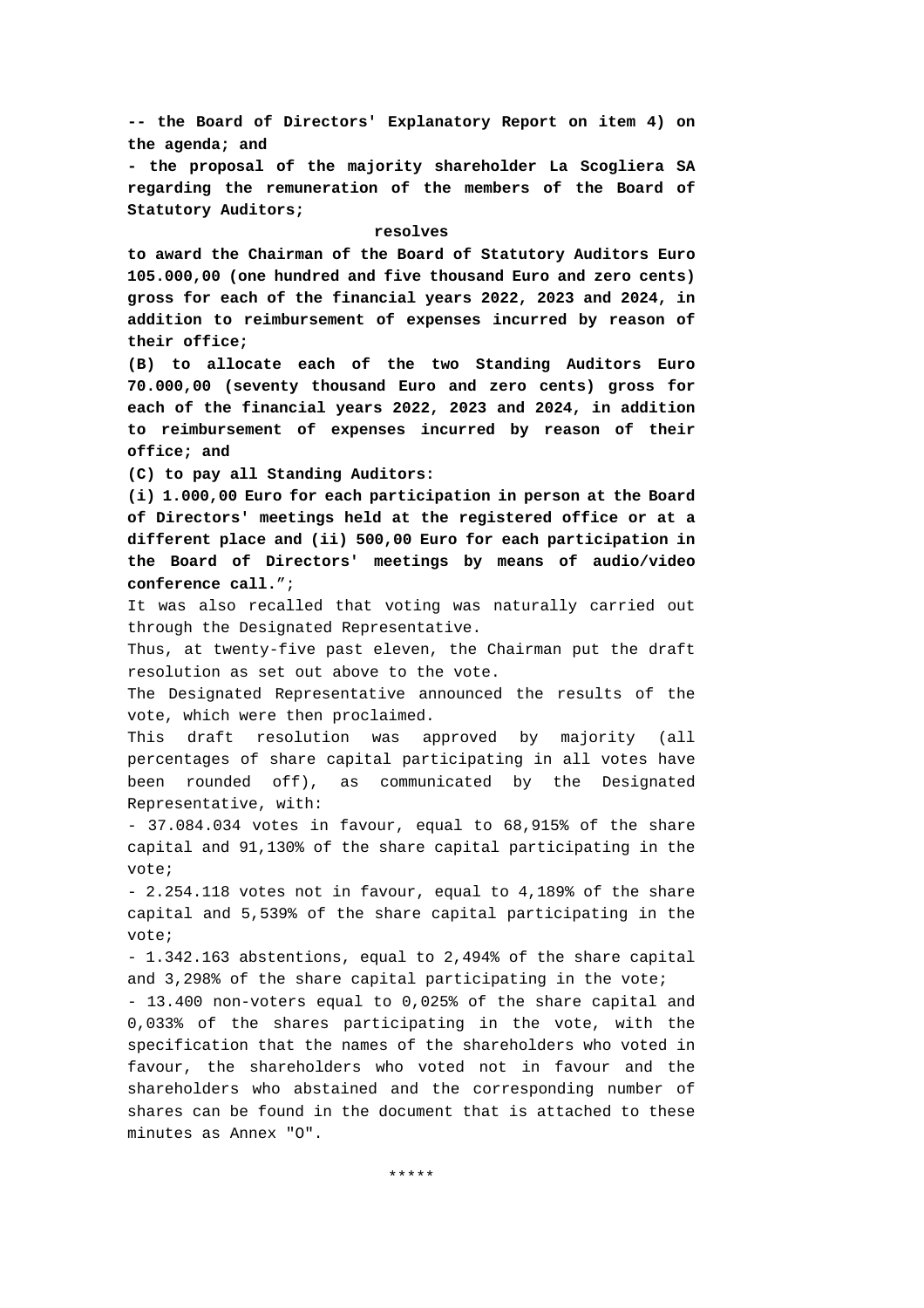The Chairman then moved on to the discussion of the fifth item on the agenda **"5) Directors and Officers (D&O) third party liability insurance policy; related and consequent resolutions**"

Since documentation had been made available to the public well in advance of the date of the meeting, it was proposed, unless otherwise requested by other attendees, not to read it out to the meeting.

The Chairman then invited Lucia Martinoli to take the floor on this agenda item

## **ADDRESS BY GENERAL COUNSEL LUCIA MARTINOLI:**

*In view of the changed level of risk for the entire financial sector, the growth of the Group in terms of size and complexity and the constant increase in the cost of this type of risk in the insurance market, it was considered appropriate to review and update the delegation limits provided for by the shareholders' resolution of 17 April 2014, in order to ensure the possibility for the Group to maintain an adequate level of coverage for this type of risk, possibly increasing the policy ceiling, in line with market and sector benchmarks.* 

*Accordingly, the Shareholders' Meeting is requested to update the delegation limits originally set forth in the Shareholders' Resolution of 17 April 2014, for the annual renewal or renegotiation of the D&O policy, as specified in the Explanatory Report that had been made available to shareholders in view of this Shareholders' Meeting.* 

The Chairman resumed the floor and thanked Lucia Martinoli for her address.

There being no other speakers, the discussion was declared closed and voting opened on item "**5) Directors and Officers (D&O) third party liability insurance policy; related and consequent resolutions**", before which the necessary formalities were read out and appropriate invitations renewed. Accordingly, it was noted:

- that the Appointed Representative had indicated that there were no changes in the attendance reported above and resulting from the documentation attached above, and therefore, shareholders representing 40.693.715 ordinary shares with voting rights out of an overall total of 53.811.095 ordinary shares constituting the share capital are present in the manner indicated above through the Appointed Representative, and thus shares amounting to 75,623% of the share capital were present; - the Chairman's request was reiterated for participants to declare if they do not have the right to vote in accordance with current legislation and Articles of Association, and invited the Designated Representative to identify any shareholder intending not to be counted in the calculation of the majority;

- that nobody stated that they had no right to vote or that their right to vote was limited in any way.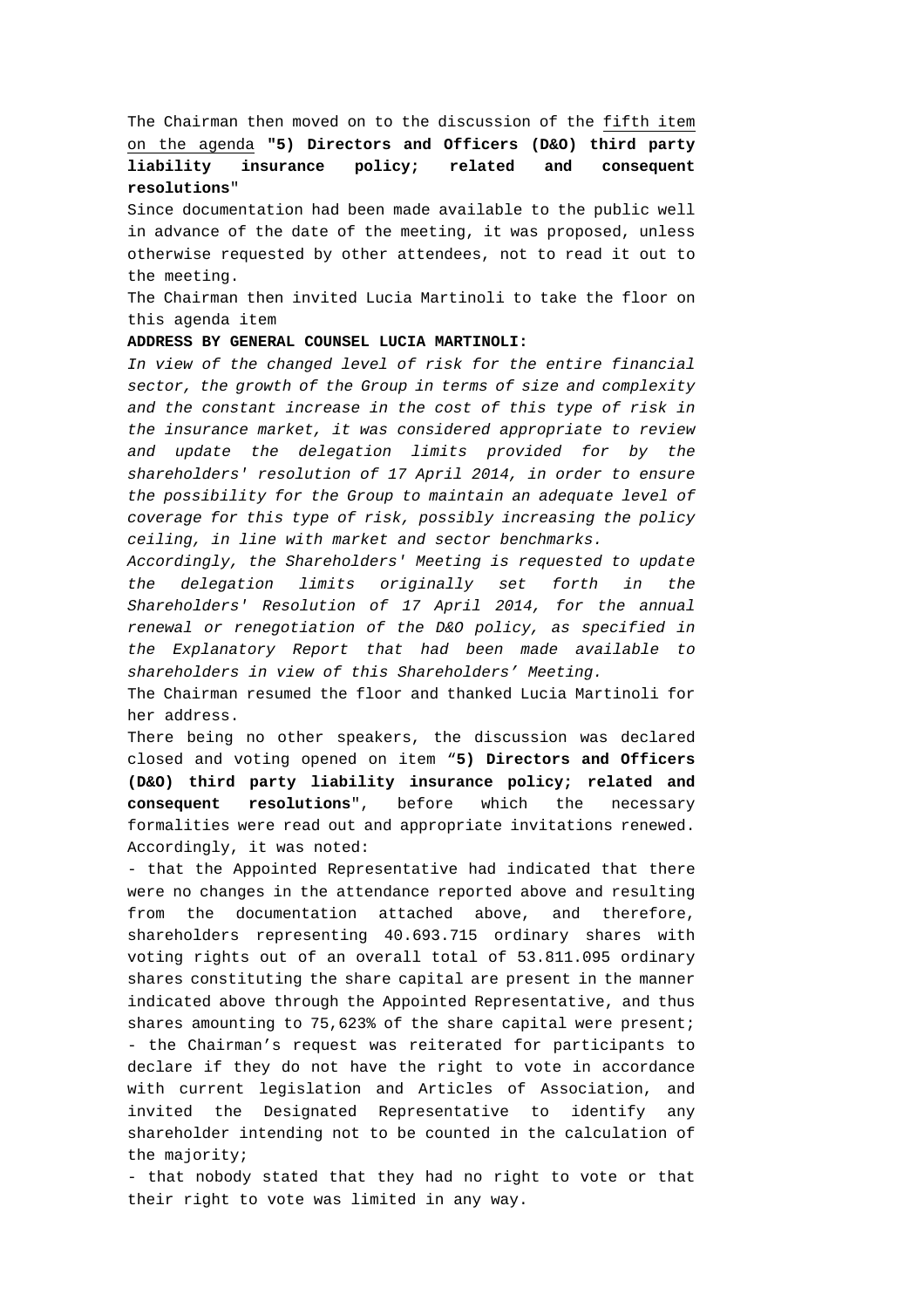The following draft resolution was therefore read out:

"**The Ordinary Shareholders' Meeting, having examined the proposal of the Board of Directors under item no. 5 on the agenda** 

### **resolves:**

**a) to authorise the renewal or renegotiation of the Directors and Officers (D&O) insurance cover, upon its expiry, by subscribing with the same counterparties or with another leading insurance company or brokerage firm, even jointly, a policy in line with the best practices in force on the international market, taking into account the specific nature of the Bank's and the Group's activities and within the scope of the most significant conditions indicated below:** 

**• maximum annual compensation of not less than 15 million Euro; • annual cost in line with market trends and in any event not exceeding 160 thousand Euro, including tax charges;** 

**• annual expiry date (i.e. 31 December of each year);** 

**b) to grant the CEO and the Joint General Managers, jointly and severally, all the most extensive powers to define, on the natural expiry dates of the policy, the renewals of the same at the best market conditions, without prejudice to the fact that the annual cost pertaining to the policy shall not exceed, as a consequence of revaluations, adjustments and market situations of the same coverage that might be necessary, an amount equal to 20% of the cost established by today's Meeting.**".

It was also recalled that voting was naturally carried out through the Designated Representative.

Thus, at twenty-nine minutes past eleven, the Chairman put the draft resolution as set out above to the vote.

The Designated Representative announced the results of the vote, which were then proclaimed.

This draft resolution was approved by majority (all percentages of share capital participating in all votes have been rounded off), as communicated by the Designated Representative, with:

- 40.542.049 votes in favour, equal to 75,341% of the share capital and 99,627% of the share capital participating in the vote;

- 0 votes against;

- 138.266 abstentions equal to 0,257% of the share capital and 0,340% of the share capital participating in the vote;

- 13.400 not voting equal to 0,025% of the share capital and 0,033% of the share capital participating in the vote,

noting that the names of shareholders who voted for, shareholders who voted against, and shareholders who abstained, and the related number of shares are shown in the document attached to these minutes as Annex "P".

\*\*\*\*\*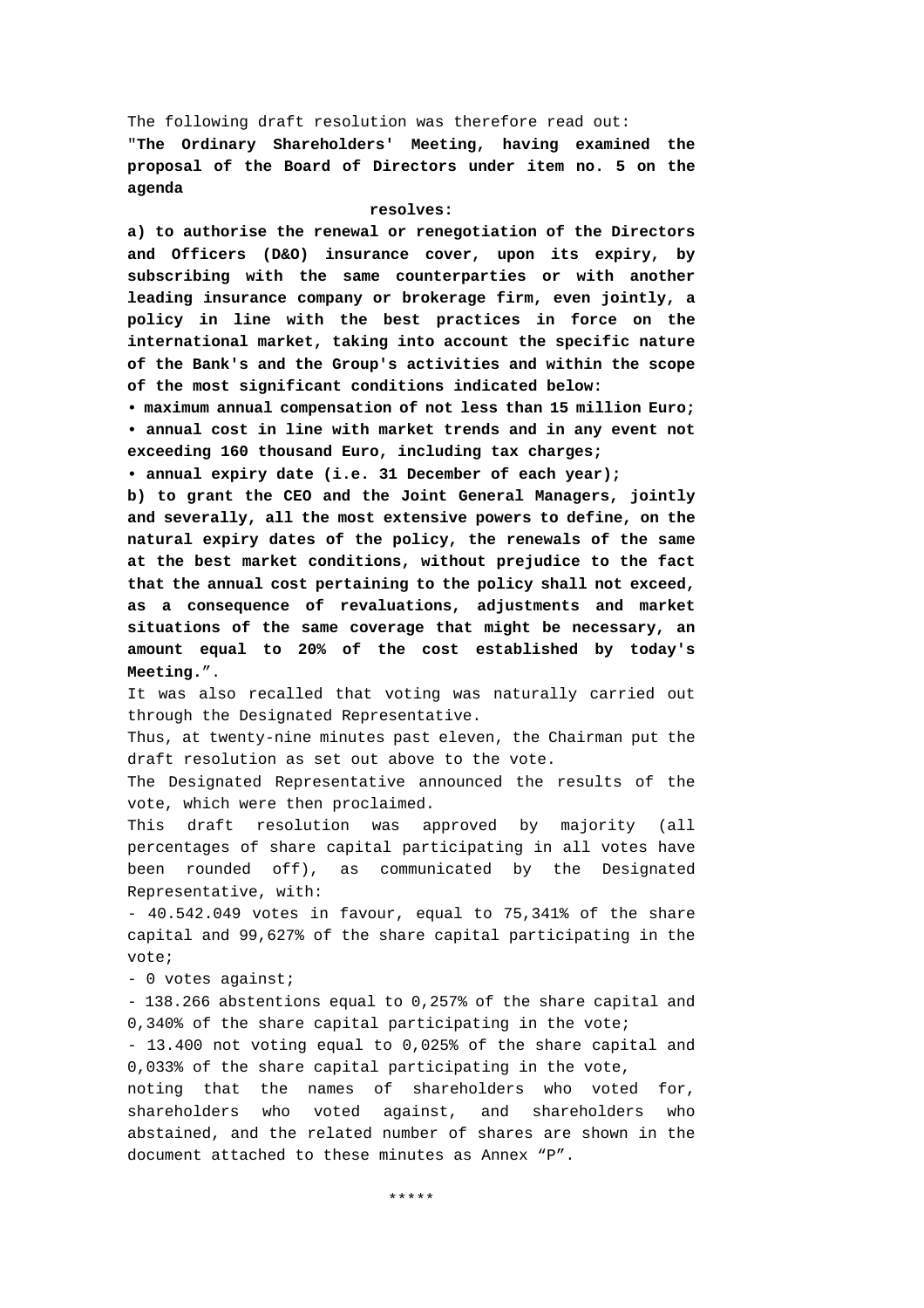The Chairman thus moved onto discussing the sixth item of the agenda "**6) Proposal of the Board of Statutory Auditors pursuant to Art. 13 of Italian Legislative Decree no. 39/2010 for the assignment of the statutory audit engagement for financial years 2023-2031; related and consequent resolutions**".

Since documentation had been made available to the public well in advance of the date of this Shareholders' Meeting, it was proposed, unless otherwise requested by other attendees, not to read it out to the meeting. It preliminarily reminds that with the approval of the financial statements as of 31 December 2022, the engagement of EY S.p.A. for statutory audit will expire, and based on current regulations, the engagement given to EY S.p.A. cannot be renewed, completing with the year 2022 the 9-year period stipulated in Article 17 of Legislative Decree no. 39/2010. The Banca Ifis Board of Statutory Auditors, acting as Internal Control and Audit Committee in accordance with Art. 19, paragraph 2, letter c) of Italian Legislative Decree no. 39/2010, has deemed it appropriate to bring the start of the selection procedure forward for the assignment of the statutory audit engagement for the period 2023-2031, in view of the prohibition set out in Art. 5 of the European Regulation no. 537/2014 which, in order to protect the independence of the auditor, requires the latter to refrain from providing certain types of services other than the statutory audit of the accounts already starting from the financial year immediately preceding the first year of the audit. In light of this, the Chairman of the Board of Statutory Auditors, Giacomo Bugna, was thus invited to read a brief explanatory statement of the proposal.

# **ADDRESS BY THE CHAIRMAN OF THE BOARD OF STATUTORY AUDITORS, GIACOMO BUGNA:**

*I propose to omit the reading, unless otherwise desired, of the first part of the "Reasoned proposal of the Board of Statutory Auditors pursuant to and in accordance with*  Legislative Decree no. 39/2010 on the appointment of the *statutory auditors for the period 2023-2031 and determination of remuneration, and instead I read the conclusions: "the Board of Statutory Auditors, in relation to the assignment of the engagement for the statutory audit of the accounts of Banca Ifis S.p.A. for the nine-year period 2023 - 2031, on the basis of the selection procedure, the offers received, the evaluations carried out and the results of the same, considering that Article 16 of European Regulation no. 537/2014 provides that the reasoned proposal to the Shareholders' Meeting must contain at least two possible alternatives for the assignment and requires the expression of a duly justified preference for one of them, hereby* 

#### *SUBMITS*

*to the Shareholders' Meeting of Banca Ifis S.p.A., pursuant to*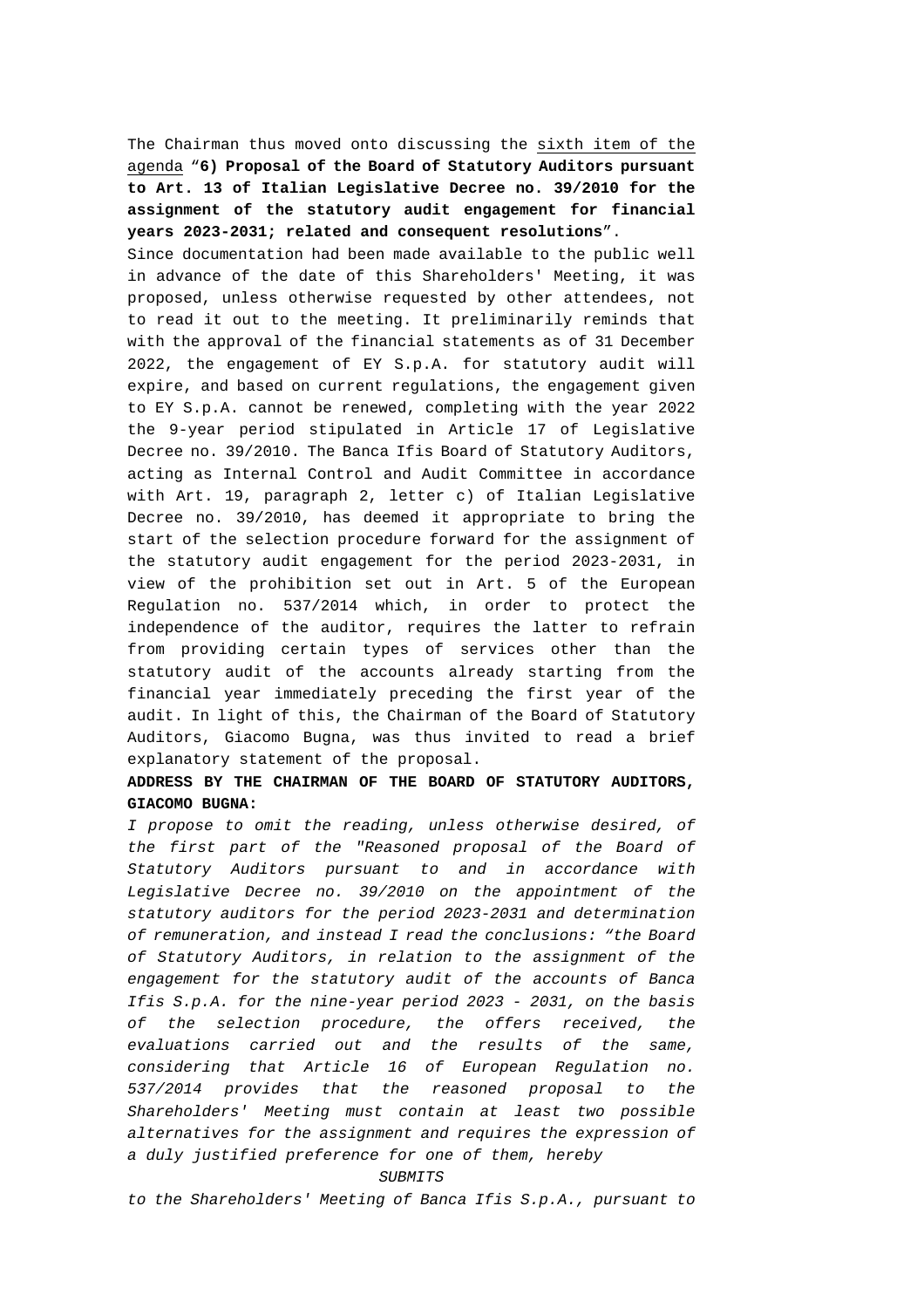*Art. 16, paragraph 2, of European Regulation no. 537/2014 as well as Art. 13 and 17 of Italian Legislative Decree no. 39/2010, the two proposals concerning the mandate for the statutory audit of the accounts of Banca Ifis S.p.A. for the nine-year period 2023-2031, formulated by PricewaterhouseCoopers S.p.A. and KPMG S.p.A., whose economic components have been summarised above,* 

### *EXPRESSING*

*a unanimous preference for the company PriceWaterhouseCoopers S.p.A., since it scored higher in terms of quality and essentially equal economic conditions at Group level. The main elements of the offer considered qualifying and such as to motivate the preference expressed in favour of this tenderer were as follows:* 

*• the company's experience with Italian and European banking and financial clients of comparable size and complexity was an important element in assessing its ability to carry out the audit of an articulated group such as is Banca Ifis today* 

*• the audit team dedicated to Banca Ifis is made up of Partners, Managers and technicians, who have gained significant experience in financial institutions comparable to Banca Ifis Group* 

*• the audit approach is carefully and in detail explained and characterised by materiality thresholds that also take into account the relevance of Shareholders' Funds* 

*• the expectation of a larger number of hours with a highlevel professional mix.* 

*In compliance with Article 16, paragraph 2 of EU Regulation 537/2014, the Board of Statutory Auditors declares that this recommendation has not been influenced by third parties and that none of the type clauses referred to in paragraph 6 of the aforementioned Article 16 of the Regulation have been applied.".* 

The Chairman resumed the floor and thanked the Chairman of the Board of Statutory Auditors Giacomo Bugna for his address.

There being no other interventions, the discussion was declared closed and voting opened on item "**6) Proposal of the Board of Statutory Auditors pursuant to Article 13 of Legislative Decree no. 39/2010 for the appointment of the statutory auditors for the financial years 2023-2031; related and consequent resolutions**", before which the necessary formalities were read out and the appropriate invitations renewed.

Accordingly, it was noted:

- that the Appointed Representative had indicated that there were no changes in the attendance reported above and resulting from the documentation attached above, and therefore, shareholders representing 40.693.715 ordinary shares with voting rights out of an overall total of 53.811.095 ordinary shares constituting the share capital are present in the manner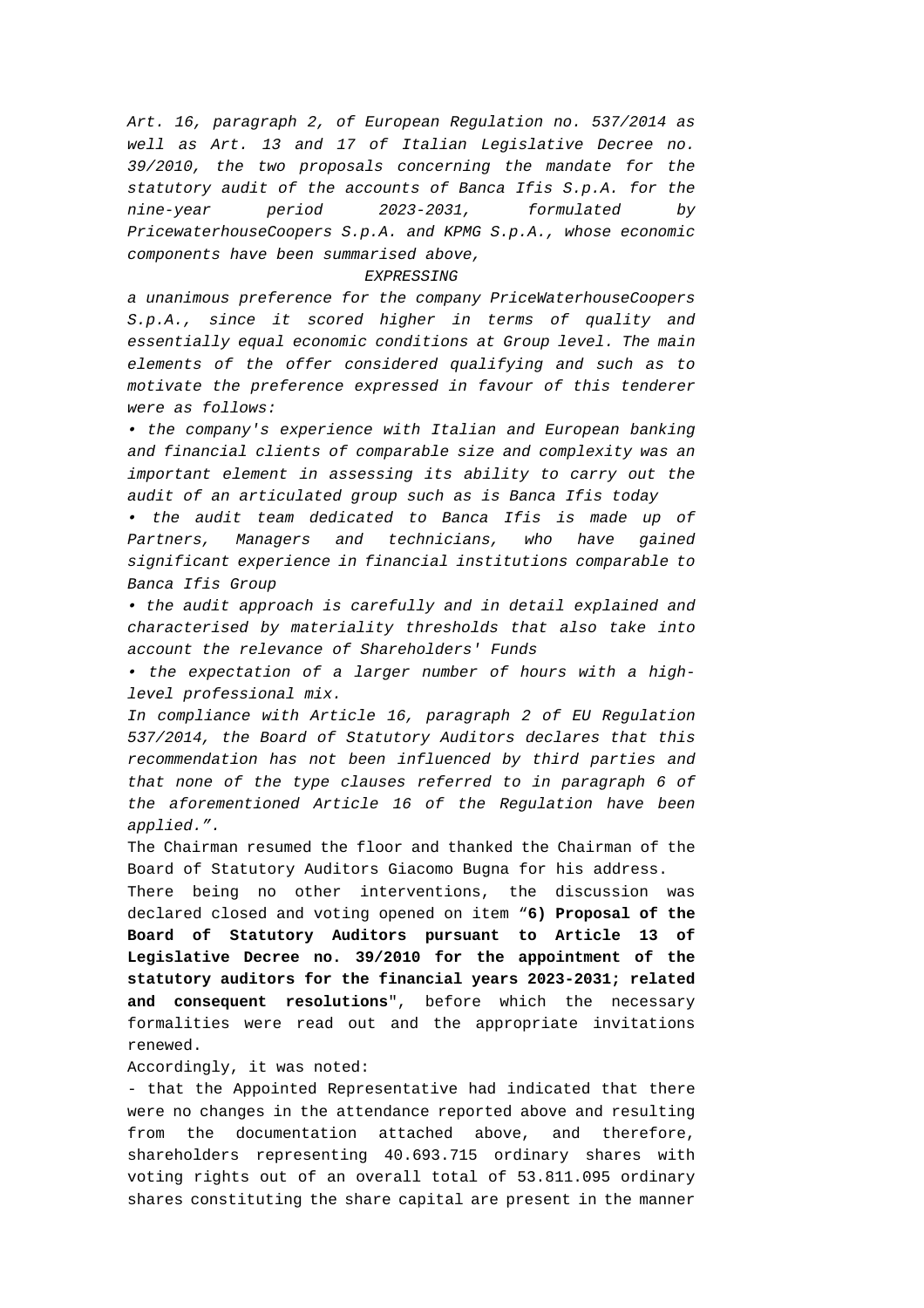indicated above through the Appointed Representative, and thus shares amounting to 75,623% of the share capital were present; - the Chairman's request was reiterated for participants to declare if they do not have the right to vote in accordance with current legislation and Articles of Association, and invited the Designated Representative to identify any shareholder intending not to be counted in the calculation of the majority;

- that nobody stated that they had no right to vote or that their right to vote was limited in any way.

The following draft resolution was therefore read out:

"**The Ordinary Shareholders' Meeting, having acknowledged that with the approval of the financial statements as of 31 December 2022, the engagement of EY S.p.A. for financial years 2014 to 2022 conferred by the Ordinary Shareholders' Meeting of Banca Ifis S.p.A. on EY S.p.A. will expire, having examined the proposal of the Board of Statutory Auditors pursuant to Article 13 of Legislative Decree No. 39/2010 for the conferment of the engagement of the statutory audit for the financial years 2023- 2031 referred to in item 6 of the agenda** 

## **resolves:**

**- to confer upon PriceWaterhouseCoopers S.p.A. the appointments relating to the provision of "statutory audit services", as defined in the proposal of the Board of Statutory Auditors in accordance with Art. 13 of Italian Legislative Decree 39/2010, in favour of Banca Ifis S.p.A. for the financial years 2023-2031 according to the contents, terms including the criteria for the adjustment of the fees, and methods proposed by the Board of Statutory Auditors in said proposal, for an annual fee (net of ISTAT increases, out-ofpocket expenses, VAT and supervisory fee) equal to 229.080 Euro, as follows:** 

**• 150.080 Euro for the financial statements corresponding to 2.663 hours of work for the first year of the assignment and 2.204 hours from the second year of the assignment onwards (fees and hours include activities relating to the verification of the regular bookkeeping, assessment of consistency of the Report on Operations with respect to the contents of the financial statements, checks relating to the calculation of the contribution to the National Guarantee Fund, signing of tax declarations and certification for the purposes of inclusion in primary tier 1 capital of the profit being made at the end of the year);** 

**• 35.000 Euro for the consolidated budget corresponding to 634 hours of work for the first year of assignment and 527 hours from the 2nd year of assignment onwards;** 

**• 18.000 Euro for the consolidated half-year financial report corresponding to 332 hours of work for the first year of assignment and 276 hours from the 2nd year of assignment onwards;**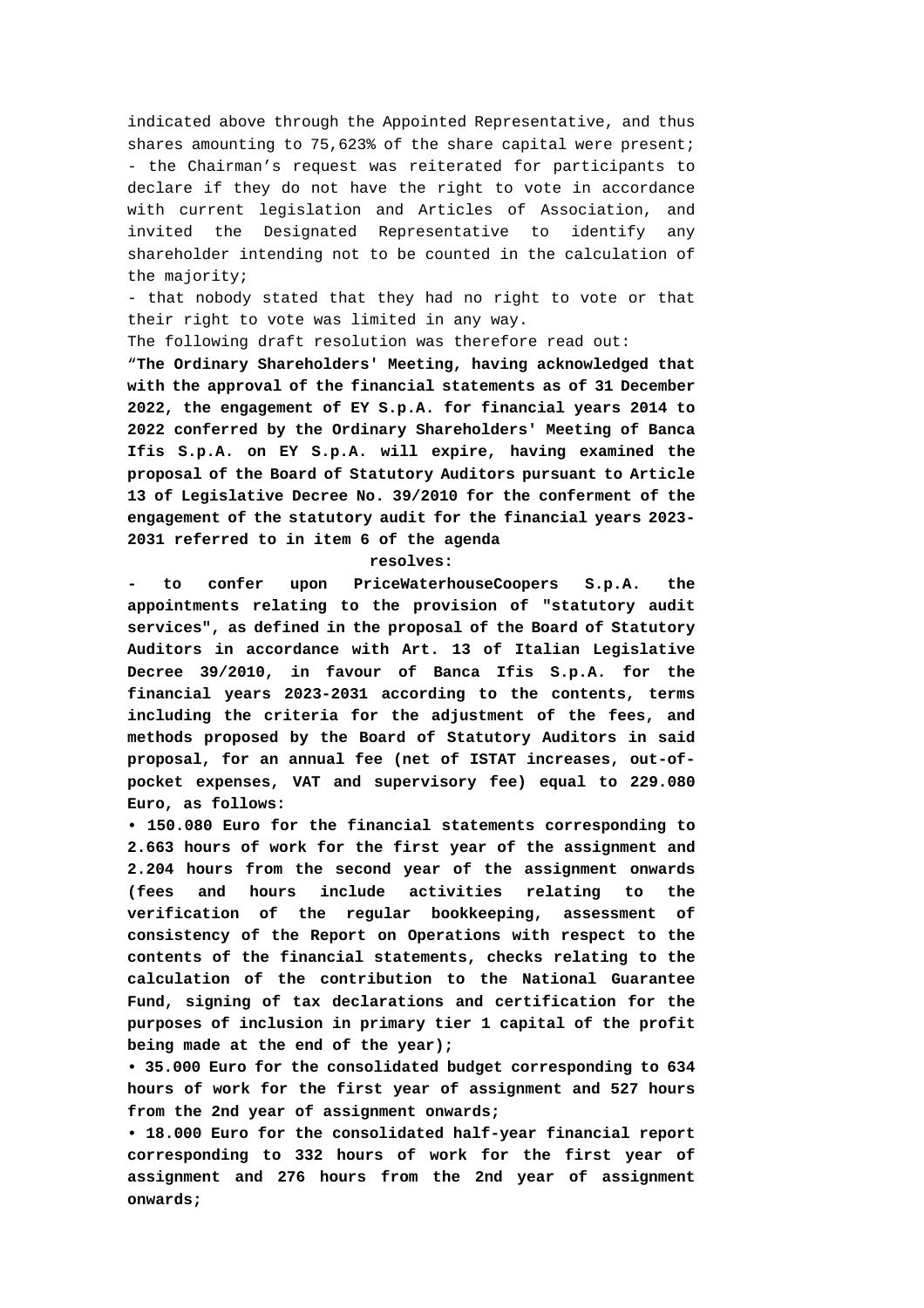**• 26.000 Euro for the non-financial statement, corresponding to 430 hours of work for the first year of assignment and 379 hours from the 2nd year of assignment onward;** 

**- to empower the Board of Directors - and on its behalf the Chairman of the Board of Directors and the Chief Executive Officer, jointly and severally and also through special attorneys-in-fact - to provide whatever is necessary or useful for the execution of what has been resolved, as well as to fulfil the inherent and necessary formalities at the competent bodies and/or offices, with the power to introduce to the intervening resolution any non-substantial amendments that may be required for the purpose, with any and all powers necessary or appropriate, in compliance with the provisions of the law in force.**".

It was also recalled that voting was naturally carried out through the Designated Representative.

Thus, at twenty-four minutes to twelve, the Chairman put the draft resolution as set out above to the vote.

The Designated Representative announced the results of the vote, which were then proclaimed.

This draft resolution was approved by majority (all percentages of share capital participating in all votes have been rounded off), as communicated by the Designated Representative, with:

- 40.640.235 votes in favour, equal to 75,524% of the share capital and 99,868% of the share capital participating in the vote;

- 0 votes against;

- 40.080 abstentions equal to 0,074% of the share capital and 0,098% of the share capital participating in the vote;

- 13.400 not voting equal to 0,025% of the share capital and 0,033% of the share capital participating in the vote,

noting that the names of shareholders who voted for, shareholders who voted against, and shareholders who abstained, and the related number of shares are shown in the document attached to these minutes as Annex "Q".

\*\*\*\*\*

The Chairman then moved on to the discussion of the seventh and last item on the agenda **, "7) Engagement for the statutory audit of the accounts: integration of fees; related and consequent resolutions**".

Since documentation had been made available to the public well in advance of the date of this Shareholders' Meeting, it was proposed, unless otherwise requested by attendees, not to read it out to the meeting. More specifically, on 17 March 2022 a request was received from EY S.p.A. for a supplement to its fee in consideration of the increased activities carried out in connection with the audit of the Bank's financial statements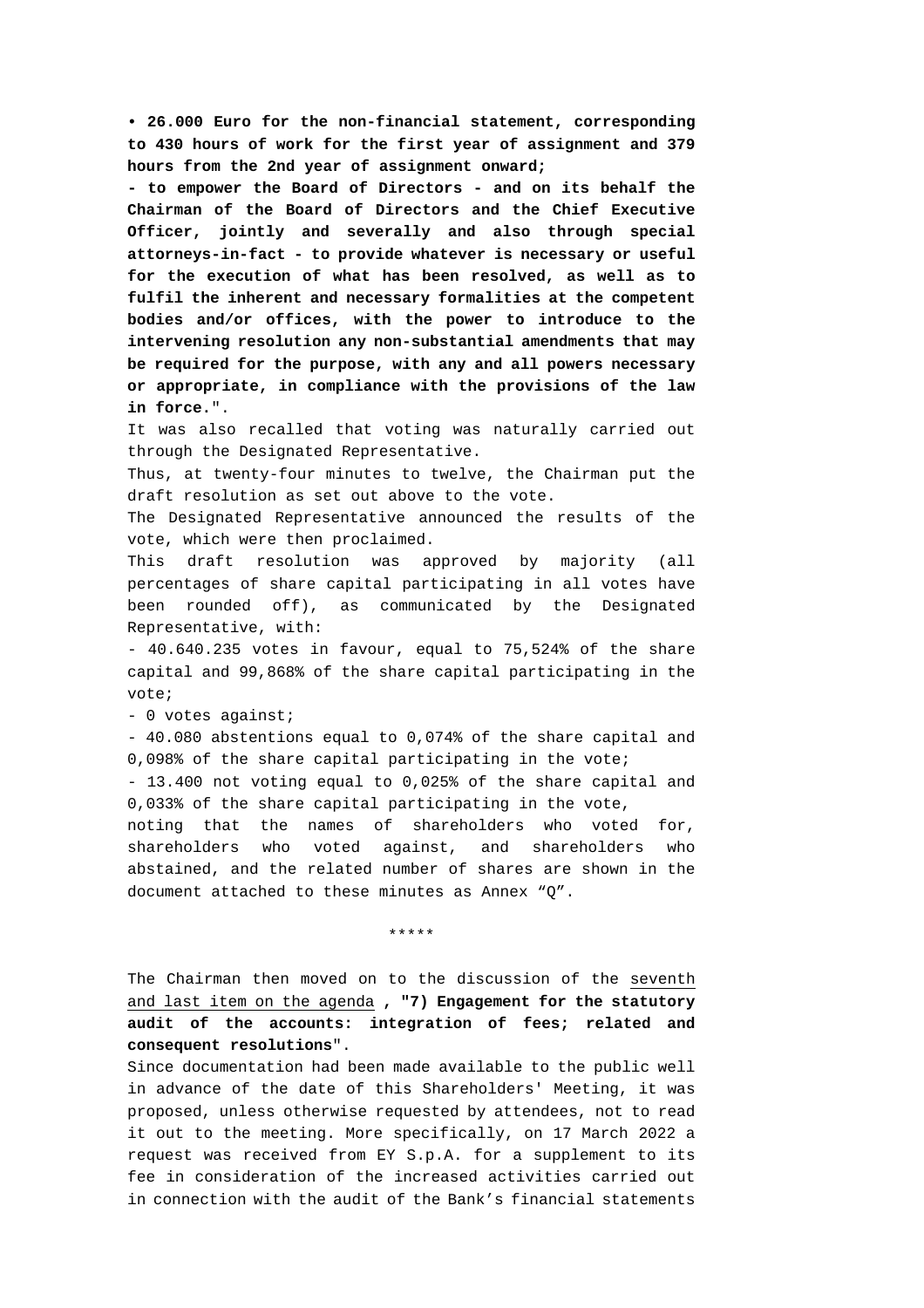for 2021. In this regard, the Bank's Board of Statutory Auditors submitted a reasoned proposal to the Shareholders' Meeting.

The Chairman of the Board of Statutory Auditors, Giacomo Bugna, was then invited to read a brief explanatory statement of the proposal.

# **ADDRESS BY THE CHAIRMAN OF THE BOARD OF STATUTORY AUDITORS, GIACOMO BUGNA:**

*I propose to omit reading, unless otherwise desired, the "Reasoned proposal of the Board of Statutory Auditors to the Shareholders' Meeting of Banca IFIS S.p.A. integration of the statutory audit fee for the 2021 financial statements" by mentioning only that the requested integrations of 35.000 Euro, corresponding to 385 hours, represent about 6,6% in terms of fee increase and 5,2% in terms of hours compared to the total fees in force for the Banca IFIS Group in 2021.*

The Chairman resumed the floor and thanked the Chairman of the Board of Statutory Auditors Giacomo Bugna for his address.

There being no other speakers, the discussion was declared closed and voting opened on the last item the item on the agenda "**7) Engagement for the statutory audit of the accounts: integration of the fees; related and consequent resolutions**", before which the necessary formalities were read out and appropriate invitations renewed.

Accordingly, it was noted:

- that the Appointed Representative had indicated that there were no changes in the attendance reported above and resulting from the documentation attached above, and therefore, shareholders representing 40.693.715 ordinary shares with voting rights out of an overall total of 53.811.095 ordinary shares constituting the share capital are present in the manner indicated above through the Appointed Representative, and thus shares amounting to 75,623% of the share capital were present; - the Chairman's request was reiterated for participants to declare if they do not have the right to vote in accordance with current legislation and Articles of Association, and invited the Designated Representative to identify any shareholder intending not to be counted in the calculation of the majority;

- that nobody stated that they had no right to vote or that their right to vote was limited in any way.

The following draft resolution was therefore read out:

"**The Shareholders' Meeting of Banca Ifis S.p.A., having examined the reasoned proposal of the Board of Statutory Auditors containing the terms of the proposal of the aforesaid auditing firm and formulated on the basis of the positive assessments made by the competent corporate structures of Banca Ifis S.p.A.;** 

### **resolves**

**A) to accept the request for an increase in fees for the**